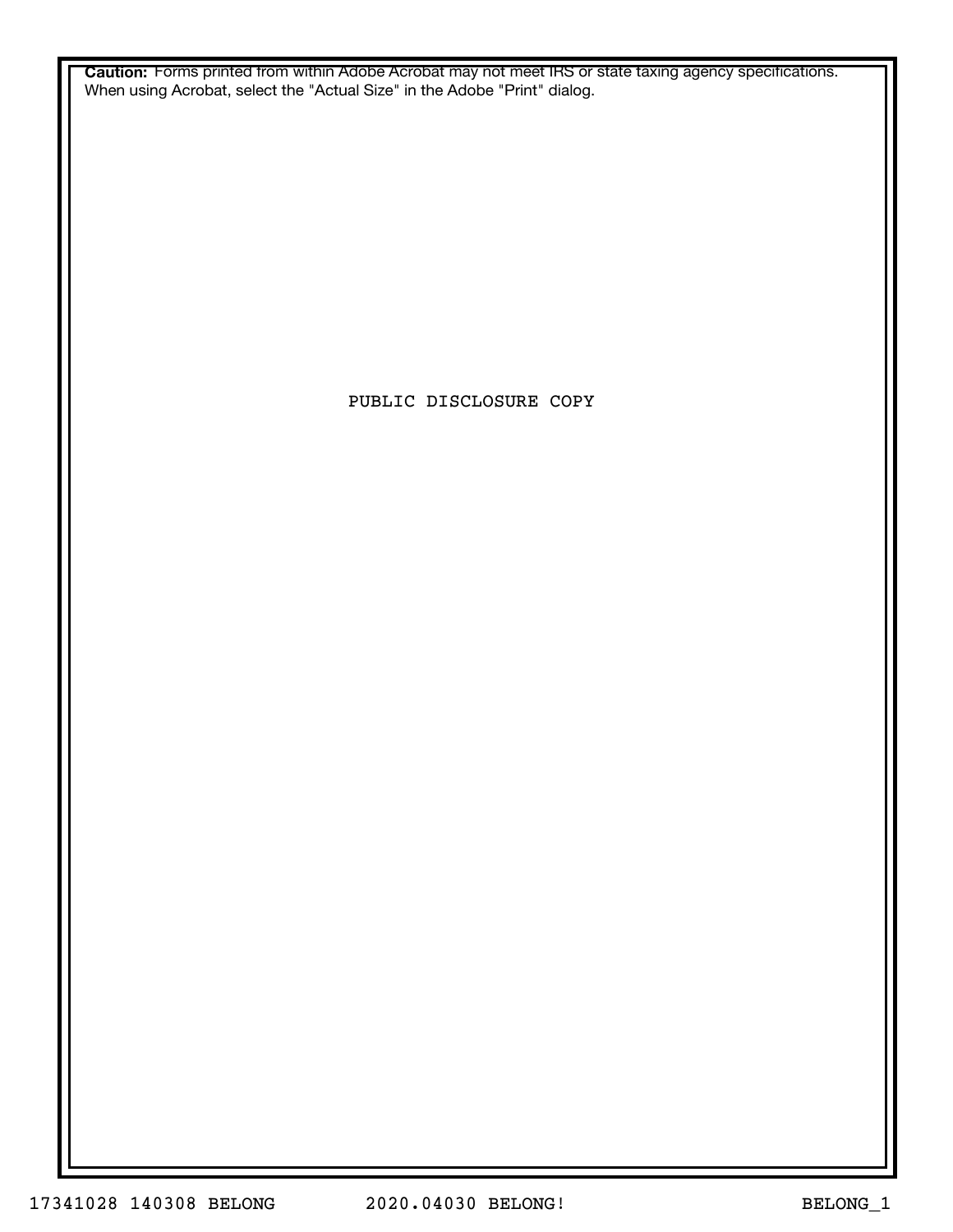|                                                                     | <b>IRS e-file Signature Authorization</b>                                                                                                                                                                                                                                                                                                                                                                                                                                                                                                                                                                                                                                                                                                                 |                 | OMB No. 1545-0047                                 |
|---------------------------------------------------------------------|-----------------------------------------------------------------------------------------------------------------------------------------------------------------------------------------------------------------------------------------------------------------------------------------------------------------------------------------------------------------------------------------------------------------------------------------------------------------------------------------------------------------------------------------------------------------------------------------------------------------------------------------------------------------------------------------------------------------------------------------------------------|-----------------|---------------------------------------------------|
| Form 8879-EO                                                        | for an Exempt Organization                                                                                                                                                                                                                                                                                                                                                                                                                                                                                                                                                                                                                                                                                                                                |                 |                                                   |
| Department of the Treasury<br>Internal Revenue Service              | Do not send to the IRS. Keep for your records.<br>Go to www.irs.gov/Form8879EO for the latest information.                                                                                                                                                                                                                                                                                                                                                                                                                                                                                                                                                                                                                                                |                 | 2020                                              |
| Name of exempt organization or person subject to tax                |                                                                                                                                                                                                                                                                                                                                                                                                                                                                                                                                                                                                                                                                                                                                                           |                 | Taxpayer identification number                    |
|                                                                     |                                                                                                                                                                                                                                                                                                                                                                                                                                                                                                                                                                                                                                                                                                                                                           |                 |                                                   |
| <b>BELONG!</b>                                                      |                                                                                                                                                                                                                                                                                                                                                                                                                                                                                                                                                                                                                                                                                                                                                           |                 | 35-2637456                                        |
| Name and title of officer or person subject to tax<br>JAMES M. ZINN |                                                                                                                                                                                                                                                                                                                                                                                                                                                                                                                                                                                                                                                                                                                                                           |                 |                                                   |
| <b>TREASURER</b>                                                    |                                                                                                                                                                                                                                                                                                                                                                                                                                                                                                                                                                                                                                                                                                                                                           |                 |                                                   |
| Part I                                                              | Type of Return and Return Information (Whole Dollars Only)                                                                                                                                                                                                                                                                                                                                                                                                                                                                                                                                                                                                                                                                                                |                 |                                                   |
|                                                                     | Check the box for the return for which you are using this Form 8879-EO and enter the applicable amount, if any, from the return. If you<br>check the box on line 1a, 2a, 3a, 4a, 5a, 6a, or 7a below, and the amount on that line for the return being filed with this form was<br>blank, then leave line 1b, 2b, 3b, 4b, 5b, 6b, or 7b, whichever is applicable, blank (do not enter -0-). But, if you entered -0- on the<br>return, then enter -0- on the applicable line below. Do not complete more than one line in Part I.                                                                                                                                                                                                                          |                 |                                                   |
| 1a Form 990 check here $\blacktriangleright \boxed{\text{X}}$       | $\frac{1}{2}$ Total revenue, if any (Form 990, Part VIII, column (A), line 12) 2000 10 15 2000 1584.                                                                                                                                                                                                                                                                                                                                                                                                                                                                                                                                                                                                                                                      |                 |                                                   |
| 2a Form 990-EZ check here $\blacktriangleright$ $\Box$              |                                                                                                                                                                                                                                                                                                                                                                                                                                                                                                                                                                                                                                                                                                                                                           |                 |                                                   |
| 3a Form 1120-POL check here                                         | $\blacktriangleright$ 1                                                                                                                                                                                                                                                                                                                                                                                                                                                                                                                                                                                                                                                                                                                                   |                 |                                                   |
| 4a Form 990-PF check here<br>5a Form 8868 check here                |                                                                                                                                                                                                                                                                                                                                                                                                                                                                                                                                                                                                                                                                                                                                                           |                 |                                                   |
| 6a Form 990-T check here                                            |                                                                                                                                                                                                                                                                                                                                                                                                                                                                                                                                                                                                                                                                                                                                                           |                 |                                                   |
| 7a Form 4720 check here                                             | $\blacktriangleright$ !                                                                                                                                                                                                                                                                                                                                                                                                                                                                                                                                                                                                                                                                                                                                   |                 |                                                   |
| Part II                                                             | Declaration and Signature Authorization of Officer or Person Subject to Tax                                                                                                                                                                                                                                                                                                                                                                                                                                                                                                                                                                                                                                                                               |                 |                                                   |
|                                                                     | Under penalties of perjury, I declare that $ X $ I am an officer of the above organization or $ $ I am a person subject to tax with respect to                                                                                                                                                                                                                                                                                                                                                                                                                                                                                                                                                                                                            |                 |                                                   |
|                                                                     | (name of organization) <b>contract and the examined a copy</b> (EIN) (EIN) and that I have examined a copy<br>of the 2020 electronic return and accompanying schedules and statements, and, to the best of my knowledge and belief, they are                                                                                                                                                                                                                                                                                                                                                                                                                                                                                                              |                 |                                                   |
| PIN: check one box only                                             | software for payment of the federal taxes owed on this return, and the financial institution to debit the entry to this account. To revoke<br>a payment, I must contact the U.S. Treasury Financial Agent at 1-888-353-4537 no later than 2 business days prior to the payment<br>(settlement) date. I also authorize the financial institutions involved in the processing of the electronic payment of taxes to receive<br>confidential information necessary to answer inquiries and resolve issues related to the payment. I have selected a personal<br>identification number (PIN) as my signature for the electronic return and, if applicable, the consent to electronic funds withdrawal.                                                        |                 |                                                   |
|                                                                     | $X$   authorize HAN GROUP LLC                                                                                                                                                                                                                                                                                                                                                                                                                                                                                                                                                                                                                                                                                                                             | to enter my PIN | 00001                                             |
|                                                                     | ERO firm name                                                                                                                                                                                                                                                                                                                                                                                                                                                                                                                                                                                                                                                                                                                                             |                 | Enter five numbers, but<br>do not enter all zeros |
|                                                                     | as my signature on the tax year 2020 electronically filed return. If I have indicated within this return that a copy of the return is being filed with<br>a state agency(ies) regulating charities as part of the IRS Fed/State program, I also authorize the aforementioned ERO to enter my<br>PIN on the return's disclosure consent screen.<br>As an officer or person subject to tax with respect to the organization, I will enter my PIN as my signature on the tax year 2020<br>electronically filed return. If I have indicated within this return that a copy of the return is being filed with a state agency(ies)<br>regulating charities as part of the IRS Fed/State program, I will enter my PIN on the return's disclosure consent screen. |                 |                                                   |
| Signature of officer or person subject to tax                       |                                                                                                                                                                                                                                                                                                                                                                                                                                                                                                                                                                                                                                                                                                                                                           |                 | Date $\blacktriangleright$ 10/27/21               |
| Part III                                                            | <b>Certification and Authentication</b>                                                                                                                                                                                                                                                                                                                                                                                                                                                                                                                                                                                                                                                                                                                   |                 |                                                   |
|                                                                     | <b>ERO's EFIN/PIN.</b> Enter your six-digit electronic filing identification<br>54701100001<br>number (EFIN) followed by your five-digit self-selected PIN.<br>Do not enter all zeros                                                                                                                                                                                                                                                                                                                                                                                                                                                                                                                                                                     |                 |                                                   |
| IRS e-file Providers for Business Retuxns.                          | I certify that the above numeric entry is my PIN, which is my signature on the 2020 electronically filed return indicated above. I confirm<br>that I am submitting this return in accordance with the requirements of Pub. 4163, Modernized e-File (MeF) Information for Authorized                                                                                                                                                                                                                                                                                                                                                                                                                                                                       |                 |                                                   |
| ERO's signature $\blacksquare$                                      | Date $\triangleright$ 10/27/21                                                                                                                                                                                                                                                                                                                                                                                                                                                                                                                                                                                                                                                                                                                            |                 |                                                   |
|                                                                     | <b>ERO Must Retain This Form - See Instructions</b><br>Do Not Submit This Form to the IRS Unless Requested To Do So                                                                                                                                                                                                                                                                                                                                                                                                                                                                                                                                                                                                                                       |                 |                                                   |
|                                                                     | LHA For Paperwork Reduction Act Notice, see instructions.                                                                                                                                                                                                                                                                                                                                                                                                                                                                                                                                                                                                                                                                                                 |                 | Form 8879-EO (2020)                               |
| 023051 11-03-20                                                     |                                                                                                                                                                                                                                                                                                                                                                                                                                                                                                                                                                                                                                                                                                                                                           |                 |                                                   |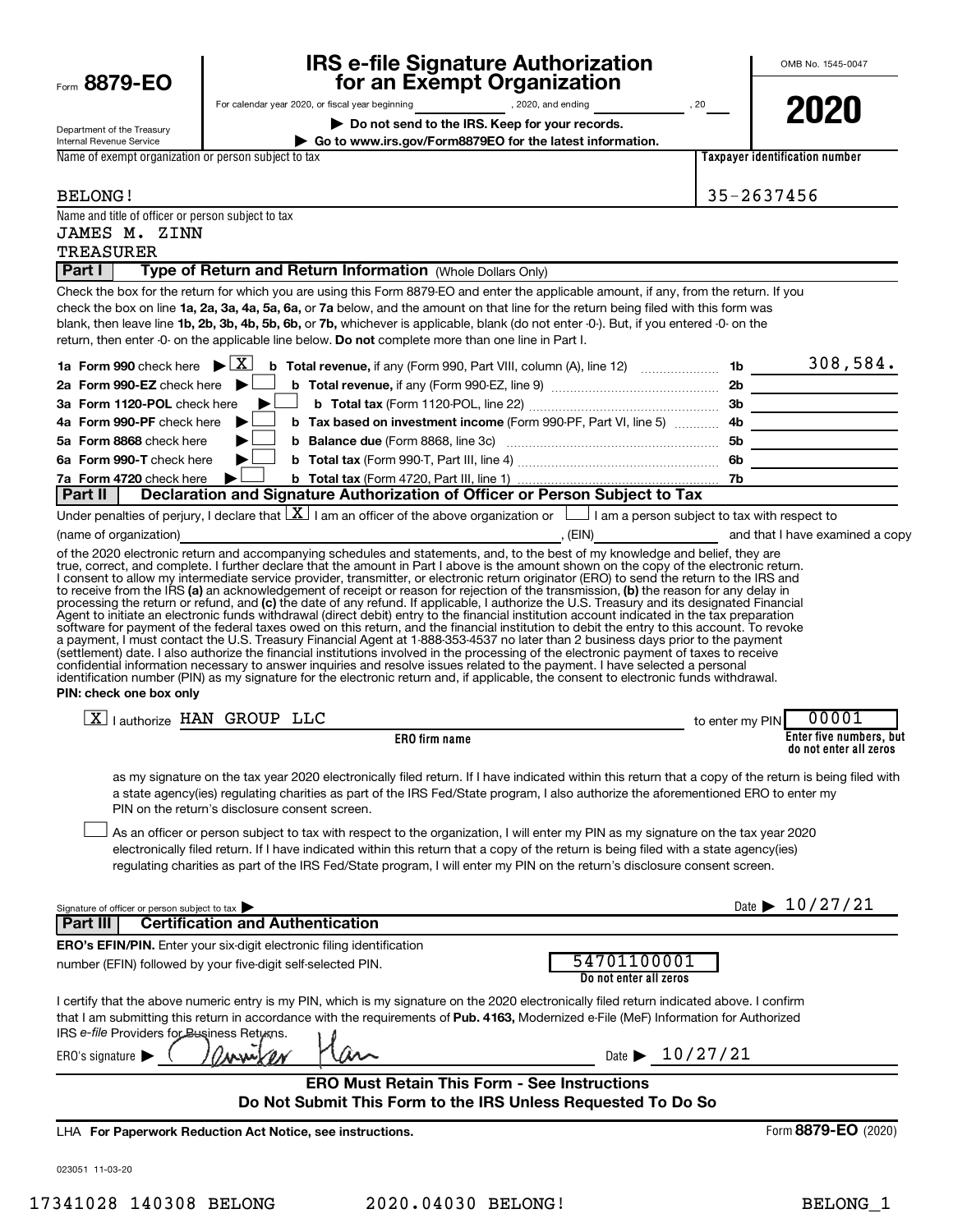| Form |  |  |
|------|--|--|
|      |  |  |

### \*\* PUBLIC DISCLOSURE COPY \*\*

**990** Return of Organization Exempt From Income Tax <br>
Under section 501(c), 527, or 4947(a)(1) of the Internal Revenue Code (except private foundations)<br> **PO20** 

**b** Do not enter social security numbers on this form as it may be made public. **Open to Public**<br>
Co to www.irs gov/Eorm990 for instructions and the latest information **| Go to www.irs.gov/Form990 for instructions and the latest information. Inspection**



|                         |                                     | Department of the Treasury<br>Internal Revenue Service            | <b>Open to Public</b><br>Inspection                                                                                                                                        |                                  |                                                           |                                             |
|-------------------------|-------------------------------------|-------------------------------------------------------------------|----------------------------------------------------------------------------------------------------------------------------------------------------------------------------|----------------------------------|-----------------------------------------------------------|---------------------------------------------|
|                         |                                     | A For the 2020 calendar year, or tax year beginning<br>and ending |                                                                                                                                                                            |                                  |                                                           |                                             |
|                         | <b>B</b> Check if<br>applicable:    |                                                                   | C Name of organization                                                                                                                                                     | D Employer identification number |                                                           |                                             |
|                         | Address<br><b>BELONG!</b><br>change |                                                                   |                                                                                                                                                                            |                                  |                                                           |                                             |
|                         | Name<br>Doing business as<br>change |                                                                   |                                                                                                                                                                            | 35-2637456                       |                                                           |                                             |
|                         | Initial<br> return                  |                                                                   | Number and street (or P.O. box if mail is not delivered to street address)                                                                                                 | Room/suite                       | E Telephone number                                        |                                             |
|                         | Final<br>return/                    |                                                                   | 133 PARK STREET NE                                                                                                                                                         |                                  | $(571)$ 407-5061                                          |                                             |
|                         | termin-<br>ated                     |                                                                   | City or town, state or province, country, and ZIP or foreign postal code                                                                                                   |                                  | G Gross receipts \$                                       | 308,584.                                    |
|                         | Amended<br>return                   |                                                                   | 22180<br>VIENNA, VA                                                                                                                                                        |                                  | H(a) Is this a group return                               |                                             |
|                         | Applica-<br>tion                    |                                                                   | F Name and address of principal officer: JAMES M. ZINN                                                                                                                     |                                  |                                                           | for subordinates? $\Box$ Yes $\boxed{X}$ No |
|                         | pending                             |                                                                   | SAME AS C ABOVE                                                                                                                                                            |                                  | H(b) Are all subordinates included? Ves                   | ∫ No                                        |
|                         |                                     | Tax-exempt status: $X \over 301(c)(3)$                            | $4947(a)(1)$ or<br>$501(c)$ (<br>$\sqrt{\frac{1}{1}}$ (insert no.)                                                                                                         | 527                              | If "No," attach a list. See instructions                  |                                             |
|                         |                                     |                                                                   | J Website: WWW.BELONGVIENNA.ORG                                                                                                                                            |                                  | $H(c)$ Group exemption number $\blacktriangleright$       |                                             |
|                         |                                     |                                                                   | K Form of organization: X Corporation<br>Other $\blacktriangleright$<br>Association<br>Trust                                                                               |                                  | L Year of formation: $2018$ M State of legal domicile: VA |                                             |
|                         | Part II                             | <b>Summary</b>                                                    |                                                                                                                                                                            |                                  |                                                           |                                             |
|                         | 1                                   |                                                                   | Briefly describe the organization's mission or most significant activities: PROVIDING INTEGRATED SERVICES                                                                  |                                  |                                                           |                                             |
| Activities & Governance |                                     |                                                                   | AND CONNECTIVITY TO IMPROVE LIFE FOR UNDERSERVED FAMILIES IN VIENNA,                                                                                                       |                                  |                                                           |                                             |
|                         | 2                                   |                                                                   | Check this box $\blacktriangleright$ $\Box$ if the organization discontinued its operations or disposed of more than 25% of its net assets.                                |                                  |                                                           |                                             |
|                         | З                                   |                                                                   | Number of voting members of the governing body (Part VI, line 1a)                                                                                                          |                                  | З                                                         | 8                                           |
|                         | 4                                   |                                                                   |                                                                                                                                                                            |                                  | $\overline{\mathbf{4}}$                                   | ह                                           |
|                         | 5                                   |                                                                   |                                                                                                                                                                            |                                  | 5                                                         | 12                                          |
|                         | 6                                   |                                                                   |                                                                                                                                                                            |                                  | 6                                                         | 8                                           |
|                         |                                     |                                                                   |                                                                                                                                                                            |                                  | 7a                                                        | $\overline{0}$ .<br>$\overline{0}$ .        |
|                         |                                     |                                                                   |                                                                                                                                                                            |                                  | 7 <sub>b</sub>                                            |                                             |
|                         |                                     |                                                                   |                                                                                                                                                                            |                                  | <b>Prior Year</b><br>121,652.                             | <b>Current Year</b><br>308,584.             |
| Revenue                 | 8                                   |                                                                   |                                                                                                                                                                            |                                  | 0.                                                        | ο.                                          |
|                         | 9                                   |                                                                   |                                                                                                                                                                            |                                  | $\overline{0}$ .                                          | 0.                                          |
|                         | 10<br>11                            |                                                                   | Other revenue (Part VIII, column (A), lines 5, 6d, 8c, 9c, 10c, and 11e)                                                                                                   |                                  | $-1,057.$                                                 | 0.                                          |
|                         | 12                                  |                                                                   | Total revenue - add lines 8 through 11 (must equal Part VIII, column (A), line 12)                                                                                         |                                  | 120, 595.                                                 | 308,584.                                    |
|                         | 13                                  |                                                                   | Grants and similar amounts paid (Part IX, column (A), lines 1-3)                                                                                                           |                                  | 2,723.                                                    | 43,391.                                     |
|                         | 14                                  |                                                                   | Benefits paid to or for members (Part IX, column (A), line 4)                                                                                                              |                                  | 0.                                                        | 0.                                          |
|                         | 15                                  |                                                                   | Salaries, other compensation, employee benefits (Part IX, column (A), lines 5-10)                                                                                          |                                  | 117, 101.                                                 | 170, 339.                                   |
|                         |                                     |                                                                   |                                                                                                                                                                            |                                  | 0.                                                        | $\overline{0}$ .                            |
| Expenses                |                                     |                                                                   |                                                                                                                                                                            |                                  |                                                           |                                             |
|                         |                                     |                                                                   |                                                                                                                                                                            |                                  | 45,867.                                                   | 45,300.                                     |
|                         | 18                                  |                                                                   | Total expenses. Add lines 13-17 (must equal Part IX, column (A), line 25)                                                                                                  |                                  | 165,691.                                                  | 259,030.                                    |
|                         | 19                                  |                                                                   |                                                                                                                                                                            |                                  | $-45,096$ .                                               | 49,554.                                     |
|                         |                                     |                                                                   |                                                                                                                                                                            |                                  | <b>Beginning of Current Year</b>                          | <b>End of Year</b>                          |
| Net Assets or           | 20                                  | Total assets (Part X, line 16)                                    |                                                                                                                                                                            |                                  | 153,756.                                                  | 202,400.                                    |
|                         | 21                                  |                                                                   | Total liabilities (Part X, line 26)                                                                                                                                        |                                  | 2,160.                                                    | 1,250.                                      |
|                         | 22                                  |                                                                   |                                                                                                                                                                            |                                  | 151,596.                                                  | 201, 150.                                   |
|                         | Part II                             | <b>Signature Block</b>                                            |                                                                                                                                                                            |                                  |                                                           |                                             |
|                         |                                     |                                                                   | Under penalties of perjury, I declare that I have examined this return, including accompanying schedules and statements, and to the best of my knowledge and belief, it is |                                  |                                                           |                                             |

true, correct, and complete. Declaration of preparer (other than officer) is based on all information of which preparer has any knowledge.

| Sign<br>Here    | Signature of officer<br>TREASURER<br>ZINN,<br>JAMES M.<br>Type or print name and title |                                            | Date                               |
|-----------------|----------------------------------------------------------------------------------------|--------------------------------------------|------------------------------------|
|                 | Print/Type preparer's name                                                             | Pre <del>par</del> er's signatu <i>r</i> s | Date<br>PTIN<br>Check              |
| Paid            | JENNIFER S. HAN                                                                        | ANNU/ON                                    | P00633304<br>$\text{Var}$ 10/27/21 |
| Preparer        | GROUP<br>LLC<br>HAN<br>Firm's name<br>$\blacksquare$                                   |                                            | Firm's $EIN$                       |
| Use Only        | 1020 19TH STREET,<br>Firm's address                                                    | SUITE 800<br>NW.                           |                                    |
|                 | WASHINGTON, DC 20036                                                                   |                                            | Phone no. $(202)$ 293-7000         |
|                 | May the IRS discuss this return with the preparer shown above? See instructions        |                                            | $\mathbf{X}$<br><b>No</b><br>Yes   |
| 032001 12-23-20 | LHA For Paperwork Reduction Act Notice, see the separate instructions.                 |                                            | Form 990 (2020)                    |
|                 | SEE<br>SCHEDULE O                                                                      | FOR ORGANIZATION MISSION<br>STATEMENT      | CONTINUATION                       |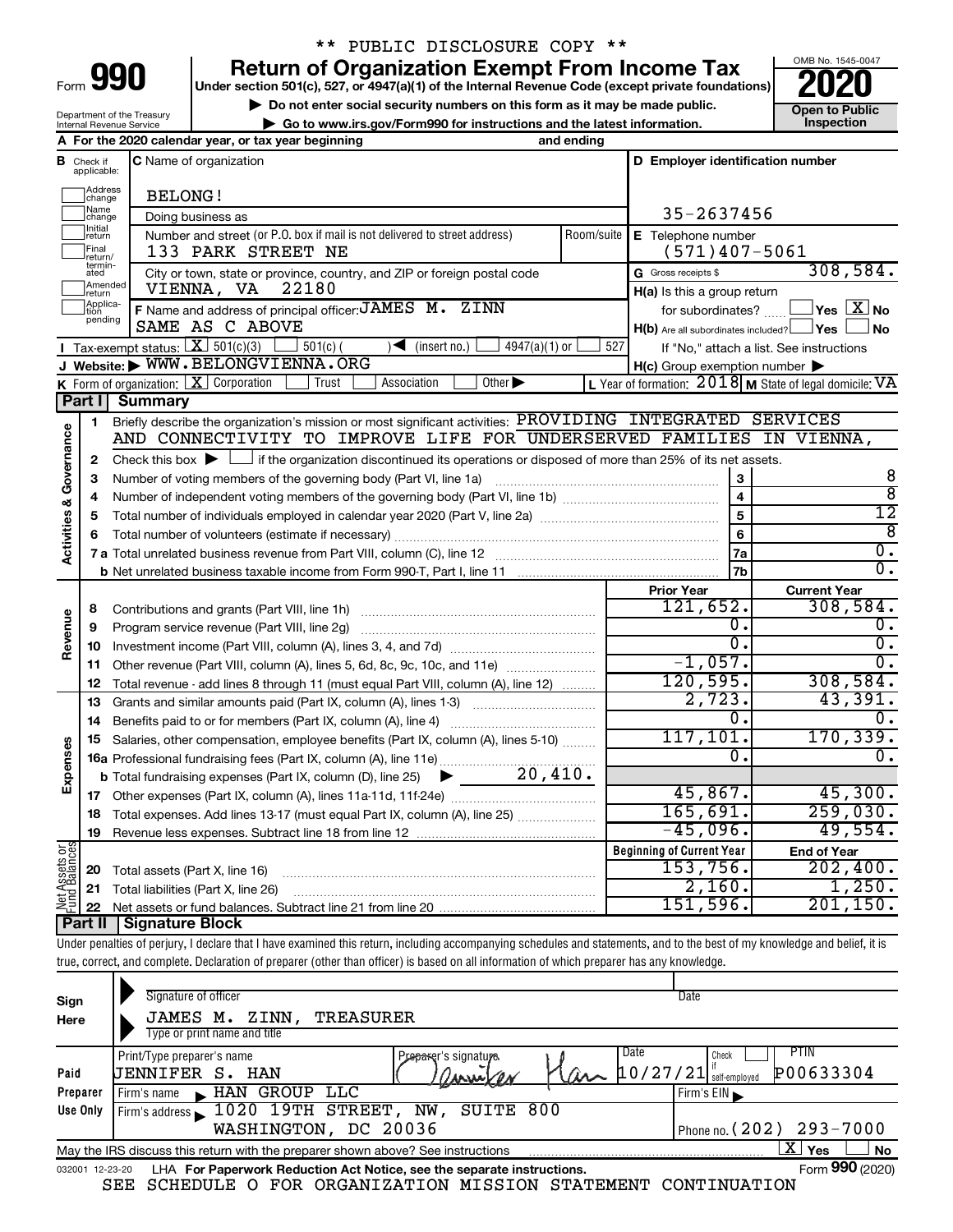|                | <b>BELONG!</b><br>Form 990 (2020)                                                                                                                                                                                                                                                    | 35-2637456         | Page 2                  |
|----------------|--------------------------------------------------------------------------------------------------------------------------------------------------------------------------------------------------------------------------------------------------------------------------------------|--------------------|-------------------------|
|                | Part III   Statement of Program Service Accomplishments                                                                                                                                                                                                                              |                    |                         |
|                |                                                                                                                                                                                                                                                                                      |                    | $\overline{\mathbf{X}}$ |
| 1              | Briefly describe the organization's mission:                                                                                                                                                                                                                                         |                    |                         |
|                | BELONG!'S MISSION IS TO DELIVER THE FAITHFUL AND PRACTICAL EXPRESSION                                                                                                                                                                                                                |                    |                         |
|                | OF THE GOOD NEWS OF GOD'S LOVE THROUGH WHAT WE SAY AND DO, AND TO                                                                                                                                                                                                                    |                    |                         |
|                | CREATE A LOVING COMMUNITY IN NORTHERN VIRGINIA, WHERE LOW AND MIDDLE                                                                                                                                                                                                                 |                    |                         |
|                | INCOME FAMILIES CAN EXPERIENCE SOCIAL, ECONOMIC AND SPIRITUAL                                                                                                                                                                                                                        |                    |                         |
| $\overline{2}$ | Did the organization undertake any significant program services during the year which were not listed on the                                                                                                                                                                         |                    | $Yes$ $\boxed{X}$ No    |
|                | prior Form 990 or 990-EZ?                                                                                                                                                                                                                                                            |                    |                         |
|                | If "Yes," describe these new services on Schedule O.                                                                                                                                                                                                                                 |                    | $Yes$ $X$ No            |
| 3              | Did the organization cease conducting, or make significant changes in how it conducts, any program services?                                                                                                                                                                         |                    |                         |
|                | If "Yes," describe these changes on Schedule O.                                                                                                                                                                                                                                      |                    |                         |
| 4              | Describe the organization's program service accomplishments for each of its three largest program services, as measured by expenses.<br>Section 501(c)(3) and 501(c)(4) organizations are required to report the amount of grants and allocations to others, the total expenses, and |                    |                         |
|                | revenue, if any, for each program service reported.                                                                                                                                                                                                                                  |                    |                         |
| 4a l           | 42,500.<br>52,120.<br>) (Revenue \$<br>including grants of \$<br>(Expenses \$<br>(Code:                                                                                                                                                                                              |                    |                         |
|                | BELONG! COVID-19 ASSISTANCE FUND (BCAF): CREATED                                                                                                                                                                                                                                     | IN RESPONSE TO THE |                         |
|                | PANDEMIC TO PROVIDE FINANCIAL ASSISTANCE<br>TO EMPLOYEES<br>OF                                                                                                                                                                                                                       | SMALL              |                         |
|                | BUSINESSES AND RESIDENTS FROM VIENNA WHO<br><b>WERE HEAVILY</b>                                                                                                                                                                                                                      | IMPACTED BY        |                         |
|                | COVID-19.<br>FUNDS WERE MADE AVAILABLE<br>IN THE FORM OF<br>A<br>ONE-TIME                                                                                                                                                                                                            | GIFT OF            |                         |
|                | \$500, PAID DIRECTLY TO LANDLORDS FOR RENT AND GAS OR ELECTRIC                                                                                                                                                                                                                       | <b>COMPANIES</b>   |                         |
|                | FOR THOSE WHO LOST SIGNIFICANT INCOME DUE TO WORK INTERRUPTIONS.                                                                                                                                                                                                                     | THE                |                         |
|                | MAJORITY OF THE EXPENSES WERE MADE IN DIRECT PAYMENTS TO LANDLORDS AND                                                                                                                                                                                                               |                    |                         |
|                | UTILITY COMPANIES.                                                                                                                                                                                                                                                                   |                    |                         |
|                |                                                                                                                                                                                                                                                                                      |                    |                         |
|                |                                                                                                                                                                                                                                                                                      |                    |                         |
|                |                                                                                                                                                                                                                                                                                      |                    |                         |
|                |                                                                                                                                                                                                                                                                                      |                    |                         |
| 4b             | 37,637.<br>including grants of \$<br>(Expenses \$<br>(Revenue \$<br>(Code:                                                                                                                                                                                                           |                    |                         |
|                | AFTER SCHOOL TUTORING PROGRAM: PROVIDES ACADEMIC AND                                                                                                                                                                                                                                 | ENRICHMENT         |                         |
|                | <b>ACTIVITIES FOR UNDER-RESOURCED ELEMENTARY STUDENTS</b>                                                                                                                                                                                                                            | IN GRADES K-6TH    |                         |
|                | IN FEB/MARCH OF 2020, BELONG! SUBCONTRACTED<br>THE<br>GRADES.                                                                                                                                                                                                                        | <b>IMAGINATION</b> |                         |
|                | TUTORING PROGRAM THAT MET ON THE SCHOOL<br>TREE FOUNDATION<br>TO RUN THE                                                                                                                                                                                                             |                    |                         |
|                | WHEN THE PANDEMIC HIT, WE QUICKLY PIVOTED TO ONLINE, UTILIZING<br>GROUNDS.                                                                                                                                                                                                           |                    |                         |
|                | VOLUNTEERS IN ZOOM BREAKOUT ROOMS TO PROVIDE SPECIALIZED TUTORING IN                                                                                                                                                                                                                 |                    |                         |
|                | MATH AND READING TO GROUPS OF 2-4 STUDENTS. BELONG! ALSO PROVIDED FUNDS                                                                                                                                                                                                              |                    |                         |
|                | TO HELP UPGRADE CUNNINGHAM PARK'S WIFI NETWORK TO HELP THEM PIVOT TO                                                                                                                                                                                                                 |                    |                         |
|                | <b>ONLINE TEACHING.</b>                                                                                                                                                                                                                                                              |                    |                         |
|                |                                                                                                                                                                                                                                                                                      |                    |                         |
|                |                                                                                                                                                                                                                                                                                      |                    |                         |
|                |                                                                                                                                                                                                                                                                                      |                    |                         |
|                | $(1)$ (Expenses \$ $25,400$ or including grants of \$<br>4c (Code:<br>) (Revenue \$                                                                                                                                                                                                  |                    |                         |
|                | FOOD DISTRIBUTION AND NUTRITION: IN RESPONSE TO PANDEMIC, THIS PROGRAM                                                                                                                                                                                                               |                    |                         |
|                | GREW FROM A MONTHLY FARMER'S MARKET TO PROVIDE FRESH PRODUCE TO LOW                                                                                                                                                                                                                  |                    |                         |
|                | INCOME FAMILIES TO A COMMUNITY-WIDE COLLABORATION, NAMED THE VIENNA                                                                                                                                                                                                                  |                    |                         |
|                | STUDENT FOOD INITIATIVE (VSFI), WORKING THROUGH VIENNA SCHOOLS TO                                                                                                                                                                                                                    |                    |                         |
|                | PROVIDE FAMILIES HARDEST HIT WITH WEEKLY FOOD CARDS. BELONG! CO-MANAGED<br>THE PROGRAM WITH CHRIST CHURCH VIENNA, RECEIVING A BULK OF COMMUNITY                                                                                                                                      |                    |                         |
|                |                                                                                                                                                                                                                                                                                      |                    |                         |

| PROVIDE FAMILIES AARDESI AII WIIA WEERLI FOOD CARDS. DELONG: CO-MANAGED |
|-------------------------------------------------------------------------|
| THE PROGRAM WITH CHRIST CHURCH VIENNA, RECEIVING A BULK OF COMMUNITY    |
| DONATIONS, PURCHASING GIFT CARDS AND ESTABLISHING CHANNELS FOR          |
| DISTRIBUTION. WE ALSO PARTNERED WITH LOCAL CHURCHES TO SUPPORT FOOD     |
| DISTRIBUTIONS AND PURCHASED A LARGE AMOUNT OF GIFT CARDS TO SUPPORT     |
| FAMILIES IMPACTED BY THE PANDEMIC WHO WERE NOT PART OF THE SCHOOL       |
| SYSTEM.                                                                 |

|    | 4d Other program services (Describe on Schedule O.)         |          |                      |                 |
|----|-------------------------------------------------------------|----------|----------------------|-----------------|
|    | $55$ , $356$ $\cdot$ including grants of \$<br>(Expenses \$ |          | $891$ .) (Revenue \$ |                 |
| 4е | Total program service expenses $\blacktriangleright$        | '70,513. |                      |                 |
|    |                                                             |          |                      | Form 990 (2020) |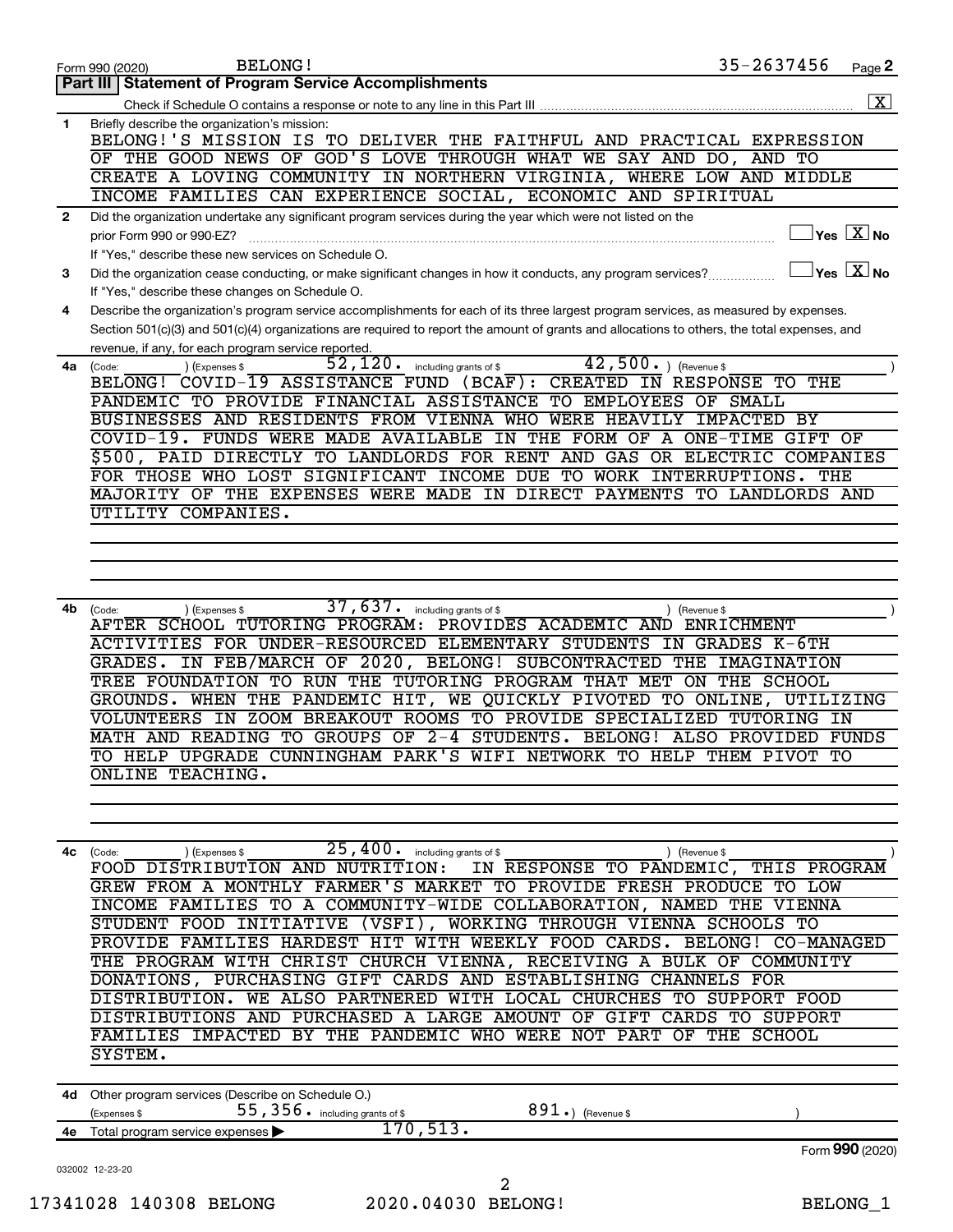|     | <b>Part IV   Checklist of Required Schedules</b>                                                                                                                                                                                    |                 |                         |                         |
|-----|-------------------------------------------------------------------------------------------------------------------------------------------------------------------------------------------------------------------------------------|-----------------|-------------------------|-------------------------|
|     |                                                                                                                                                                                                                                     |                 | Yes                     | No                      |
| 1   | Is the organization described in section 501(c)(3) or $4947(a)(1)$ (other than a private foundation)?                                                                                                                               |                 |                         |                         |
|     |                                                                                                                                                                                                                                     | 1               | х                       |                         |
| 2   |                                                                                                                                                                                                                                     | $\overline{2}$  | $\overline{\textbf{x}}$ |                         |
| 3   | Did the organization engage in direct or indirect political campaign activities on behalf of or in opposition to candidates for                                                                                                     |                 |                         |                         |
|     |                                                                                                                                                                                                                                     | 3               |                         | x                       |
| 4   | Section 501(c)(3) organizations. Did the organization engage in lobbying activities, or have a section 501(h) election in effect                                                                                                    |                 |                         |                         |
|     |                                                                                                                                                                                                                                     | 4               |                         | x                       |
|     |                                                                                                                                                                                                                                     |                 |                         |                         |
| 5   | Is the organization a section 501(c)(4), 501(c)(5), or 501(c)(6) organization that receives membership dues, assessments, or                                                                                                        |                 |                         | x                       |
|     |                                                                                                                                                                                                                                     | 5               |                         |                         |
| 6   | Did the organization maintain any donor advised funds or any similar funds or accounts for which donors have the right to                                                                                                           |                 |                         |                         |
|     | provide advice on the distribution or investment of amounts in such funds or accounts? If "Yes," complete Schedule D, Part I                                                                                                        | 6               |                         | x                       |
| 7   | Did the organization receive or hold a conservation easement, including easements to preserve open space,                                                                                                                           |                 |                         |                         |
|     | the environment, historic land areas, or historic structures? If "Yes," complete Schedule D, Part II                                                                                                                                | $\overline{7}$  |                         | x                       |
| 8   | Did the organization maintain collections of works of art, historical treasures, or other similar assets? If "Yes," complete                                                                                                        |                 |                         |                         |
|     | Schedule D, Part III <b>Marting Constructs</b> 2014 11 2014 12:00 12:00 12:00 12:00 12:00 12:00 12:00 12:00 12:00 12:00 12:00 12:00 12:00 12:00 12:00 12:00 12:00 12:00 12:00 12:00 12:00 12:00 12:00 12:00 12:00 12:00 12:00 12:00 | 8               |                         | x                       |
| 9   | Did the organization report an amount in Part X, line 21, for escrow or custodial account liability, serve as a custodian for                                                                                                       |                 |                         |                         |
|     | amounts not listed in Part X; or provide credit counseling, debt management, credit repair, or debt negotiation services?                                                                                                           |                 |                         |                         |
|     |                                                                                                                                                                                                                                     | 9               |                         | х                       |
| 10  | Did the organization, directly or through a related organization, hold assets in donor-restricted endowments                                                                                                                        |                 |                         |                         |
|     |                                                                                                                                                                                                                                     | 10              |                         | x                       |
| 11  | If the organization's answer to any of the following questions is "Yes," then complete Schedule D, Parts VI, VII, VIII, IX, or X                                                                                                    |                 |                         |                         |
|     | as applicable.                                                                                                                                                                                                                      |                 |                         |                         |
|     | a Did the organization report an amount for land, buildings, and equipment in Part X, line 10? If "Yes," complete Schedule D,                                                                                                       |                 |                         |                         |
|     | Part VI                                                                                                                                                                                                                             | 11a             | X                       |                         |
|     | <b>b</b> Did the organization report an amount for investments - other securities in Part X, line 12, that is 5% or more of its total                                                                                               |                 |                         |                         |
|     |                                                                                                                                                                                                                                     | 11 <sub>b</sub> |                         | х                       |
|     | c Did the organization report an amount for investments - program related in Part X, line 13, that is 5% or more of its total                                                                                                       |                 |                         |                         |
|     |                                                                                                                                                                                                                                     | 11c             |                         | х                       |
|     | d Did the organization report an amount for other assets in Part X, line 15, that is 5% or more of its total assets reported in                                                                                                     |                 |                         |                         |
|     |                                                                                                                                                                                                                                     |                 |                         | x                       |
|     |                                                                                                                                                                                                                                     | 11d             |                         | $\overline{\mathtt{x}}$ |
|     | Did the organization report an amount for other liabilities in Part X, line 25? If "Yes," complete Schedule D, Part X                                                                                                               | 11e             |                         |                         |
| f   | Did the organization's separate or consolidated financial statements for the tax year include a footnote that addresses                                                                                                             |                 | х                       |                         |
|     | the organization's liability for uncertain tax positions under FIN 48 (ASC 740)? If "Yes," complete Schedule D, Part X                                                                                                              | 11f             |                         |                         |
|     | 12a Did the organization obtain separate, independent audited financial statements for the tax year? If "Yes," complete                                                                                                             |                 |                         |                         |
|     |                                                                                                                                                                                                                                     | 12a             | х                       |                         |
| b   | Was the organization included in consolidated, independent audited financial statements for the tax year?                                                                                                                           |                 |                         |                         |
|     | If "Yes," and if the organization answered "No" to line 12a, then completing Schedule D, Parts XI and XII is optional                                                                                                               | 12b             |                         | х                       |
| 13  |                                                                                                                                                                                                                                     | 13              |                         | $\overline{\mathbf{X}}$ |
| 14a | Did the organization maintain an office, employees, or agents outside of the United States?                                                                                                                                         | 14a             |                         | $\overline{\text{X}}$   |
| b   | Did the organization have aggregate revenues or expenses of more than \$10,000 from grantmaking, fundraising, business,                                                                                                             |                 |                         |                         |
|     | investment, and program service activities outside the United States, or aggregate foreign investments valued at \$100,000                                                                                                          |                 |                         |                         |
|     |                                                                                                                                                                                                                                     | 14b             |                         | x                       |
| 15  | Did the organization report on Part IX, column (A), line 3, more than \$5,000 of grants or other assistance to or for any                                                                                                           |                 |                         |                         |
|     |                                                                                                                                                                                                                                     | 15              |                         | x                       |
| 16  | Did the organization report on Part IX, column (A), line 3, more than \$5,000 of aggregate grants or other assistance to                                                                                                            |                 |                         |                         |
|     |                                                                                                                                                                                                                                     | 16              |                         | x                       |
| 17  | Did the organization report a total of more than \$15,000 of expenses for professional fundraising services on Part IX,                                                                                                             |                 |                         |                         |
|     |                                                                                                                                                                                                                                     | 17              |                         | x                       |
| 18  | Did the organization report more than \$15,000 total of fundraising event gross income and contributions on Part VIII, lines                                                                                                        |                 |                         |                         |
|     |                                                                                                                                                                                                                                     | 18              |                         | x                       |
| 19  | Did the organization report more than \$15,000 of gross income from gaming activities on Part VIII, line 9a? If "Yes,"                                                                                                              |                 |                         |                         |
|     |                                                                                                                                                                                                                                     | 19              |                         | x                       |
|     |                                                                                                                                                                                                                                     | 20a             |                         | $\overline{\text{X}}$   |
| b   |                                                                                                                                                                                                                                     | 20 <sub>b</sub> |                         |                         |
| 21  | Did the organization report more than \$5,000 of grants or other assistance to any domestic organization or                                                                                                                         |                 |                         |                         |
|     |                                                                                                                                                                                                                                     | 21              |                         | x.                      |
|     | 032003 12-23-20                                                                                                                                                                                                                     |                 |                         | Form 990 (2020)         |

17341028 140308 BELONG 2020.04030 BELONG! BELONG\_1

3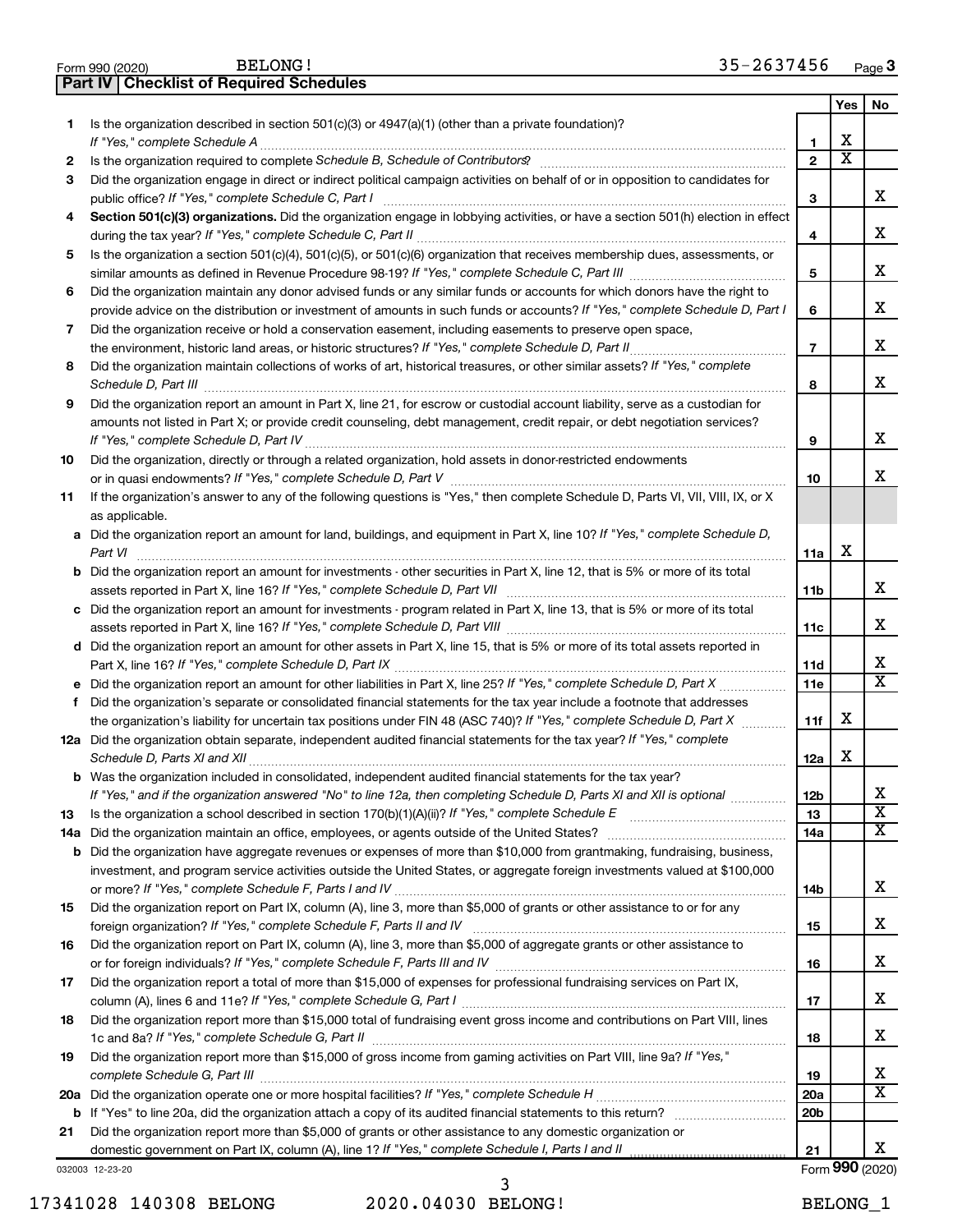|               | <b>Part IV   Checklist of Required Schedules (continued)</b>                                                                        |                 |     |                         |
|---------------|-------------------------------------------------------------------------------------------------------------------------------------|-----------------|-----|-------------------------|
|               |                                                                                                                                     |                 | Yes | No                      |
| 22            | Did the organization report more than \$5,000 of grants or other assistance to or for domestic individuals on                       |                 |     |                         |
|               |                                                                                                                                     | 22              | x   |                         |
|               |                                                                                                                                     |                 |     |                         |
| 23            | Did the organization answer "Yes" to Part VII, Section A, line 3, 4, or 5 about compensation of the organization's current          |                 |     |                         |
|               | and former officers, directors, trustees, key employees, and highest compensated employees? If "Yes," complete                      |                 |     |                         |
|               | Schedule J <b>Exercise Construction Construction Construction Construction Construction</b>                                         | 23              |     | x                       |
|               | 24a Did the organization have a tax-exempt bond issue with an outstanding principal amount of more than \$100,000 as of the         |                 |     |                         |
|               | last day of the year, that was issued after December 31, 2002? If "Yes," answer lines 24b through 24d and complete                  |                 |     |                         |
|               |                                                                                                                                     | 24a             |     | x                       |
|               | b Did the organization invest any proceeds of tax-exempt bonds beyond a temporary period exception?                                 | 24b             |     |                         |
|               | c Did the organization maintain an escrow account other than a refunding escrow at any time during the year to defease              |                 |     |                         |
|               |                                                                                                                                     | 24c             |     |                         |
|               |                                                                                                                                     | 24d             |     |                         |
|               | 25a Section 501(c)(3), 501(c)(4), and 501(c)(29) organizations. Did the organization engage in an excess benefit                    |                 |     |                         |
|               |                                                                                                                                     | 25a             |     | x                       |
|               | <b>b</b> Is the organization aware that it engaged in an excess benefit transaction with a disqualified person in a prior year, and |                 |     |                         |
|               | that the transaction has not been reported on any of the organization's prior Forms 990 or 990-EZ? If "Yes," complete               |                 |     |                         |
|               |                                                                                                                                     |                 |     | x                       |
|               | Schedule L, Part I                                                                                                                  | 25b             |     |                         |
| 26            | Did the organization report any amount on Part X, line 5 or 22, for receivables from or payables to any current                     |                 |     |                         |
|               | or former officer, director, trustee, key employee, creator or founder, substantial contributor, or 35%                             |                 |     |                         |
|               | controlled entity or family member of any of these persons? If "Yes," complete Schedule L, Part II                                  | 26              |     | x                       |
| 27            | Did the organization provide a grant or other assistance to any current or former officer, director, trustee, key employee,         |                 |     |                         |
|               | creator or founder, substantial contributor or employee thereof, a grant selection committee member, or to a 35% controlled         |                 |     |                         |
|               | entity (including an employee thereof) or family member of any of these persons? If "Yes," complete Schedule L, Part III            | 27              |     | x                       |
| 28            | Was the organization a party to a business transaction with one of the following parties (see Schedule L, Part IV                   |                 |     |                         |
|               | instructions, for applicable filing thresholds, conditions, and exceptions):                                                        |                 |     |                         |
|               | a A current or former officer, director, trustee, key employee, creator or founder, or substantial contributor? If                  |                 |     |                         |
|               |                                                                                                                                     | 28a             |     | х                       |
|               |                                                                                                                                     | 28b             |     | $\overline{\textbf{X}}$ |
|               | c A 35% controlled entity of one or more individuals and/or organizations described in lines 28a or 28b?/f                          |                 |     |                         |
|               |                                                                                                                                     | 28c             |     | х                       |
| 29            |                                                                                                                                     | 29              |     | $\overline{\mathtt{x}}$ |
| 30            | Did the organization receive contributions of art, historical treasures, or other similar assets, or qualified conservation         |                 |     |                         |
|               |                                                                                                                                     | 30              |     | х                       |
|               |                                                                                                                                     |                 |     | $\overline{\mathbf{x}}$ |
| 31            | Did the organization liquidate, terminate, or dissolve and cease operations? If "Yes," complete Schedule N, Part I                  | 31              |     |                         |
| 32            | Did the organization sell, exchange, dispose of, or transfer more than 25% of its net assets? If "Yes," complete                    |                 |     | X                       |
|               | Schedule N, Part II                                                                                                                 | 32              |     |                         |
| 33            | Did the organization own 100% of an entity disregarded as separate from the organization under Regulations                          |                 |     |                         |
|               |                                                                                                                                     | 33              |     | х                       |
| 34            | Was the organization related to any tax-exempt or taxable entity? If "Yes," complete Schedule R, Part II, III, or IV, and           |                 |     |                         |
|               | Part V, line 1                                                                                                                      | 34              |     | x                       |
|               |                                                                                                                                     | <b>35a</b>      |     | X                       |
|               | b If "Yes" to line 35a, did the organization receive any payment from or engage in any transaction with a controlled entity         |                 |     |                         |
|               |                                                                                                                                     | 35 <sub>b</sub> |     |                         |
| 36            | Section 501(c)(3) organizations. Did the organization make any transfers to an exempt non-charitable related organization?          |                 |     |                         |
|               |                                                                                                                                     | 36              |     | х                       |
| 37            | Did the organization conduct more than 5% of its activities through an entity that is not a related organization                    |                 |     |                         |
|               |                                                                                                                                     | 37              |     | х                       |
| 38            | Did the organization complete Schedule O and provide explanations in Schedule O for Part VI, lines 11b and 19?                      |                 |     |                         |
|               |                                                                                                                                     | 38              | х   |                         |
| <b>Part V</b> | <b>Statements Regarding Other IRS Filings and Tax Compliance</b>                                                                    |                 |     |                         |
|               |                                                                                                                                     |                 |     |                         |
|               |                                                                                                                                     |                 | Yes | No                      |
|               |                                                                                                                                     |                 |     |                         |
|               | 0                                                                                                                                   |                 |     |                         |
|               | 1b                                                                                                                                  |                 |     |                         |
|               | c Did the organization comply with backup withholding rules for reportable payments to vendors and reportable gaming                |                 |     |                         |
|               |                                                                                                                                     | 1c              | х   |                         |
|               | 032004 12-23-20                                                                                                                     |                 |     | Form 990 (2020)         |
|               | 4                                                                                                                                   |                 |     |                         |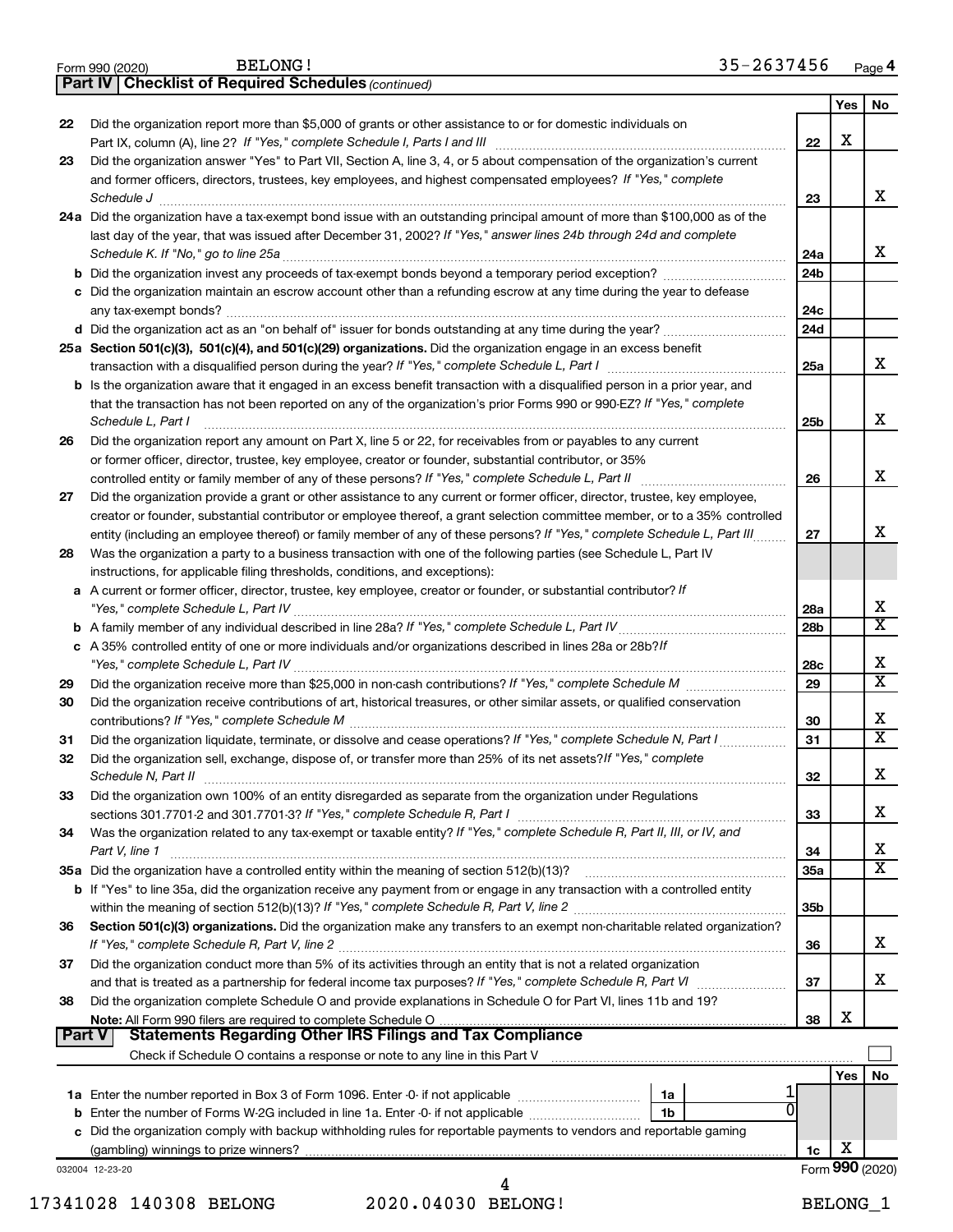|               | 35-2637456<br><b>BELONG!</b><br>Form 990 (2020)                                                                                                                                                                                              |                 |     | Page 5                  |
|---------------|----------------------------------------------------------------------------------------------------------------------------------------------------------------------------------------------------------------------------------------------|-----------------|-----|-------------------------|
| <b>Part V</b> | Statements Regarding Other IRS Filings and Tax Compliance (continued)                                                                                                                                                                        |                 |     |                         |
|               |                                                                                                                                                                                                                                              |                 | Yes | No                      |
|               | 2a Enter the number of employees reported on Form W-3, Transmittal of Wage and Tax Statements,                                                                                                                                               |                 |     |                         |
|               | 12<br>filed for the calendar year ending with or within the year covered by this return<br>2a                                                                                                                                                |                 |     |                         |
|               |                                                                                                                                                                                                                                              | 2 <sub>b</sub>  | X   |                         |
|               |                                                                                                                                                                                                                                              |                 |     |                         |
|               | 3a Did the organization have unrelated business gross income of \$1,000 or more during the year?                                                                                                                                             | 3a              |     | X                       |
|               |                                                                                                                                                                                                                                              | 3 <sub>b</sub>  |     |                         |
|               | 4a At any time during the calendar year, did the organization have an interest in, or a signature or other authority over, a                                                                                                                 |                 |     |                         |
|               | financial account in a foreign country (such as a bank account, securities account, or other financial account)?                                                                                                                             | 4a              |     | х                       |
|               | <b>b</b> If "Yes," enter the name of the foreign country $\blacktriangleright$                                                                                                                                                               |                 |     |                         |
|               | See instructions for filing requirements for FinCEN Form 114, Report of Foreign Bank and Financial Accounts (FBAR).                                                                                                                          |                 |     |                         |
|               |                                                                                                                                                                                                                                              | 5a              |     | x                       |
| b             |                                                                                                                                                                                                                                              | 5 <sub>b</sub>  |     | $\overline{\mathbf{X}}$ |
| с             |                                                                                                                                                                                                                                              | 5c              |     |                         |
|               | 6a Does the organization have annual gross receipts that are normally greater than \$100,000, and did the organization solicit                                                                                                               |                 |     |                         |
|               |                                                                                                                                                                                                                                              | 6а              |     | X                       |
|               | <b>b</b> If "Yes," did the organization include with every solicitation an express statement that such contributions or gifts                                                                                                                |                 |     |                         |
|               | were not tax deductible?                                                                                                                                                                                                                     | 6b              |     |                         |
| 7             | Organizations that may receive deductible contributions under section 170(c).                                                                                                                                                                |                 |     |                         |
| a             | Did the organization receive a payment in excess of \$75 made partly as a contribution and partly for goods and services provided to the payor?                                                                                              | 7a              |     | x                       |
| b             | If "Yes," did the organization notify the donor of the value of the goods or services provided?                                                                                                                                              | 7b              |     |                         |
| с             | Did the organization sell, exchange, or otherwise dispose of tangible personal property for which it was required                                                                                                                            |                 |     |                         |
|               |                                                                                                                                                                                                                                              | 7c              |     | x                       |
| d             |                                                                                                                                                                                                                                              |                 |     |                         |
| е             | Did the organization receive any funds, directly or indirectly, to pay premiums on a personal benefit contract?                                                                                                                              | 7e              |     | x                       |
| Ť             | Did the organization, during the year, pay premiums, directly or indirectly, on a personal benefit contract?                                                                                                                                 | 7f              |     | $\overline{\mathbf{x}}$ |
|               | If the organization received a contribution of qualified intellectual property, did the organization file Form 8899 as required?                                                                                                             | 7g<br>7h        |     |                         |
| h             | If the organization received a contribution of cars, boats, airplanes, or other vehicles, did the organization file a Form 1098-C?                                                                                                           |                 |     |                         |
| 8             | Sponsoring organizations maintaining donor advised funds. Did a donor advised fund maintained by the                                                                                                                                         |                 |     |                         |
|               | sponsoring organization have excess business holdings at any time during the year?                                                                                                                                                           | 8               |     |                         |
| 9             | Sponsoring organizations maintaining donor advised funds.                                                                                                                                                                                    |                 |     |                         |
| а             | Did the sponsoring organization make any taxable distributions under section 4966?                                                                                                                                                           | 9а              |     |                         |
| b             |                                                                                                                                                                                                                                              | 9b              |     |                         |
| 10            | Section 501(c)(7) organizations. Enter:                                                                                                                                                                                                      |                 |     |                         |
|               | <b>10a</b><br>a Initiation fees and capital contributions included on Part VIII, line 12 [111] [11] [12] [11] [12] [11] [12] [11] [12] [11] [12] [11] [12] [11] [12] [11] [12] [11] [12] [11] [12] [11] [12] [11] [12] [11] [12] [11] [12] [ |                 |     |                         |
|               | 10 <sub>b</sub><br>Gross receipts, included on Form 990, Part VIII, line 12, for public use of club facilities                                                                                                                               |                 |     |                         |
| 11            | Section 501(c)(12) organizations. Enter:                                                                                                                                                                                                     |                 |     |                         |
| а             | 11a                                                                                                                                                                                                                                          |                 |     |                         |
| b             | Gross income from other sources (Do not net amounts due or paid to other sources against                                                                                                                                                     |                 |     |                         |
|               | 11b                                                                                                                                                                                                                                          |                 |     |                         |
|               | 12a Section 4947(a)(1) non-exempt charitable trusts. Is the organization filing Form 990 in lieu of Form 1041?                                                                                                                               | 12a             |     |                         |
|               | 12b<br><b>b</b> If "Yes," enter the amount of tax-exempt interest received or accrued during the year                                                                                                                                        |                 |     |                         |
| 13            | Section 501(c)(29) qualified nonprofit health insurance issuers.                                                                                                                                                                             | 1За             |     |                         |
| а             | Note: See the instructions for additional information the organization must report on Schedule O.                                                                                                                                            |                 |     |                         |
| b             | Enter the amount of reserves the organization is required to maintain by the states in which the                                                                                                                                             |                 |     |                         |
|               | 13 <sub>b</sub>                                                                                                                                                                                                                              |                 |     |                         |
| с             | 13 <sub>c</sub><br>Enter the amount of reserves on hand                                                                                                                                                                                      |                 |     |                         |
| 14a           | Did the organization receive any payments for indoor tanning services during the tax year?                                                                                                                                                   | 14a             |     | $\overline{\mathbf{X}}$ |
|               | <b>b</b> If "Yes," has it filed a Form 720 to report these payments? If "No," provide an explanation on Schedule O                                                                                                                           | 14 <sub>b</sub> |     |                         |
| 15            | Is the organization subject to the section 4960 tax on payment(s) of more than \$1,000,000 in remuneration or                                                                                                                                |                 |     |                         |
|               | excess parachute payment(s) during the year?                                                                                                                                                                                                 | 15              |     | х                       |
|               | If "Yes," see instructions and file Form 4720, Schedule N.                                                                                                                                                                                   |                 |     |                         |
| 16            | Is the organization an educational institution subject to the section 4968 excise tax on net investment income?                                                                                                                              | 16              |     | х                       |
|               | If "Yes," complete Form 4720, Schedule O.                                                                                                                                                                                                    |                 |     |                         |

Form (2020) **990**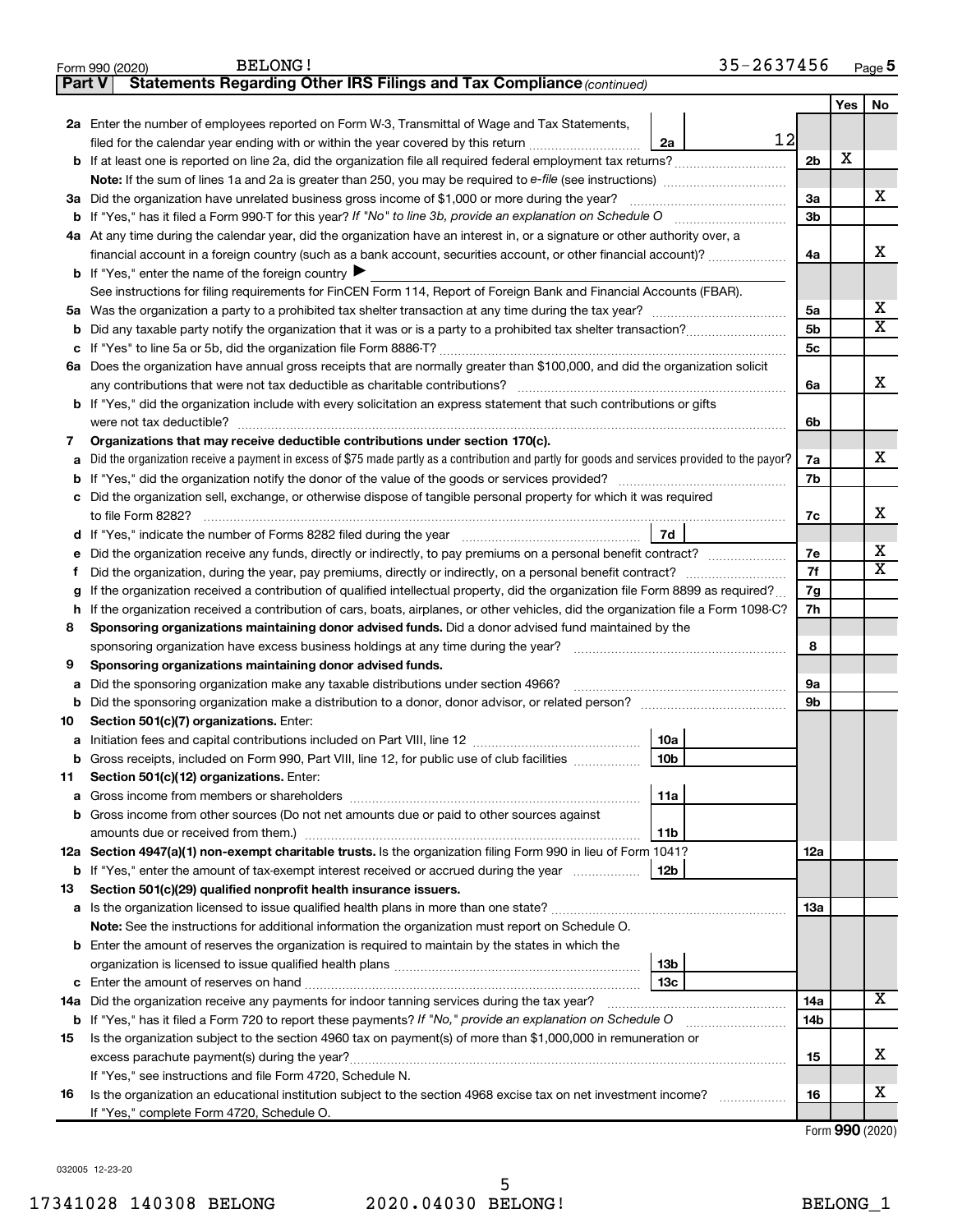|    | <b>BELONG!</b><br>Form 990 (2020)                                                                                                                                             |    | 35-2637456 |                 |                 | Page 6                  |
|----|-------------------------------------------------------------------------------------------------------------------------------------------------------------------------------|----|------------|-----------------|-----------------|-------------------------|
|    | Governance, Management, and Disclosure For each "Yes" response to lines 2 through 7b below, and for a "No" response<br>Part VI                                                |    |            |                 |                 |                         |
|    | to line 8a, 8b, or 10b below, describe the circumstances, processes, or changes on Schedule O. See instructions.                                                              |    |            |                 |                 |                         |
|    |                                                                                                                                                                               |    |            |                 |                 | $\boxed{\text{X}}$      |
|    | <b>Section A. Governing Body and Management</b>                                                                                                                               |    |            |                 |                 |                         |
|    |                                                                                                                                                                               |    |            |                 | Yes             | No                      |
|    | 1a Enter the number of voting members of the governing body at the end of the tax year manuscom                                                                               | 1a |            | 81              |                 |                         |
|    | If there are material differences in voting rights among members of the governing body, or if the governing                                                                   |    |            |                 |                 |                         |
|    | body delegated broad authority to an executive committee or similar committee, explain on Schedule O.                                                                         |    |            |                 |                 |                         |
|    | b Enter the number of voting members included on line 1a, above, who are independent                                                                                          | 1b |            | 8               |                 |                         |
| 2  | Did any officer, director, trustee, or key employee have a family relationship or a business relationship with any other                                                      |    |            |                 |                 | x                       |
| З  | officer, director, trustee, or key employee?<br>Did the organization delegate control over management duties customarily performed by or under the direct supervision         |    |            | 2               |                 |                         |
|    |                                                                                                                                                                               |    |            | 3               |                 | х                       |
| 4  | Did the organization make any significant changes to its governing documents since the prior Form 990 was filed?                                                              |    |            | 4               |                 | $\overline{\mathbf{x}}$ |
| 5  |                                                                                                                                                                               |    |            | 5               |                 | $\overline{\mathbf{x}}$ |
| 6  |                                                                                                                                                                               |    |            | 6               |                 | $\overline{\mathbf{x}}$ |
| 7a | Did the organization have members, stockholders, or other persons who had the power to elect or appoint one or                                                                |    |            |                 |                 |                         |
|    |                                                                                                                                                                               |    |            | 7a              | х               |                         |
|    | <b>b</b> Are any governance decisions of the organization reserved to (or subject to approval by) members, stockholders, or                                                   |    |            |                 |                 |                         |
|    | persons other than the governing body?                                                                                                                                        |    |            | 7b              |                 | x                       |
| 8  | Did the organization contemporaneously document the meetings held or written actions undertaken during the year by the following:                                             |    |            |                 |                 |                         |
|    |                                                                                                                                                                               |    |            | 8а              | х               |                         |
| b  |                                                                                                                                                                               |    |            | 8b              | X               |                         |
| 9  | Is there any officer, director, trustee, or key employee listed in Part VII, Section A, who cannot be reached at the                                                          |    |            |                 |                 |                         |
|    |                                                                                                                                                                               |    |            | 9               |                 | x                       |
|    | <b>Section B. Policies</b> (This Section B requests information about policies not required by the Internal Revenue Code.)                                                    |    |            |                 |                 |                         |
|    |                                                                                                                                                                               |    |            |                 | Yes             | No                      |
|    |                                                                                                                                                                               |    |            | 10a             |                 | x                       |
|    | b If "Yes," did the organization have written policies and procedures governing the activities of such chapters, affiliates,                                                  |    |            |                 |                 |                         |
|    |                                                                                                                                                                               |    |            | 10b             | X               |                         |
|    | 11a Has the organization provided a complete copy of this Form 990 to all members of its governing body before filing the form?                                               |    |            | 11a             |                 |                         |
|    | <b>b</b> Describe in Schedule O the process, if any, used by the organization to review this Form 990.                                                                        |    |            | 12a             | х               |                         |
|    | <b>b</b> Were officers, directors, or trustees, and key employees required to disclose annually interests that could give rise to conflicts?                                  |    |            | 12 <sub>b</sub> | X               |                         |
|    | c Did the organization regularly and consistently monitor and enforce compliance with the policy? If "Yes," describe                                                          |    |            |                 |                 |                         |
|    | in Schedule O how this was done <i>manufacture contract to the schedule O</i> how this was done                                                                               |    |            | 12c             | Х               |                         |
| 13 |                                                                                                                                                                               |    |            | 13              |                 | $\overline{\text{X}}$   |
| 14 | Did the organization have a written document retention and destruction policy? [11] manufaction in the organization have a written document retention and destruction policy? |    |            | 14              |                 | $\overline{\textbf{x}}$ |
| 15 | Did the process for determining compensation of the following persons include a review and approval by independent                                                            |    |            |                 |                 |                         |
|    | persons, comparability data, and contemporaneous substantiation of the deliberation and decision?                                                                             |    |            |                 |                 |                         |
|    |                                                                                                                                                                               |    |            | 15a             | х               |                         |
|    |                                                                                                                                                                               |    |            | 15 <sub>b</sub> | X               |                         |
|    | If "Yes" to line 15a or 15b, describe the process in Schedule O (see instructions).                                                                                           |    |            |                 |                 |                         |
|    | 16a Did the organization invest in, contribute assets to, or participate in a joint venture or similar arrangement with a                                                     |    |            |                 |                 |                         |
|    | taxable entity during the year?                                                                                                                                               |    |            | 16a             |                 | х                       |
|    | b If "Yes," did the organization follow a written policy or procedure requiring the organization to evaluate its participation                                                |    |            |                 |                 |                         |
|    | in joint venture arrangements under applicable federal tax law, and take steps to safequard the organization's                                                                |    |            |                 |                 |                         |
|    | exempt status with respect to such arrangements?                                                                                                                              |    |            | 16b             |                 |                         |
|    | <b>Section C. Disclosure</b>                                                                                                                                                  |    |            |                 |                 |                         |
| 17 | List the states with which a copy of this Form 990 is required to be filed $\blacktriangleright\mathrm{VA}$                                                                   |    |            |                 |                 |                         |
| 18 | Section 6104 requires an organization to make its Forms 1023 (1024 or 1024-A, if applicable), 990, and 990-T (Section 501(c)(3)s only) available                              |    |            |                 |                 |                         |
|    | for public inspection. Indicate how you made these available. Check all that apply.                                                                                           |    |            |                 |                 |                         |
|    | $ \mathbf{X} $ Own website<br>Another's website<br>Upon request<br>Other (explain on Schedule O)                                                                              |    |            |                 |                 |                         |
| 19 | Describe on Schedule O whether (and if so, how) the organization made its governing documents, conflict of interest policy, and financial                                     |    |            |                 |                 |                         |
|    | statements available to the public during the tax year.                                                                                                                       |    |            |                 |                 |                         |
| 20 | State the name, address, and telephone number of the person who possesses the organization's books and records<br>JAMES M. ZINN - (703)403-4477                               |    |            |                 |                 |                         |
|    | 133 PARK STREET NE, VIENNA, VA<br>22180                                                                                                                                       |    |            |                 |                 |                         |
|    | 032006 12-23-20                                                                                                                                                               |    |            |                 | Form 990 (2020) |                         |
|    | 6                                                                                                                                                                             |    |            |                 |                 |                         |
|    | 17341028 140308 BELONG<br>2020.04030 BELONG!                                                                                                                                  |    |            |                 | <b>BELONG 1</b> |                         |
|    |                                                                                                                                                                               |    |            |                 |                 |                         |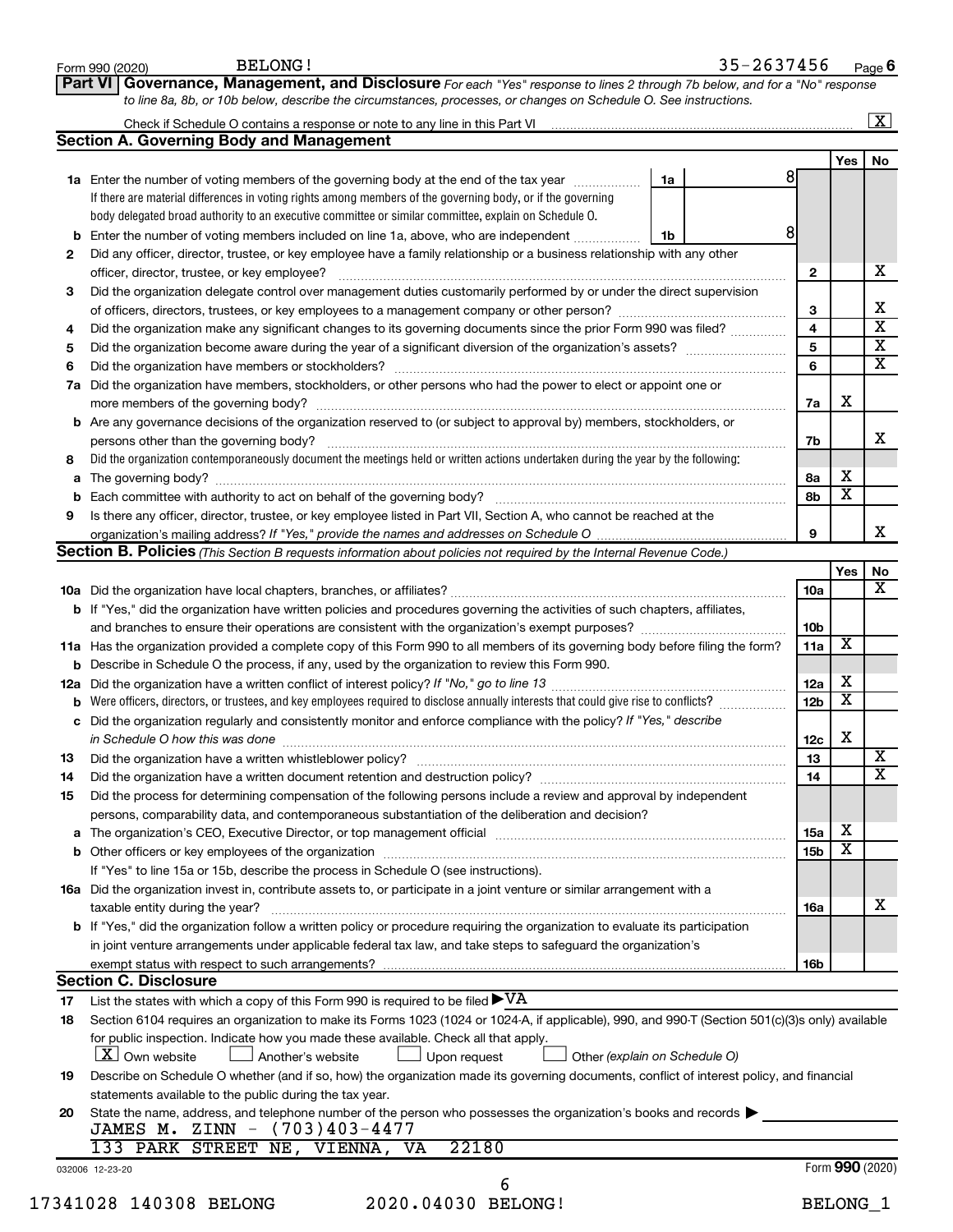$\Box$ 

| Part VII Compensation of Officers, Directors, Trustees, Key Employees, Highest Compensated |  |
|--------------------------------------------------------------------------------------------|--|
| <b>Employees, and Independent Contractors</b>                                              |  |

Check if Schedule O contains a response or note to any line in this Part VII

**Section A. Officers, Directors, Trustees, Key Employees, and Highest Compensated Employees**

**1a**  Complete this table for all persons required to be listed. Report compensation for the calendar year ending with or within the organization's tax year.  $\bullet$  List all of the organization's current officers, directors, trustees (whether individuals or organizations), regardless of amount of compensation.

Enter -0- in columns (D), (E), and (F) if no compensation was paid.

**•** List all of the organization's current key employees, if any. See instructions for definition of "key employee."

• List the organization's five *current* highest compensated employees (other than an officer, director, trustee, or key employee) who received reportable compensation (Box 5 of Form W-2 and/or Box 7 of Form 1099-MISC) of more than \$100,000 from the organization and any related organizations.

 $\bullet$  List all of the organization's former officers, key employees, and highest compensated employees who received more than \$100,000 of reportable compensation from the organization and any related organizations.

**•** List all of the organization's former directors or trustees that received, in the capacity as a former director or trustee of the organization, more than \$10,000 of reportable compensation from the organization and any related organizations.

See instructions for the order in which to list the persons above.

Check this box if neither the organization nor any related organization compensated any current officer, director, or trustee.  $\Box$ 

| (A)                   | (B)               | (C)                                     |                                                                  |             |              |                                 |        | (D)             | (E)                           | (F)                   |  |  |
|-----------------------|-------------------|-----------------------------------------|------------------------------------------------------------------|-------------|--------------|---------------------------------|--------|-----------------|-------------------------------|-----------------------|--|--|
| Name and title        | Average           | Position<br>(do not check more than one |                                                                  |             |              |                                 |        | Reportable      | Reportable                    | Estimated             |  |  |
|                       | hours per         |                                         | box, unless person is both an<br>officer and a director/trustee) |             |              |                                 |        | compensation    | compensation                  | amount of             |  |  |
|                       | week<br>(list any |                                         |                                                                  |             |              |                                 |        | from<br>the     | from related<br>organizations | other<br>compensation |  |  |
|                       | hours for         |                                         |                                                                  |             |              |                                 |        | organization    | (W-2/1099-MISC)               | from the              |  |  |
|                       | related           |                                         |                                                                  |             |              |                                 |        | (W-2/1099-MISC) |                               | organization          |  |  |
|                       | organizations     |                                         |                                                                  |             |              |                                 |        |                 |                               | and related           |  |  |
|                       | below             | Individual trustee or director          | Institutional trustee                                            |             | Key employee | Highest compensated<br>employee |        |                 |                               | organizations         |  |  |
|                       | line)             |                                         |                                                                  | Officer     |              |                                 | Former |                 |                               |                       |  |  |
| (1) LETYCIA PASTRANA  | 40.00             |                                         |                                                                  |             |              |                                 |        |                 |                               |                       |  |  |
| EXECUTIVE DIRECTOR    |                   |                                         |                                                                  | $\mathbf X$ |              |                                 |        | 57,463.         | $\mathbf 0$ .                 | 3,078.                |  |  |
| (2) ROBIN PORTMAN     | 10.00             |                                         |                                                                  |             |              |                                 |        |                 |                               |                       |  |  |
| <b>BOARD CHAIR</b>    |                   | $\mathbf X$                             |                                                                  | $\mathbf X$ |              |                                 |        | $\mathbf 0$     | 0.                            | $\mathbf 0$ .         |  |  |
| (3) SUE HAMBLEN       | 10.00             |                                         |                                                                  |             |              |                                 |        |                 |                               |                       |  |  |
| <b>SECRETARY</b>      |                   | X                                       |                                                                  | $\mathbf X$ |              |                                 |        | $\mathbf 0$     | $\mathbf 0$                   | $\mathbf 0$ .         |  |  |
| (4) JAMES M. ZINN     | 10.00             |                                         |                                                                  |             |              |                                 |        |                 |                               |                       |  |  |
| TREASURER             |                   | $\mathbf X$                             |                                                                  | $\mathbf X$ |              |                                 |        | $\mathbf 0$     | 0.                            | $\mathbf 0$ .         |  |  |
| (5) HELEN CORTEZ      | 5.00              |                                         |                                                                  |             |              |                                 |        |                 |                               |                       |  |  |
| <b>DIRECTOR</b>       |                   | $\mathbf X$                             |                                                                  |             |              |                                 |        | $\mathbf 0$     | $\mathbf 0$                   | $\boldsymbol{0}$ .    |  |  |
| (6) ROD NUNEZ         | 10.00             |                                         |                                                                  |             |              |                                 |        |                 |                               |                       |  |  |
| <b>DIRECTOR</b>       |                   | $\mathbf X$                             |                                                                  |             |              |                                 |        | 0               | $\mathbf 0$ .                 | $\mathbf 0$ .         |  |  |
| (7) MATTHEW THRASHER  | 5.00              |                                         |                                                                  |             |              |                                 |        |                 |                               |                       |  |  |
| <b>DIRECTOR</b>       |                   | $\mathbf X$                             |                                                                  |             |              |                                 |        | $\mathbf 0$     | $\mathbf 0$ .                 | $\mathbf 0$ .         |  |  |
| (8) ROBERT GAMBARELLI | 5.00              |                                         |                                                                  |             |              |                                 |        |                 |                               |                       |  |  |
| <b>DIRECTOR</b>       |                   | $\mathbf X$                             |                                                                  |             |              |                                 |        | $\mathbf 0$     | 0.                            | $\mathbf 0$ .         |  |  |
| (9) THOMAS BLACK      | 5.00              |                                         |                                                                  |             |              |                                 |        |                 |                               |                       |  |  |
| <b>DIRECTOR</b>       |                   | $\mathbf X$                             |                                                                  |             |              |                                 |        | $\mathbf 0$     | 0.                            | $\mathbf 0$ .         |  |  |
|                       |                   |                                         |                                                                  |             |              |                                 |        |                 |                               |                       |  |  |
|                       |                   |                                         |                                                                  |             |              |                                 |        |                 |                               |                       |  |  |
|                       |                   |                                         |                                                                  |             |              |                                 |        |                 |                               |                       |  |  |
|                       |                   |                                         |                                                                  |             |              |                                 |        |                 |                               |                       |  |  |
|                       |                   |                                         |                                                                  |             |              |                                 |        |                 |                               |                       |  |  |
|                       |                   |                                         |                                                                  |             |              |                                 |        |                 |                               |                       |  |  |
|                       |                   |                                         |                                                                  |             |              |                                 |        |                 |                               |                       |  |  |
|                       |                   |                                         |                                                                  |             |              |                                 |        |                 |                               |                       |  |  |
|                       |                   |                                         |                                                                  |             |              |                                 |        |                 |                               |                       |  |  |
|                       |                   |                                         |                                                                  |             |              |                                 |        |                 |                               |                       |  |  |
|                       |                   |                                         |                                                                  |             |              |                                 |        |                 |                               |                       |  |  |
|                       |                   |                                         |                                                                  |             |              |                                 |        |                 |                               |                       |  |  |
|                       |                   |                                         |                                                                  |             |              |                                 |        |                 |                               |                       |  |  |
|                       |                   |                                         |                                                                  |             |              |                                 |        |                 |                               |                       |  |  |
|                       |                   |                                         |                                                                  |             |              |                                 |        |                 |                               |                       |  |  |
|                       |                   |                                         |                                                                  |             |              |                                 |        |                 |                               |                       |  |  |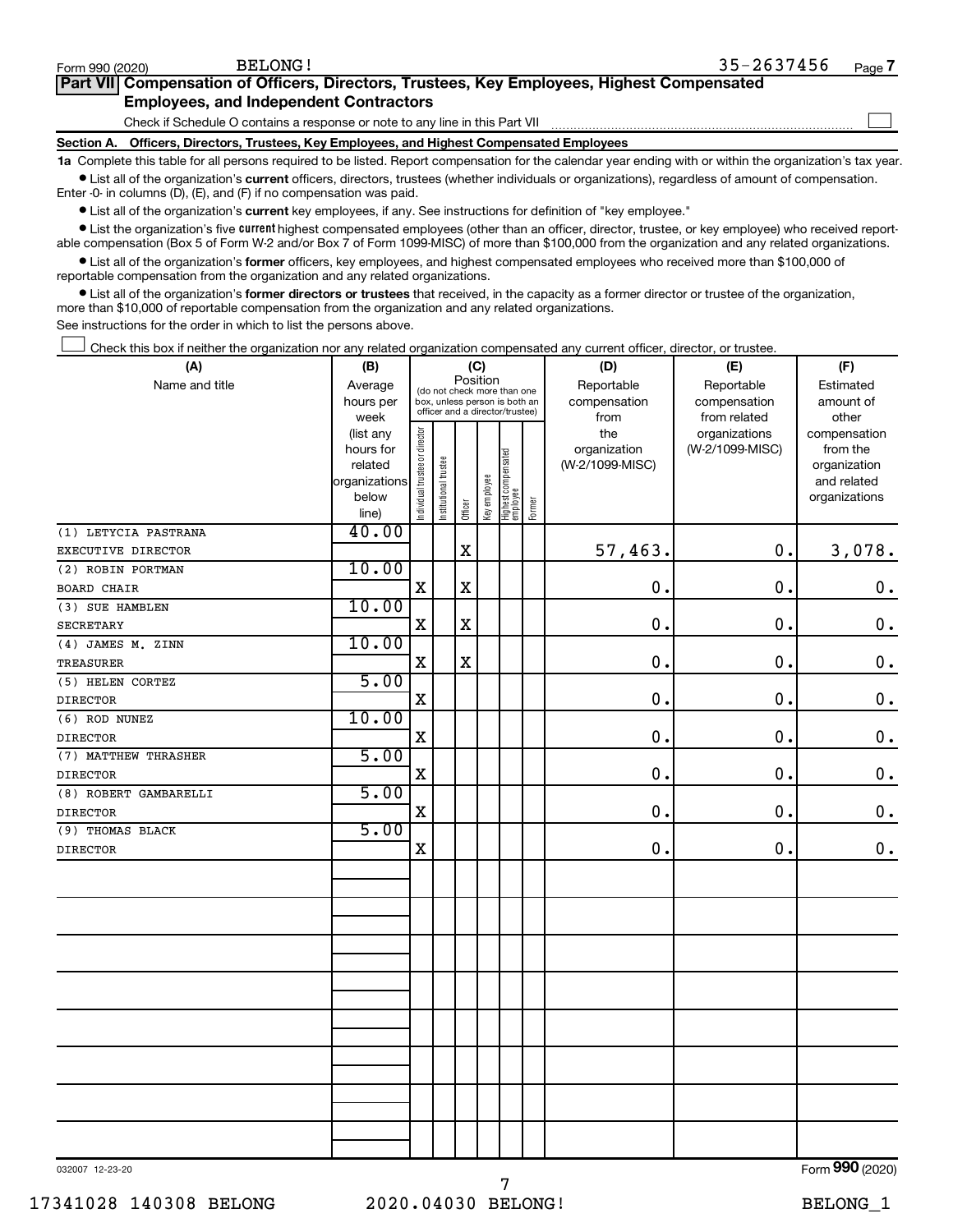|                 | <b>BELONG!</b><br>Form 990 (2020)                                                                                                                                                                                                             |                |  |                                                                                                                                                      |         |             |                                   |        |                                                                                     | 35-2637456                                                                            |                                      | Page 8                                                                                            |
|-----------------|-----------------------------------------------------------------------------------------------------------------------------------------------------------------------------------------------------------------------------------------------|----------------|--|------------------------------------------------------------------------------------------------------------------------------------------------------|---------|-------------|-----------------------------------|--------|-------------------------------------------------------------------------------------|---------------------------------------------------------------------------------------|--------------------------------------|---------------------------------------------------------------------------------------------------|
| <b>Part VII</b> | Section A. Officers, Directors, Trustees, Key Employees, and Highest Compensated Employees (continued)                                                                                                                                        |                |  |                                                                                                                                                      |         |             |                                   |        |                                                                                     |                                                                                       |                                      |                                                                                                   |
|                 | (B)<br>(A)<br>Average<br>Name and title<br>hours per<br>week<br>(list any<br>hours for<br>related<br>organizations                                                                                                                            |                |  | (C)<br>Position<br>(do not check more than one<br>box, unless person is both an<br>officer and a director/trustee)<br>Individual trustee or director |         |             |                                   |        | (D)<br>Reportable<br>compensation<br>from<br>the<br>organization<br>(W-2/1099-MISC) | (E)<br>Reportable<br>compensation<br>from related<br>organizations<br>(W-2/1099-MISC) |                                      | (F)<br>Estimated<br>amount of<br>other<br>compensation<br>from the<br>organization<br>and related |
|                 |                                                                                                                                                                                                                                               | below<br>line) |  | Institutional trustee                                                                                                                                | Officer | Keyemployee | Highest compensated<br>  employee | Former |                                                                                     |                                                                                       |                                      | organizations                                                                                     |
|                 |                                                                                                                                                                                                                                               |                |  |                                                                                                                                                      |         |             |                                   |        |                                                                                     |                                                                                       |                                      |                                                                                                   |
|                 |                                                                                                                                                                                                                                               |                |  |                                                                                                                                                      |         |             |                                   |        |                                                                                     |                                                                                       |                                      |                                                                                                   |
|                 | c Total from continuation sheets to Part VII, Section A                                                                                                                                                                                       |                |  |                                                                                                                                                      |         |             |                                   | ▶      | 57,463.<br>$\overline{0}$                                                           |                                                                                       | $\overline{0}$ .<br>$\overline{0}$ . | 3,078.<br>$\overline{0}$ .                                                                        |
| 2               | Total number of individuals (including but not limited to those listed above) who received more than \$100,000 of reportable<br>compensation from the organization $\blacktriangleright$                                                      |                |  |                                                                                                                                                      |         |             |                                   |        | 57,463.                                                                             |                                                                                       | $\overline{0}$ .                     | 3,078.<br>0                                                                                       |
| 3               | Did the organization list any former officer, director, trustee, key employee, or highest compensated employee on<br>For any individual listed on line 1a, is the sum of reportable compensation and other compensation from the organization |                |  |                                                                                                                                                      |         |             |                                   |        |                                                                                     |                                                                                       | 3                                    | Yes<br>No<br>х                                                                                    |
| 5               | and related organizations greater than \$150,000? If "Yes," complete Schedule J for such individual<br>Did any person listed on line 1a receive or accrue compensation from any unrelated organization or individual for services             |                |  |                                                                                                                                                      |         |             |                                   |        |                                                                                     |                                                                                       | 4<br>5                               | х<br>х                                                                                            |
| 1.              | <b>Section B. Independent Contractors</b><br>Complete this table for your five highest compensated independent contractors that received more than \$100,000 of compensation from                                                             |                |  |                                                                                                                                                      |         |             |                                   |        |                                                                                     |                                                                                       |                                      |                                                                                                   |
|                 | the organization. Report compensation for the calendar year ending with or within the organization's tax year.<br>(A)                                                                                                                         |                |  |                                                                                                                                                      |         |             |                                   |        | (B)                                                                                 |                                                                                       | (C)                                  |                                                                                                   |
|                 | Name and business address                                                                                                                                                                                                                     |                |  | <b>NONE</b>                                                                                                                                          |         |             |                                   |        | Description of services                                                             |                                                                                       | Compensation                         |                                                                                                   |
|                 |                                                                                                                                                                                                                                               |                |  |                                                                                                                                                      |         |             |                                   |        |                                                                                     |                                                                                       |                                      |                                                                                                   |
|                 |                                                                                                                                                                                                                                               |                |  |                                                                                                                                                      |         |             |                                   |        |                                                                                     |                                                                                       |                                      |                                                                                                   |
| 2               | Total number of independent contractors (including but not limited to those listed above) who received more than<br>\$100,000 of compensation from the organization                                                                           |                |  |                                                                                                                                                      |         |             | 0                                 |        |                                                                                     |                                                                                       |                                      | Form 990 (2020)                                                                                   |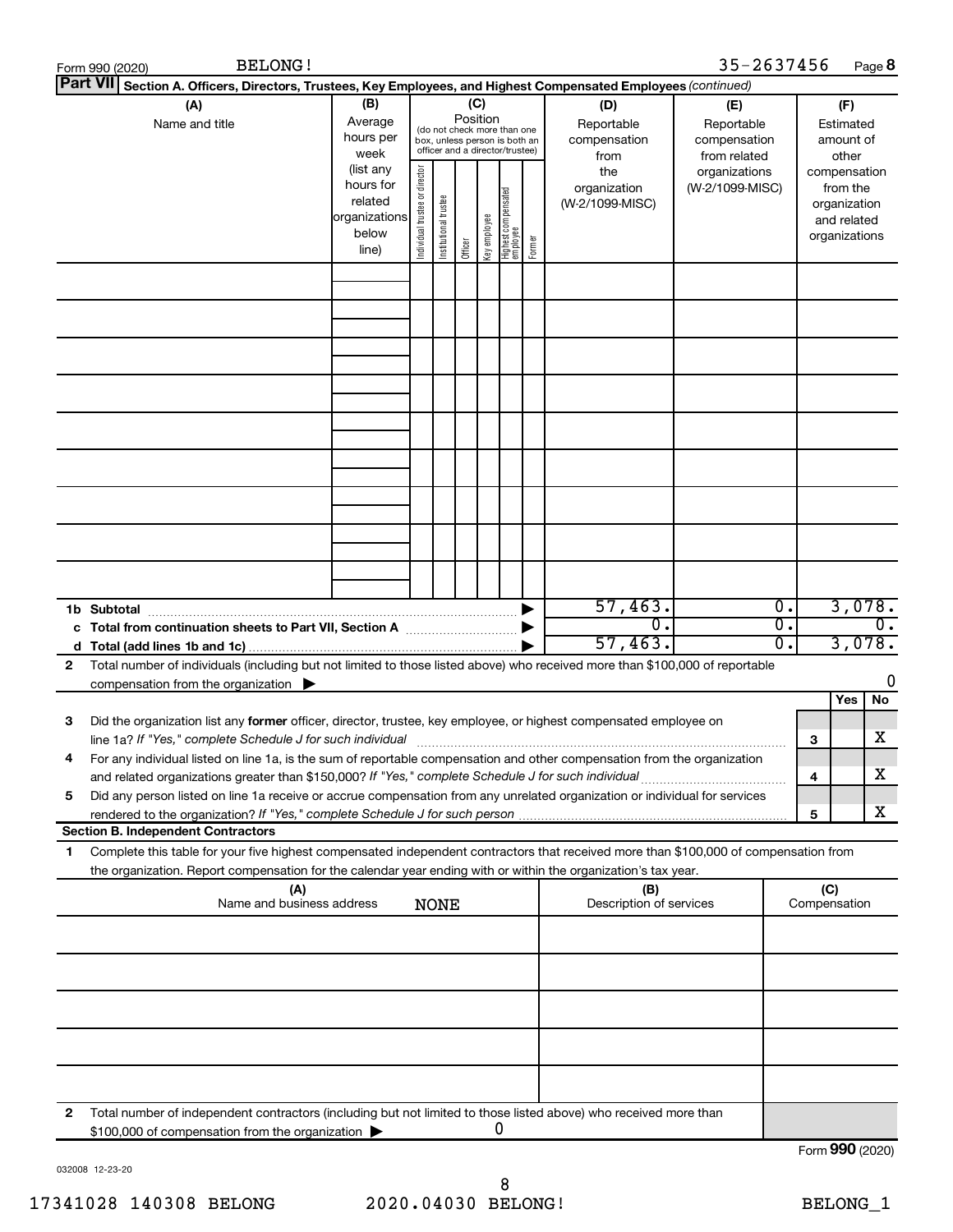|                                                           |     |        | <b>BELONG!</b><br>Form 990 (2020)                                                                                                                                                                                                    |                       |                      |                                                                               | 35-2637456       | Page 9                                                          |
|-----------------------------------------------------------|-----|--------|--------------------------------------------------------------------------------------------------------------------------------------------------------------------------------------------------------------------------------------|-----------------------|----------------------|-------------------------------------------------------------------------------|------------------|-----------------------------------------------------------------|
| <b>Part VIII</b>                                          |     |        | <b>Statement of Revenue</b>                                                                                                                                                                                                          |                       |                      |                                                                               |                  |                                                                 |
|                                                           |     |        | Check if Schedule O contains a response or note to any line in this Part VIII                                                                                                                                                        |                       |                      | $\overline{(\mathsf{B})}$ $\overline{(\mathsf{C})}$ $\overline{(\mathsf{C})}$ |                  |                                                                 |
|                                                           |     |        |                                                                                                                                                                                                                                      |                       | (A)<br>Total revenue | Related or exempt<br>function revenue business revenue                        | Unrelated        | (D)<br>Revenue excluded<br>from tax under<br>sections 512 - 514 |
|                                                           |     |        | 1a<br>1 a Federated campaigns                                                                                                                                                                                                        |                       |                      |                                                                               |                  |                                                                 |
| Contributions, Gifts, Grants<br>and Other Similar Amounts |     | b      | 1 <sub>b</sub><br>Membership dues<br>$\overline{\phantom{a}}$                                                                                                                                                                        |                       |                      |                                                                               |                  |                                                                 |
|                                                           |     | с      | 1 <sub>c</sub><br>Fundraising events                                                                                                                                                                                                 |                       |                      |                                                                               |                  |                                                                 |
|                                                           |     | d      | 1 <sub>d</sub><br>Related organizations                                                                                                                                                                                              |                       |                      |                                                                               |                  |                                                                 |
|                                                           |     | е      | Government grants (contributions)<br>1e                                                                                                                                                                                              |                       |                      |                                                                               |                  |                                                                 |
|                                                           |     |        | f All other contributions, gifts, grants, and                                                                                                                                                                                        |                       |                      |                                                                               |                  |                                                                 |
|                                                           |     |        | similar amounts not included above<br>l 1f                                                                                                                                                                                           | 308,584.              |                      |                                                                               |                  |                                                                 |
|                                                           |     | g      | 1g <br>Noncash contributions included in lines 1a-1f                                                                                                                                                                                 | 23,379.               |                      |                                                                               |                  |                                                                 |
|                                                           |     |        |                                                                                                                                                                                                                                      |                       | 308,584.             |                                                                               |                  |                                                                 |
|                                                           |     |        |                                                                                                                                                                                                                                      | <b>Business Code</b>  |                      |                                                                               |                  |                                                                 |
| Program Service                                           | 2a  |        | <u> 1980 - Johann Barbara, martxa alemaniar amerikan personal (h. 1980).</u>                                                                                                                                                         |                       |                      |                                                                               |                  |                                                                 |
|                                                           |     | b      | <u> 1989 - Johann Barbara, martin a bhaile an t-Alban an t-Alban an t-Alban an t-Alban an t-Alban an t-Alban an t-</u>                                                                                                               |                       |                      |                                                                               |                  |                                                                 |
|                                                           |     | c<br>d | the control of the control of the control of the control of the control of                                                                                                                                                           |                       |                      |                                                                               |                  |                                                                 |
|                                                           |     | е      | <u> 1989 - Johann Barbara, martin a</u>                                                                                                                                                                                              |                       |                      |                                                                               |                  |                                                                 |
|                                                           |     | f      |                                                                                                                                                                                                                                      |                       |                      |                                                                               |                  |                                                                 |
|                                                           |     | g      |                                                                                                                                                                                                                                      | ▶                     |                      |                                                                               |                  |                                                                 |
|                                                           | 3   |        | Investment income (including dividends, interest, and                                                                                                                                                                                |                       |                      |                                                                               |                  |                                                                 |
|                                                           |     |        |                                                                                                                                                                                                                                      | ▶                     |                      |                                                                               |                  |                                                                 |
|                                                           | 4   |        | Income from investment of tax-exempt bond proceeds                                                                                                                                                                                   |                       |                      |                                                                               |                  |                                                                 |
|                                                           | 5   |        |                                                                                                                                                                                                                                      |                       |                      |                                                                               |                  |                                                                 |
|                                                           |     |        | (i) Real                                                                                                                                                                                                                             | (ii) Personal         |                      |                                                                               |                  |                                                                 |
|                                                           | 6а  |        | Gross rents<br>∣6a                                                                                                                                                                                                                   |                       |                      |                                                                               |                  |                                                                 |
|                                                           |     | b      | 6b<br>Less: rental expenses                                                                                                                                                                                                          |                       |                      |                                                                               |                  |                                                                 |
|                                                           |     | с      | Rental income or (loss)<br>6с                                                                                                                                                                                                        |                       |                      |                                                                               |                  |                                                                 |
|                                                           |     | d      | Net rental income or (loss)                                                                                                                                                                                                          | ▶                     |                      |                                                                               |                  |                                                                 |
|                                                           |     |        | (i) Securities<br>7 a Gross amount from sales of                                                                                                                                                                                     | (ii) Other            |                      |                                                                               |                  |                                                                 |
|                                                           |     |        | assets other than inventory<br>7a                                                                                                                                                                                                    |                       |                      |                                                                               |                  |                                                                 |
|                                                           |     |        | <b>b</b> Less: cost or other basis                                                                                                                                                                                                   |                       |                      |                                                                               |                  |                                                                 |
| evenue                                                    |     |        | and sales expenses<br>7b<br>7c<br>c Gain or (loss)                                                                                                                                                                                   |                       |                      |                                                                               |                  |                                                                 |
|                                                           |     |        |                                                                                                                                                                                                                                      |                       |                      |                                                                               |                  |                                                                 |
| Œ                                                         |     |        | 8 a Gross income from fundraising events (not                                                                                                                                                                                        |                       |                      |                                                                               |                  |                                                                 |
| Other                                                     |     |        | including \$<br>оf                                                                                                                                                                                                                   |                       |                      |                                                                               |                  |                                                                 |
|                                                           |     |        | contributions reported on line 1c). See                                                                                                                                                                                              |                       |                      |                                                                               |                  |                                                                 |
|                                                           |     |        | 8a                                                                                                                                                                                                                                   |                       |                      |                                                                               |                  |                                                                 |
|                                                           |     | b      | l 8b<br>Less: direct expenses                                                                                                                                                                                                        |                       |                      |                                                                               |                  |                                                                 |
|                                                           |     | с      | Net income or (loss) from fundraising events                                                                                                                                                                                         | ▶                     |                      |                                                                               |                  |                                                                 |
|                                                           |     |        | 9 a Gross income from gaming activities. See                                                                                                                                                                                         |                       |                      |                                                                               |                  |                                                                 |
|                                                           |     |        | 9a                                                                                                                                                                                                                                   |                       |                      |                                                                               |                  |                                                                 |
|                                                           |     | b      | 9b                                                                                                                                                                                                                                   |                       |                      |                                                                               |                  |                                                                 |
|                                                           |     |        | c Net income or (loss) from gaming activities                                                                                                                                                                                        | ▶                     |                      |                                                                               |                  |                                                                 |
|                                                           |     |        | 10 a Gross sales of inventory, less returns                                                                                                                                                                                          |                       |                      |                                                                               |                  |                                                                 |
|                                                           |     |        |                                                                                                                                                                                                                                      |                       |                      |                                                                               |                  |                                                                 |
|                                                           |     |        | 10 <sub>b</sub><br><b>b</b> Less: cost of goods sold                                                                                                                                                                                 | ▶                     |                      |                                                                               |                  |                                                                 |
|                                                           |     |        | c Net income or (loss) from sales of inventory                                                                                                                                                                                       | <b>Business Code</b>  |                      |                                                                               |                  |                                                                 |
| Miscellaneous<br>Revenue                                  | 11a |        |                                                                                                                                                                                                                                      |                       |                      |                                                                               |                  |                                                                 |
|                                                           |     | b      | <u>state of the control of the control of the control of the control of the control of the control of the control of the control of the control of the control of the control of the control of the control of the control of th</u> |                       |                      |                                                                               |                  |                                                                 |
|                                                           |     | с      | <u> 1989 - Johann Barbara, martin a</u>                                                                                                                                                                                              |                       |                      |                                                                               |                  |                                                                 |
|                                                           |     |        |                                                                                                                                                                                                                                      |                       |                      |                                                                               |                  |                                                                 |
|                                                           |     |        |                                                                                                                                                                                                                                      | $\blacktriangleright$ |                      |                                                                               |                  |                                                                 |
|                                                           | 12  |        |                                                                                                                                                                                                                                      |                       | 308,584.             | $\overline{0}$ .                                                              | $\overline{0}$ . | $\overline{0}$ .                                                |
| 032009 12-23-20                                           |     |        |                                                                                                                                                                                                                                      |                       |                      |                                                                               |                  | Form 990 (2020)                                                 |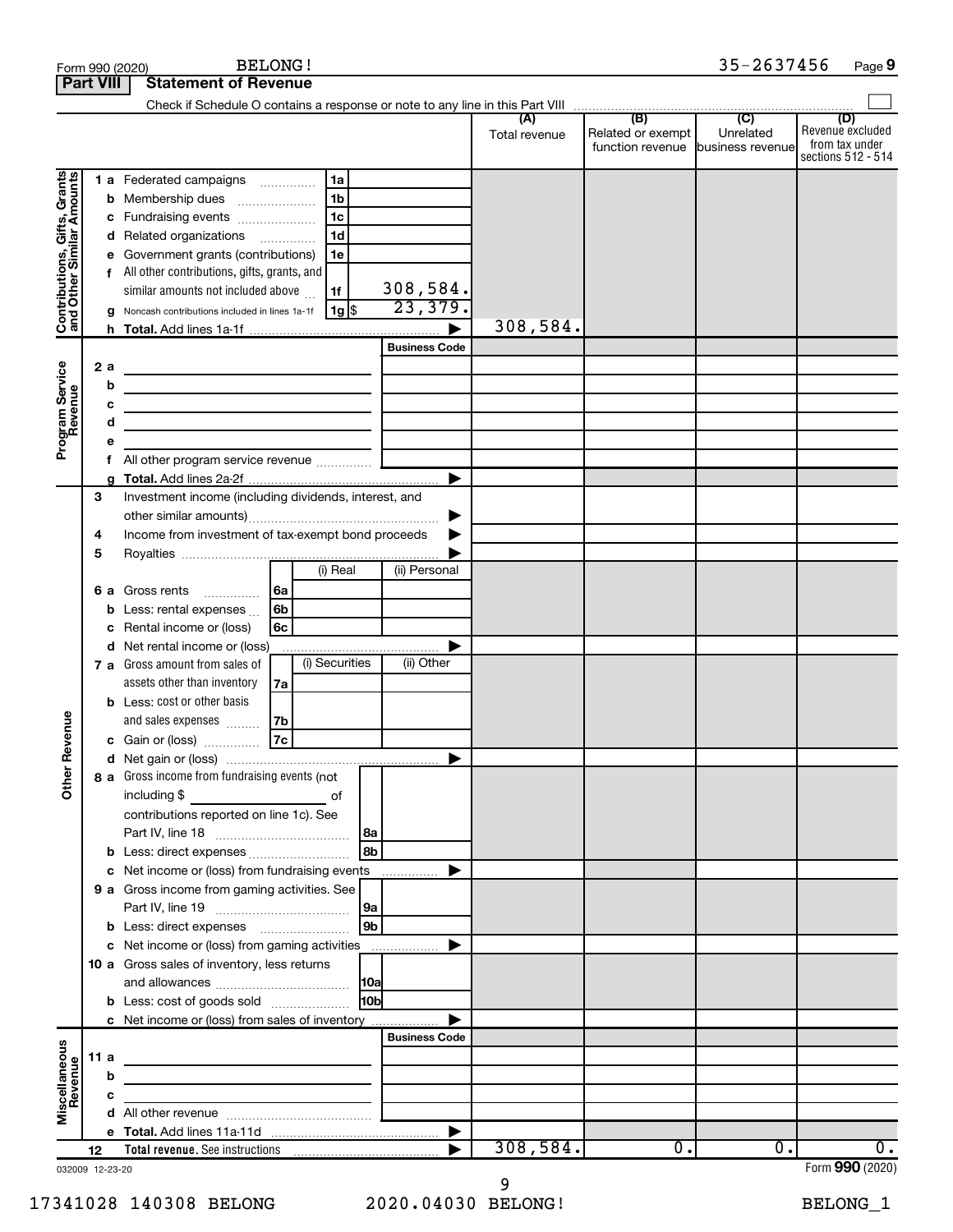|              | Section 50 HC)(3) and 50 HC)(4) organizations must complete all columns. All other organizations must complete column (A).                                 |                |                             |                                    |                         |  |  |  |  |  |  |
|--------------|------------------------------------------------------------------------------------------------------------------------------------------------------------|----------------|-----------------------------|------------------------------------|-------------------------|--|--|--|--|--|--|
|              | Check if Schedule O contains a response or note to any line in this Part IX                                                                                | (A)            | (B)                         | (C)                                | (D)                     |  |  |  |  |  |  |
|              | Do not include amounts reported on lines 6b,<br>7b, 8b, 9b, and 10b of Part VIII.                                                                          | Total expenses | Program service<br>expenses | Management and<br>general expenses | Fundraising<br>expenses |  |  |  |  |  |  |
| 1.           | Grants and other assistance to domestic organizations                                                                                                      |                |                             |                                    |                         |  |  |  |  |  |  |
|              | and domestic governments. See Part IV, line 21                                                                                                             |                |                             |                                    |                         |  |  |  |  |  |  |
| $\mathbf{2}$ | Grants and other assistance to domestic                                                                                                                    |                |                             |                                    |                         |  |  |  |  |  |  |
|              | individuals. See Part IV, line 22                                                                                                                          | 43,391.        | 43,391.                     |                                    |                         |  |  |  |  |  |  |
| 3            | Grants and other assistance to foreign                                                                                                                     |                |                             |                                    |                         |  |  |  |  |  |  |
|              | organizations, foreign governments, and foreign                                                                                                            |                |                             |                                    |                         |  |  |  |  |  |  |
|              | individuals. See Part IV, lines 15 and 16                                                                                                                  |                |                             |                                    |                         |  |  |  |  |  |  |
| 4            | Benefits paid to or for members                                                                                                                            |                |                             |                                    |                         |  |  |  |  |  |  |
| 5            | Compensation of current officers, directors,                                                                                                               |                |                             |                                    |                         |  |  |  |  |  |  |
|              | trustees, and key employees                                                                                                                                | 60,541.        | 43,711.                     | 8,415.                             | 8,415.                  |  |  |  |  |  |  |
| 6            | Compensation not included above to disqualified                                                                                                            |                |                             |                                    |                         |  |  |  |  |  |  |
|              | persons (as defined under section 4958(f)(1)) and                                                                                                          |                |                             |                                    |                         |  |  |  |  |  |  |
|              | persons described in section 4958(c)(3)(B)                                                                                                                 | 70, 170.       | 50,662.                     | 9,754.                             | 9,754.                  |  |  |  |  |  |  |
| 7<br>8       | Pension plan accruals and contributions (include                                                                                                           |                |                             |                                    |                         |  |  |  |  |  |  |
|              | section 401(k) and 403(b) employer contributions)                                                                                                          | 28,465.        |                             | 28,465.                            |                         |  |  |  |  |  |  |
| 9            |                                                                                                                                                            | 2,785.         | 2,011.                      | 387.                               | 387.                    |  |  |  |  |  |  |
| 10           |                                                                                                                                                            | 8,378.         | 6,049.                      | 1,164.                             | 1,165.                  |  |  |  |  |  |  |
| 11           | Fees for services (nonemployees):                                                                                                                          |                |                             |                                    |                         |  |  |  |  |  |  |
|              |                                                                                                                                                            |                |                             |                                    |                         |  |  |  |  |  |  |
| b            |                                                                                                                                                            | 7,210.         |                             | 7,210.                             |                         |  |  |  |  |  |  |
| с            |                                                                                                                                                            | 1,824.         |                             | 1,824.                             |                         |  |  |  |  |  |  |
| d            |                                                                                                                                                            |                |                             |                                    |                         |  |  |  |  |  |  |
| e            | Professional fundraising services. See Part IV, line 17                                                                                                    |                |                             |                                    |                         |  |  |  |  |  |  |
| f            | Investment management fees                                                                                                                                 |                |                             |                                    |                         |  |  |  |  |  |  |
| g            | Other. (If line 11g amount exceeds 10% of line 25,                                                                                                         |                |                             |                                    |                         |  |  |  |  |  |  |
|              | column (A) amount, list line 11g expenses on Sch O.)                                                                                                       | 1,201.         | 1,201.                      |                                    |                         |  |  |  |  |  |  |
| 12           |                                                                                                                                                            |                |                             |                                    |                         |  |  |  |  |  |  |
| 13           |                                                                                                                                                            | 6,666.         | 3,576.                      | 2,401.                             | 689.                    |  |  |  |  |  |  |
| 14           |                                                                                                                                                            |                |                             |                                    |                         |  |  |  |  |  |  |
| 15           |                                                                                                                                                            |                |                             |                                    |                         |  |  |  |  |  |  |
| 16           |                                                                                                                                                            |                |                             |                                    |                         |  |  |  |  |  |  |
| 17           |                                                                                                                                                            | 103.           |                             | 103.                               |                         |  |  |  |  |  |  |
| 18           | Payments of travel or entertainment expenses                                                                                                               |                |                             |                                    |                         |  |  |  |  |  |  |
|              | for any federal, state, or local public officials                                                                                                          |                |                             |                                    |                         |  |  |  |  |  |  |
| 19           | Conferences, conventions, and meetings                                                                                                                     | 65.            | 65.                         |                                    |                         |  |  |  |  |  |  |
| 20           | Interest                                                                                                                                                   |                |                             |                                    |                         |  |  |  |  |  |  |
| 21           | Depreciation, depletion, and amortization                                                                                                                  | 5,224.         | 5,224.                      |                                    |                         |  |  |  |  |  |  |
| 22           | Insurance                                                                                                                                                  | 4,897.         | 1,418.                      | 3,479.                             |                         |  |  |  |  |  |  |
| 23<br>24     | Other expenses. Itemize expenses not covered                                                                                                               |                |                             |                                    |                         |  |  |  |  |  |  |
|              | above (List miscellaneous expenses on line 24e. If<br>line 24e amount exceeds 10% of line 25, column (A)<br>amount, list line 24e expenses on Schedule O.) |                |                             |                                    |                         |  |  |  |  |  |  |
| a            | PROGRAM SUPPLIES AND MA                                                                                                                                    | 12,142.        | 12, 142.                    |                                    |                         |  |  |  |  |  |  |
|              | <b>BANK AND CREDIT CARD</b><br>FE                                                                                                                          | 4,353.         |                             | 4, 353.                            |                         |  |  |  |  |  |  |
| C            | LICENCES AND FEES                                                                                                                                          | 1,566.         | 1,063.                      | 503.                               |                         |  |  |  |  |  |  |
| d            |                                                                                                                                                            |                |                             |                                    |                         |  |  |  |  |  |  |
| e            | All other expenses                                                                                                                                         | 49.            |                             | 49.                                |                         |  |  |  |  |  |  |
| 25           | Total functional expenses. Add lines 1 through 24e                                                                                                         | 259,030.       | 170,513.                    | 68, 107.                           | 20,410.                 |  |  |  |  |  |  |
| 26           | Joint costs. Complete this line only if the organization                                                                                                   |                |                             |                                    |                         |  |  |  |  |  |  |
|              | reported in column (B) joint costs from a combined                                                                                                         |                |                             |                                    |                         |  |  |  |  |  |  |
|              | educational campaign and fundraising solicitation.                                                                                                         |                |                             |                                    |                         |  |  |  |  |  |  |
|              | Check here $\blacktriangleright$<br>if following SOP 98-2 (ASC 958-720)                                                                                    |                |                             |                                    |                         |  |  |  |  |  |  |

032010 12-23-20

Form (2020) **990**

**Part IX Statement of Functional Expenses**

*Section 501(c)(3) and 501(c)(4) organizations must complete all columns. All other organizations must complete column (A).*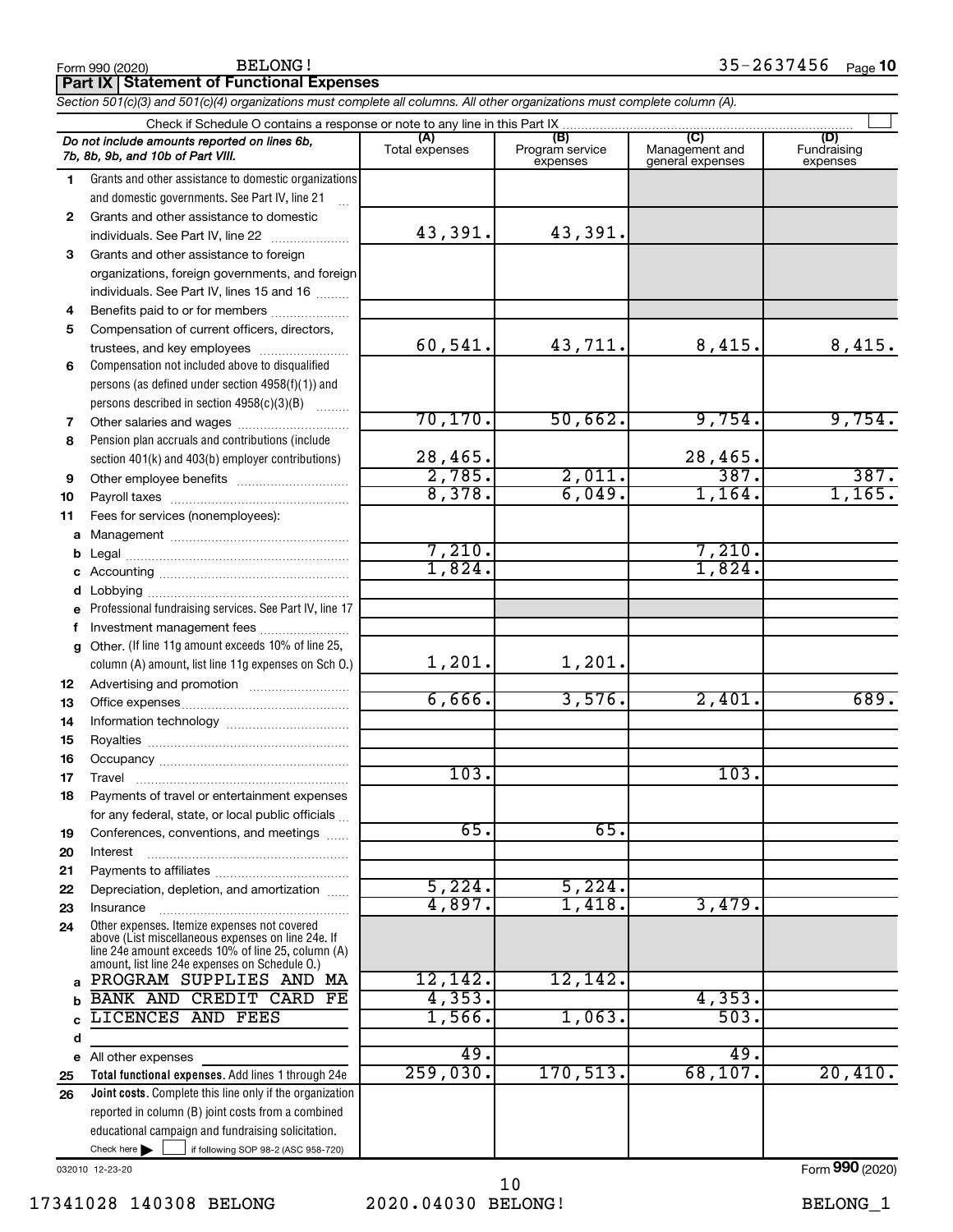17341028 140308 BELONG 2020.04030 BELONG! BELONG\_1 11

|                             |    |                                                                                                        |                 |                          | (A)<br>Beginning of year |                 | (B)<br>End of year |
|-----------------------------|----|--------------------------------------------------------------------------------------------------------|-----------------|--------------------------|--------------------------|-----------------|--------------------|
|                             | 1  |                                                                                                        |                 |                          | 131,547.                 | $\mathbf{1}$    | 178,564.           |
|                             | 2  |                                                                                                        |                 |                          |                          | $\overline{2}$  |                    |
|                             | 3  |                                                                                                        |                 |                          |                          | 3               |                    |
|                             | 4  |                                                                                                        |                 |                          | 4                        | 5,000.          |                    |
|                             | 5  | Loans and other receivables from any current or former officer, director,                              |                 |                          |                          |                 |                    |
|                             |    | trustee, key employee, creator or founder, substantial contributor, or 35%                             |                 |                          |                          |                 |                    |
|                             |    |                                                                                                        |                 |                          |                          | 5               |                    |
|                             | 6  | Loans and other receivables from other disqualified persons (as defined                                |                 |                          |                          |                 |                    |
|                             |    | under section $4958(f)(1)$ , and persons described in section $4958(c)(3)(B)$                          |                 |                          |                          | 6               |                    |
|                             | 7  |                                                                                                        |                 |                          | $\overline{\phantom{a}}$ |                 |                    |
| Assets                      | 8  |                                                                                                        |                 |                          | 8                        |                 |                    |
|                             | 9  | Prepaid expenses and deferred charges                                                                  |                 | 9                        |                          |                 |                    |
|                             |    | 10a Land, buildings, and equipment: cost or other                                                      |                 |                          |                          |                 |                    |
|                             |    | basis. Complete Part VI of Schedule D  10a                                                             |                 | $\frac{26,127.}{9,142.}$ |                          |                 |                    |
|                             |    | <b>b</b> Less: accumulated depreciation <i>mimimimining</i>                                            | 10 <sub>b</sub> |                          | 22, 209.                 | 10 <sub>c</sub> | 16,985.            |
|                             | 11 |                                                                                                        |                 |                          |                          | 11              |                    |
|                             | 12 |                                                                                                        |                 |                          | 12                       |                 |                    |
|                             | 13 |                                                                                                        |                 |                          | 13                       |                 |                    |
|                             | 14 |                                                                                                        |                 |                          |                          | 14              |                    |
|                             | 15 |                                                                                                        |                 |                          |                          | 15              | 1,851.             |
|                             | 16 |                                                                                                        |                 |                          | 153,756.                 | 16              | 202,400.           |
|                             | 17 |                                                                                                        |                 | 2,160.                   | 17                       | 1,250.          |                    |
|                             | 18 |                                                                                                        |                 | 18                       |                          |                 |                    |
|                             | 19 |                                                                                                        |                 | 19                       |                          |                 |                    |
|                             | 20 |                                                                                                        |                 |                          | 20                       |                 |                    |
|                             | 21 | Escrow or custodial account liability. Complete Part IV of Schedule D                                  |                 |                          |                          | 21              |                    |
|                             | 22 | Loans and other payables to any current or former officer, director,                                   |                 |                          |                          |                 |                    |
| Liabilities                 |    | trustee, key employee, creator or founder, substantial contributor, or 35%                             |                 |                          |                          |                 |                    |
|                             |    | controlled entity or family member of any of these persons                                             |                 |                          |                          | 22              |                    |
|                             | 23 | Secured mortgages and notes payable to unrelated third parties                                         |                 |                          |                          | 23              |                    |
|                             | 24 | Unsecured notes and loans payable to unrelated third parties                                           |                 |                          |                          | 24              |                    |
|                             | 25 | Other liabilities (including federal income tax, payables to related third                             |                 |                          |                          |                 |                    |
|                             |    | parties, and other liabilities not included on lines 17-24). Complete Part X                           |                 |                          |                          |                 |                    |
|                             |    | of Schedule D                                                                                          |                 |                          |                          | 25              |                    |
|                             | 26 | Total liabilities. Add lines 17 through 25                                                             |                 |                          | 2,160.                   | 26              | $1,250$ .          |
|                             |    | Organizations that follow FASB ASC 958, check here $\blacktriangleright \lfloor \underline{X} \rfloor$ |                 |                          |                          |                 |                    |
|                             |    | and complete lines 27, 28, 32, and 33.                                                                 |                 |                          |                          |                 |                    |
|                             | 27 |                                                                                                        |                 |                          | 151,596.                 | 27              | 201, 150.          |
|                             | 28 |                                                                                                        |                 |                          |                          | 28              |                    |
|                             |    | Organizations that do not follow FASB ASC 958, check here $\blacktriangleright$ [                      |                 |                          |                          |                 |                    |
| Net Assets or Fund Balances |    | and complete lines 29 through 33.                                                                      |                 |                          |                          |                 |                    |
|                             | 29 |                                                                                                        |                 |                          |                          | 29              |                    |
|                             | 30 | Paid-in or capital surplus, or land, building, or equipment fund                                       |                 |                          |                          | 30              |                    |
|                             | 31 | Retained earnings, endowment, accumulated income, or other funds                                       |                 |                          |                          | 31              |                    |
|                             | 32 |                                                                                                        |                 |                          | 151,596.                 | 32              | 201, 150.          |
|                             | 33 |                                                                                                        |                 |                          | 153,756.                 | 33              | 202,400.           |

Form (2020) **990**

## **Part X Balance Sheet**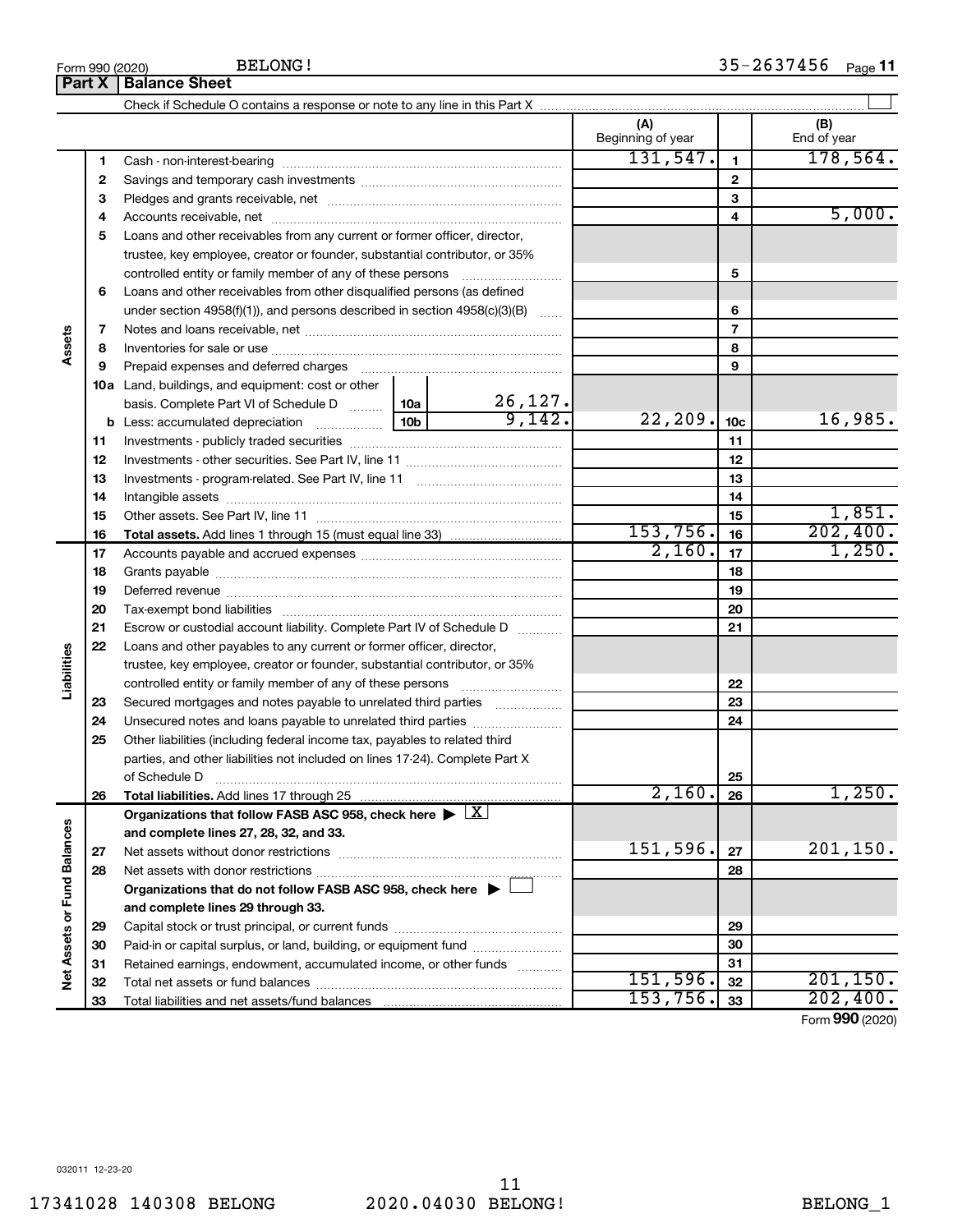|    | <b>BELONG!</b><br>Form 990 (2020)                                                                                                                                                                                              | 35-2637456     |     | Page 12             |
|----|--------------------------------------------------------------------------------------------------------------------------------------------------------------------------------------------------------------------------------|----------------|-----|---------------------|
|    | <b>Reconciliation of Net Assets</b><br>Part XI                                                                                                                                                                                 |                |     |                     |
|    |                                                                                                                                                                                                                                |                |     |                     |
|    |                                                                                                                                                                                                                                |                |     |                     |
| 1  |                                                                                                                                                                                                                                | $\mathbf{1}$   |     | 308,584.            |
| 2  |                                                                                                                                                                                                                                | $\overline{2}$ |     | 259,030.            |
| 3  |                                                                                                                                                                                                                                | $\overline{3}$ |     | 49,554.             |
| 4  |                                                                                                                                                                                                                                | 4              |     | 151,596.            |
| 5  |                                                                                                                                                                                                                                | 5              |     |                     |
| 6  |                                                                                                                                                                                                                                | 6              |     |                     |
| 7  | Investment expenses [[11] has a series and a series of the series of the series and series and series and series and series and series and series and series and series and series and series and series and series and series | $\overline{7}$ |     |                     |
| 8  | Prior period adjustments www.communication.communication.communication.com/                                                                                                                                                    | 8              |     |                     |
| 9  | Other changes in net assets or fund balances (explain on Schedule O)                                                                                                                                                           | 9              |     | $\overline{0}$ .    |
| 10 | Net assets or fund balances at end of year. Combine lines 3 through 9 (must equal Part X, line 32,                                                                                                                             |                |     |                     |
|    |                                                                                                                                                                                                                                | 10             |     | 201, 150.           |
|    | Part XII Financial Statements and Reporting                                                                                                                                                                                    |                |     |                     |
|    |                                                                                                                                                                                                                                |                |     | X                   |
|    |                                                                                                                                                                                                                                |                | Yes | <b>No</b>           |
| 1  | $\boxed{\mathbf{X}}$ Accrual $\boxed{\phantom{0}}$ Other<br>Accounting method used to prepare the Form 990: $\Box$ Cash                                                                                                        |                |     |                     |
|    | If the organization changed its method of accounting from a prior year or checked "Other," explain in Schedule O.                                                                                                              |                |     |                     |
|    | 2a Were the organization's financial statements compiled or reviewed by an independent accountant?                                                                                                                             | 2a             |     | х                   |
|    | If "Yes," check a box below to indicate whether the financial statements for the year were compiled or reviewed on a                                                                                                           |                |     |                     |
|    | separate basis, consolidated basis, or both:                                                                                                                                                                                   |                |     |                     |
|    | Both consolidated and separate basis<br>Separate basis<br>Consolidated basis                                                                                                                                                   |                |     |                     |
|    |                                                                                                                                                                                                                                | 2 <sub>b</sub> | X   |                     |
|    | If "Yes," check a box below to indicate whether the financial statements for the year were audited on a separate basis,                                                                                                        |                |     |                     |
|    | consolidated basis, or both:                                                                                                                                                                                                   |                |     |                     |
|    | $\lfloor \underline{X} \rfloor$ Separate basis<br><b>Consolidated basis</b><br>Both consolidated and separate basis                                                                                                            |                |     |                     |
|    | c If "Yes" to line 2a or 2b, does the organization have a committee that assumes responsibility for oversight of the audit,                                                                                                    |                |     |                     |
|    |                                                                                                                                                                                                                                | 2 <sub>c</sub> | X   |                     |
|    | If the organization changed either its oversight process or selection process during the tax year, explain on Schedule O.                                                                                                      |                |     |                     |
|    | 3a As a result of a federal award, was the organization required to undergo an audit or audits as set forth in the Single Audit                                                                                                |                |     |                     |
|    |                                                                                                                                                                                                                                | За             |     | x                   |
|    | b If "Yes," did the organization undergo the required audit or audits? If the organization did not undergo the required audit                                                                                                  |                |     |                     |
|    |                                                                                                                                                                                                                                | Зb             |     | $000 \, \text{mod}$ |

Form (2020) **990**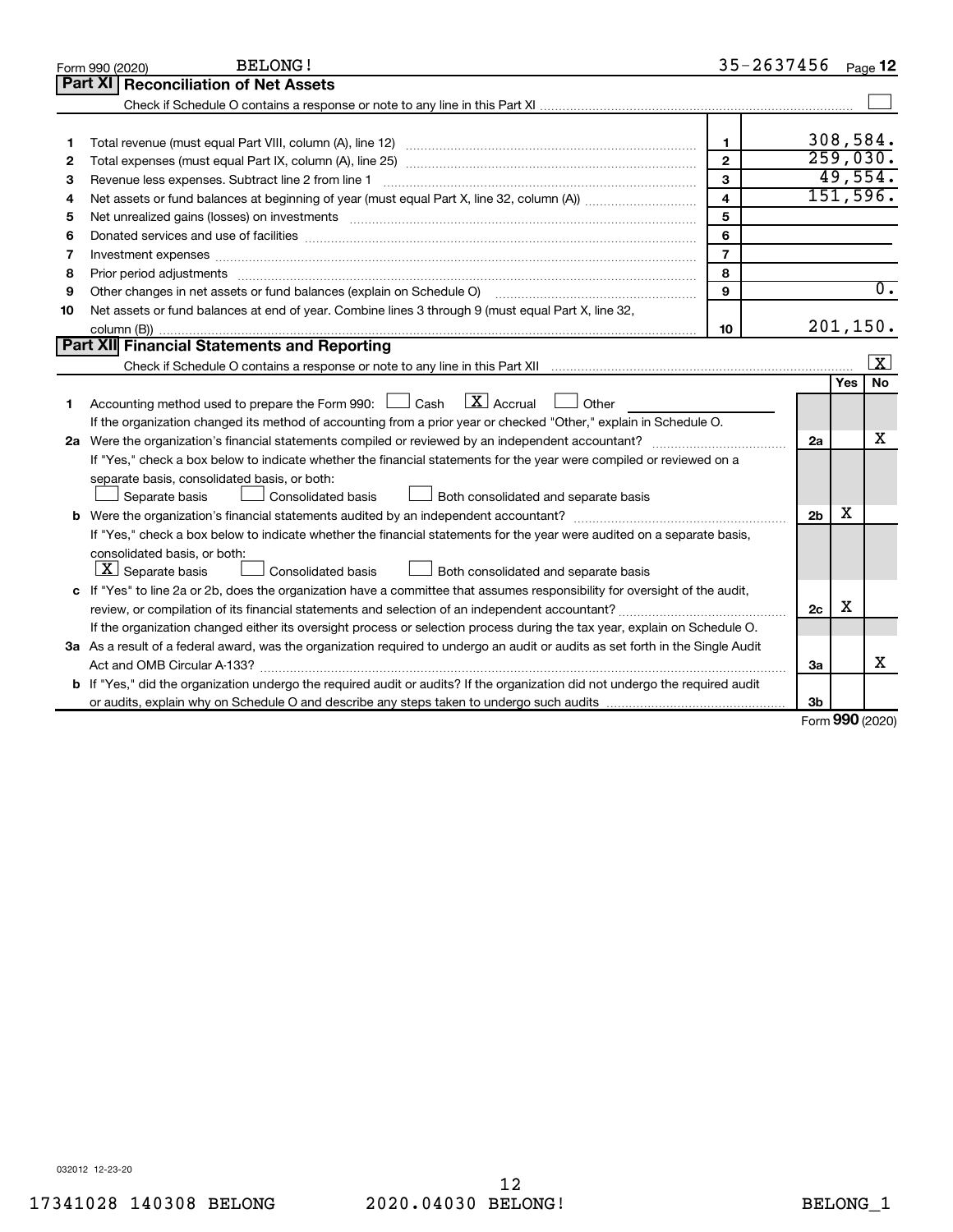| <b>SCHEDULE A</b> |  |
|-------------------|--|
|-------------------|--|

| (Form 990 or 990-EZ) |  |  |  |  |
|----------------------|--|--|--|--|
|----------------------|--|--|--|--|

Department of the Treasury Internal Revenue Service

# Form 990 or 990-EZ) **Public Charity Status and Public Support**<br>
Complete if the organization is a section 501(c)(3) organization or a section<br> **2020**

**4947(a)(1) nonexempt charitable trust. | Attach to Form 990 or Form 990-EZ.** 

| <u>ZUZU</u>                         |  |
|-------------------------------------|--|
| <b>Open to Public</b><br>Inspection |  |

OMB No. 1545-0047

|                                                                                              | <b>PERIODII ID FUITII 330 UF FUITII 330-LL.</b> |  |
|----------------------------------------------------------------------------------------------|-------------------------------------------------|--|
| $\blacktriangleright$ Go to www.irs.gov/Form990 for instructions and the latest information. |                                                 |  |

|                |                    | Name of the organization                                                                                                                     |          |                            |     |                                                                |                            |  | <b>Employer identification number</b> |  |
|----------------|--------------------|----------------------------------------------------------------------------------------------------------------------------------------------|----------|----------------------------|-----|----------------------------------------------------------------|----------------------------|--|---------------------------------------|--|
|                |                    | <b>BELONG!</b>                                                                                                                               |          |                            |     |                                                                |                            |  | 35-2637456                            |  |
| Part I         |                    | Reason for Public Charity Status. (All organizations must complete this part.) See instructions.                                             |          |                            |     |                                                                |                            |  |                                       |  |
|                |                    | The organization is not a private foundation because it is: (For lines 1 through 12, check only one box.)                                    |          |                            |     |                                                                |                            |  |                                       |  |
| 1              |                    | A church, convention of churches, or association of churches described in section 170(b)(1)(A)(i).                                           |          |                            |     |                                                                |                            |  |                                       |  |
| 2              |                    | A school described in section 170(b)(1)(A)(ii). (Attach Schedule E (Form 990 or 990-EZ).)                                                    |          |                            |     |                                                                |                            |  |                                       |  |
| 3              |                    | A hospital or a cooperative hospital service organization described in section 170(b)(1)(A)(iii).                                            |          |                            |     |                                                                |                            |  |                                       |  |
| 4              |                    | A medical research organization operated in conjunction with a hospital described in section 170(b)(1)(A)(iii). Enter the hospital's name,   |          |                            |     |                                                                |                            |  |                                       |  |
|                |                    | city, and state:                                                                                                                             |          |                            |     |                                                                |                            |  |                                       |  |
| 5              |                    | An organization operated for the benefit of a college or university owned or operated by a governmental unit described in                    |          |                            |     |                                                                |                            |  |                                       |  |
|                |                    | section 170(b)(1)(A)(iv). (Complete Part II.)                                                                                                |          |                            |     |                                                                |                            |  |                                       |  |
| 6              |                    | A federal, state, or local government or governmental unit described in section 170(b)(1)(A)(v).                                             |          |                            |     |                                                                |                            |  |                                       |  |
| $\overline{7}$ | $\boxed{\text{X}}$ | An organization that normally receives a substantial part of its support from a governmental unit or from the general public described in    |          |                            |     |                                                                |                            |  |                                       |  |
|                |                    | section 170(b)(1)(A)(vi). (Complete Part II.)                                                                                                |          |                            |     |                                                                |                            |  |                                       |  |
| 8              |                    | A community trust described in section 170(b)(1)(A)(vi). (Complete Part II.)                                                                 |          |                            |     |                                                                |                            |  |                                       |  |
| 9              |                    | An agricultural research organization described in section 170(b)(1)(A)(ix) operated in conjunction with a land-grant college                |          |                            |     |                                                                |                            |  |                                       |  |
|                |                    | or university or a non-land-grant college of agriculture (see instructions). Enter the name, city, and state of the college or               |          |                            |     |                                                                |                            |  |                                       |  |
|                |                    | university:                                                                                                                                  |          |                            |     |                                                                |                            |  |                                       |  |
| 10             |                    | An organization that normally receives (1) more than 33 1/3% of its support from contributions, membership fees, and gross receipts from     |          |                            |     |                                                                |                            |  |                                       |  |
|                |                    | activities related to its exempt functions, subject to certain exceptions; and (2) no more than 33 1/3% of its support from gross investment |          |                            |     |                                                                |                            |  |                                       |  |
|                |                    | income and unrelated business taxable income (less section 511 tax) from businesses acquired by the organization after June 30, 1975.        |          |                            |     |                                                                |                            |  |                                       |  |
|                |                    | See section 509(a)(2). (Complete Part III.)                                                                                                  |          |                            |     |                                                                |                            |  |                                       |  |
| 11             |                    | An organization organized and operated exclusively to test for public safety. See section 509(a)(4).                                         |          |                            |     |                                                                |                            |  |                                       |  |
| 12             |                    | An organization organized and operated exclusively for the benefit of, to perform the functions of, or to carry out the purposes of one or   |          |                            |     |                                                                |                            |  |                                       |  |
|                |                    | more publicly supported organizations described in section 509(a)(1) or section 509(a)(2). See section 509(a)(3). Check the box in           |          |                            |     |                                                                |                            |  |                                       |  |
|                |                    | lines 12a through 12d that describes the type of supporting organization and complete lines 12e, 12f, and 12g.                               |          |                            |     |                                                                |                            |  |                                       |  |
| а              |                    | Type I. A supporting organization operated, supervised, or controlled by its supported organization(s), typically by giving                  |          |                            |     |                                                                |                            |  |                                       |  |
|                |                    | the supported organization(s) the power to regularly appoint or elect a majority of the directors or trustees of the supporting              |          |                            |     |                                                                |                            |  |                                       |  |
|                |                    | organization. You must complete Part IV, Sections A and B.                                                                                   |          |                            |     |                                                                |                            |  |                                       |  |
| b              |                    | Type II. A supporting organization supervised or controlled in connection with its supported organization(s), by having                      |          |                            |     |                                                                |                            |  |                                       |  |
|                |                    | control or management of the supporting organization vested in the same persons that control or manage the supported                         |          |                            |     |                                                                |                            |  |                                       |  |
|                |                    | organization(s). You must complete Part IV, Sections A and C.                                                                                |          |                            |     |                                                                |                            |  |                                       |  |
|                |                    | Type III functionally integrated. A supporting organization operated in connection with, and functionally integrated with,                   |          |                            |     |                                                                |                            |  |                                       |  |
|                |                    | its supported organization(s) (see instructions). You must complete Part IV, Sections A, D, and E.                                           |          |                            |     |                                                                |                            |  |                                       |  |
| d              |                    | Type III non-functionally integrated. A supporting organization operated in connection with its supported organization(s)                    |          |                            |     |                                                                |                            |  |                                       |  |
|                |                    | that is not functionally integrated. The organization generally must satisfy a distribution requirement and an attentiveness                 |          |                            |     |                                                                |                            |  |                                       |  |
|                |                    | requirement (see instructions). You must complete Part IV, Sections A and D, and Part V.                                                     |          |                            |     |                                                                |                            |  |                                       |  |
| е              |                    | Check this box if the organization received a written determination from the IRS that it is a Type I, Type II, Type III                      |          |                            |     |                                                                |                            |  |                                       |  |
|                |                    | functionally integrated, or Type III non-functionally integrated supporting organization.                                                    |          |                            |     |                                                                |                            |  |                                       |  |
|                |                    |                                                                                                                                              |          |                            |     |                                                                |                            |  |                                       |  |
|                |                    | Provide the following information about the supported organization(s).<br>(i) Name of supported                                              | (ii) EIN | (iii) Type of organization |     | (iv) Is the organization listed<br>in your governing document? | (v) Amount of monetary     |  | (vi) Amount of other                  |  |
|                |                    | organization                                                                                                                                 |          | (described on lines 1-10   | Yes | No.                                                            | support (see instructions) |  | support (see instructions)            |  |
|                |                    |                                                                                                                                              |          | above (see instructions))  |     |                                                                |                            |  |                                       |  |
|                |                    |                                                                                                                                              |          |                            |     |                                                                |                            |  |                                       |  |
|                |                    |                                                                                                                                              |          |                            |     |                                                                |                            |  |                                       |  |
|                |                    |                                                                                                                                              |          |                            |     |                                                                |                            |  |                                       |  |
|                |                    |                                                                                                                                              |          |                            |     |                                                                |                            |  |                                       |  |
|                |                    |                                                                                                                                              |          |                            |     |                                                                |                            |  |                                       |  |
|                |                    |                                                                                                                                              |          |                            |     |                                                                |                            |  |                                       |  |
|                |                    |                                                                                                                                              |          |                            |     |                                                                |                            |  |                                       |  |
|                |                    |                                                                                                                                              |          |                            |     |                                                                |                            |  |                                       |  |
|                |                    |                                                                                                                                              |          |                            |     |                                                                |                            |  |                                       |  |
| Total          |                    |                                                                                                                                              |          |                            |     |                                                                |                            |  |                                       |  |

LHA For Paperwork Reduction Act Notice, see the Instructions for Form 990 or 990-EZ. 032021 01-25-21 Schedule A (Form 990 or 990-EZ) 2020

13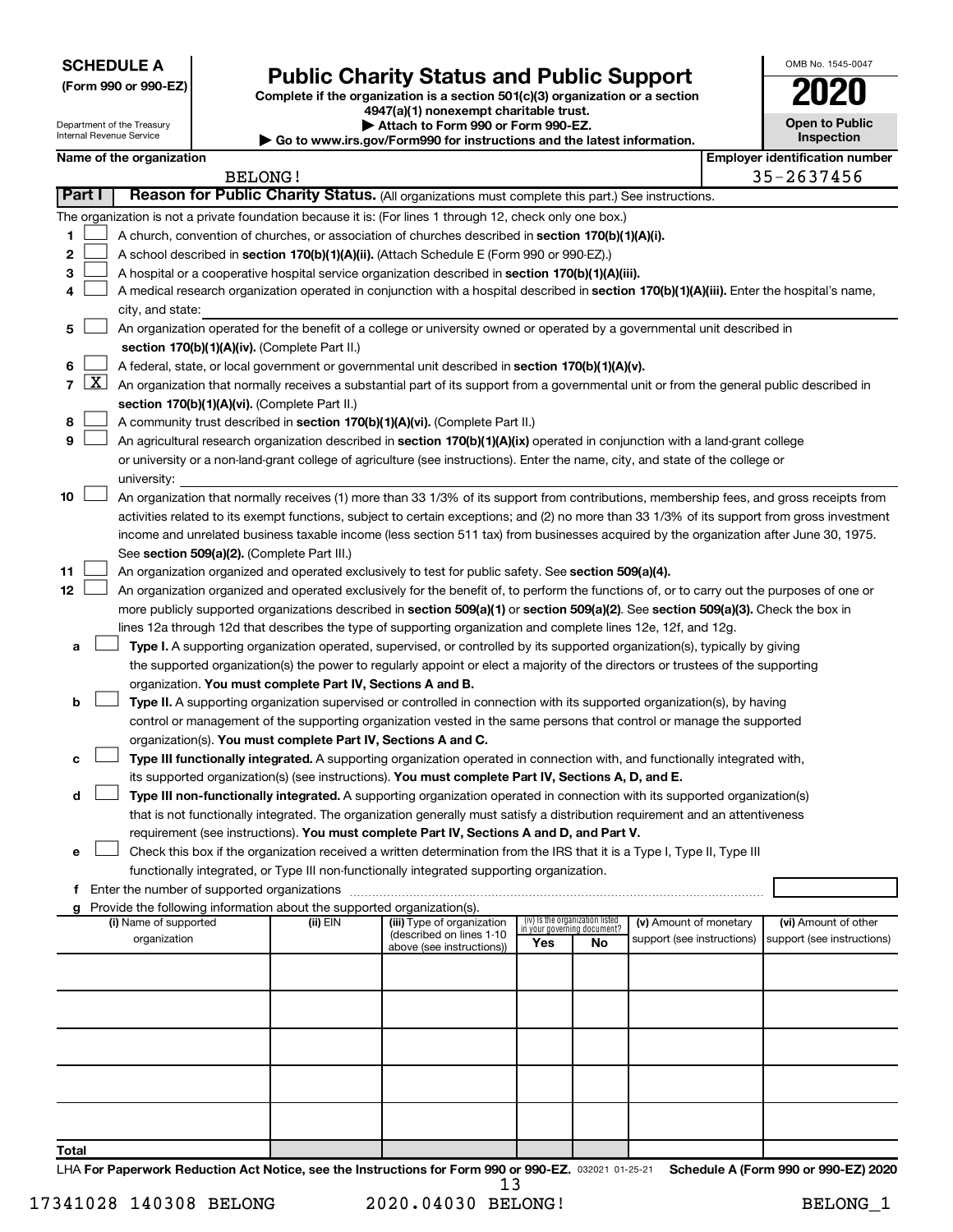### Schedule A (Form 990 or 990-EZ) 2020 BELONG !

(Complete only if you checked the box on line 5, 7, or 8 of Part I or if the organization failed to qualify under Part III. If the organization fails to qualify under the tests listed below, please complete Part III.) **Part II Support Schedule for Organizations Described in Sections 170(b)(1)(A)(iv) and 170(b)(1)(A)(vi)**

|    | <b>Section A. Public Support</b>                                                                                                           |          |          |            |                      |          |                      |
|----|--------------------------------------------------------------------------------------------------------------------------------------------|----------|----------|------------|----------------------|----------|----------------------|
|    | Calendar year (or fiscal year beginning in)                                                                                                | (a) 2016 | (b) 2017 | $(c)$ 2018 | $(d)$ 2019           | (e) 2020 | (f) Total            |
|    | 1 Gifts, grants, contributions, and                                                                                                        |          |          |            |                      |          |                      |
|    | membership fees received. (Do not                                                                                                          |          |          |            |                      |          |                      |
|    | include any "unusual grants.")                                                                                                             |          |          | 300, 787.  | 124,696.             | 308,584. | 734,067.             |
|    | 2 Tax revenues levied for the organ-                                                                                                       |          |          |            |                      |          |                      |
|    | ization's benefit and either paid to                                                                                                       |          |          |            |                      |          |                      |
|    | or expended on its behalf                                                                                                                  |          |          |            |                      |          |                      |
|    | 3 The value of services or facilities                                                                                                      |          |          |            |                      |          |                      |
|    | furnished by a governmental unit to                                                                                                        |          |          |            |                      |          |                      |
|    | the organization without charge                                                                                                            |          |          |            |                      |          |                      |
|    | Total. Add lines 1 through 3                                                                                                               |          |          |            | $300, 787.$ 124,696. | 308,584. | 734,067.             |
| 5. | The portion of total contributions                                                                                                         |          |          |            |                      |          |                      |
|    | by each person (other than a                                                                                                               |          |          |            |                      |          |                      |
|    | governmental unit or publicly                                                                                                              |          |          |            |                      |          |                      |
|    | supported organization) included                                                                                                           |          |          |            |                      |          |                      |
|    | on line 1 that exceeds 2% of the                                                                                                           |          |          |            |                      |          |                      |
|    | amount shown on line 11,                                                                                                                   |          |          |            |                      |          |                      |
|    | column (f)                                                                                                                                 |          |          |            |                      |          | 8,698.               |
|    | 6 Public support. Subtract line 5 from line 4.                                                                                             |          |          |            |                      |          | 725, 369.            |
|    | <b>Section B. Total Support</b>                                                                                                            |          |          |            |                      |          |                      |
|    | Calendar year (or fiscal year beginning in)                                                                                                | (a) 2016 | (b) 2017 | $(c)$ 2018 | $(d)$ 2019           | (e) 2020 | (f) Total            |
|    | 7 Amounts from line 4                                                                                                                      |          |          | 300, 787.  | 124,696.             | 308,584. | 734,067.             |
| 8  | Gross income from interest,                                                                                                                |          |          |            |                      |          |                      |
|    | dividends, payments received on                                                                                                            |          |          |            |                      |          |                      |
|    | securities loans, rents, royalties,                                                                                                        |          |          |            |                      |          |                      |
|    | and income from similar sources                                                                                                            |          |          |            |                      |          |                      |
| 9. | Net income from unrelated business                                                                                                         |          |          |            |                      |          |                      |
|    | activities, whether or not the                                                                                                             |          |          |            |                      |          |                      |
|    | business is regularly carried on                                                                                                           |          |          |            |                      |          |                      |
|    | 10 Other income. Do not include gain                                                                                                       |          |          |            |                      |          |                      |
|    |                                                                                                                                            |          |          |            |                      |          |                      |
|    | or loss from the sale of capital<br>assets (Explain in Part VI.)                                                                           |          |          |            |                      |          |                      |
|    | 11 Total support. Add lines 7 through 10                                                                                                   |          |          |            |                      |          | 734,067.             |
| 12 | Gross receipts from related activities, etc. (see instructions)                                                                            |          |          |            |                      | 12       |                      |
|    | 13 First 5 years. If the Form 990 is for the organization's first, second, third, fourth, or fifth tax year as a section 501(c)(3)         |          |          |            |                      |          |                      |
|    | organization, check this box and stop here                                                                                                 |          |          |            |                      |          | $\boxed{\textbf{X}}$ |
|    | <b>Section C. Computation of Public Support Percentage</b>                                                                                 |          |          |            |                      |          |                      |
|    |                                                                                                                                            |          |          |            |                      | 14       | %                    |
|    |                                                                                                                                            |          |          |            |                      | 15       | %                    |
|    | 16a 33 1/3% support test - 2020. If the organization did not check the box on line 13, and line 14 is 33 1/3% or more, check this box and  |          |          |            |                      |          |                      |
|    | stop here. The organization qualifies as a publicly supported organization manufactured content and the content                            |          |          |            |                      |          |                      |
|    | b 33 1/3% support test - 2019. If the organization did not check a box on line 13 or 16a, and line 15 is 33 1/3% or more, check this box   |          |          |            |                      |          |                      |
|    |                                                                                                                                            |          |          |            |                      |          |                      |
|    | 17a 10% -facts-and-circumstances test - 2020. If the organization did not check a box on line 13, 16a, or 16b, and line 14 is 10% or more, |          |          |            |                      |          |                      |
|    | and if the organization meets the facts-and-circumstances test, check this box and stop here. Explain in Part VI how the organization      |          |          |            |                      |          |                      |
|    | meets the facts-and-circumstances test. The organization qualifies as a publicly supported organization                                    |          |          |            |                      |          |                      |
|    | b 10% -facts-and-circumstances test - 2019. If the organization did not check a box on line 13, 16a, 16b, or 17a, and line 15 is 10% or    |          |          |            |                      |          |                      |
|    | more, and if the organization meets the facts-and-circumstances test, check this box and stop here. Explain in Part VI how the             |          |          |            |                      |          |                      |
|    | organization meets the facts-and-circumstances test. The organization qualifies as a publicly supported organization                       |          |          |            |                      |          |                      |
|    |                                                                                                                                            |          |          |            |                      |          |                      |
| 18 | Private foundation. If the organization did not check a box on line 13, 16a, 16b, 17a, or 17b, check this box and see instructions         |          |          |            |                      |          |                      |

**Schedule A (Form 990 or 990-EZ) 2020**

032022 01-25-21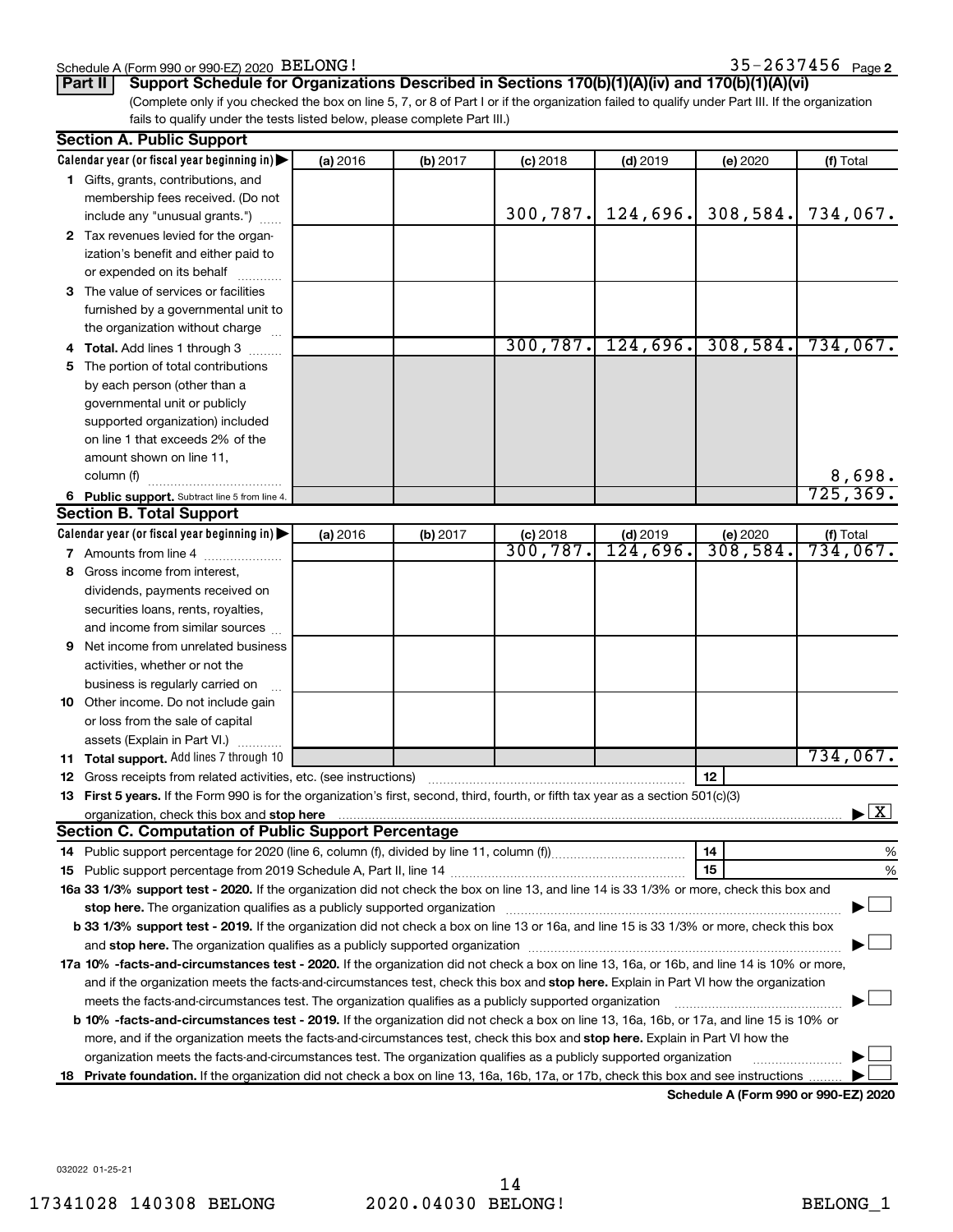### Schedule A (Form 990 or 990-EZ) 2020 BELONG !

**Part III Support Schedule for Organizations Described in Section 509(a)(2)** 

(Complete only if you checked the box on line 10 of Part I or if the organization failed to qualify under Part II. If the organization fails to qualify under the tests listed below, please complete Part II.)

| <b>Section A. Public Support</b>                                                                                                                                                         |          |          |            |            |                                      |           |
|------------------------------------------------------------------------------------------------------------------------------------------------------------------------------------------|----------|----------|------------|------------|--------------------------------------|-----------|
| Calendar year (or fiscal year beginning in)                                                                                                                                              | (a) 2016 | (b) 2017 | $(c)$ 2018 | $(d)$ 2019 | (e) 2020                             | (f) Total |
| 1 Gifts, grants, contributions, and                                                                                                                                                      |          |          |            |            |                                      |           |
| membership fees received. (Do not                                                                                                                                                        |          |          |            |            |                                      |           |
| include any "unusual grants.")                                                                                                                                                           |          |          |            |            |                                      |           |
| 2 Gross receipts from admissions,<br>merchandise sold or services per-<br>formed, or facilities furnished in<br>any activity that is related to the<br>organization's tax-exempt purpose |          |          |            |            |                                      |           |
| <b>3</b> Gross receipts from activities that                                                                                                                                             |          |          |            |            |                                      |           |
| are not an unrelated trade or bus-<br>iness under section 513                                                                                                                            |          |          |            |            |                                      |           |
| 4 Tax revenues levied for the organ-                                                                                                                                                     |          |          |            |            |                                      |           |
| ization's benefit and either paid to<br>or expended on its behalf                                                                                                                        |          |          |            |            |                                      |           |
| 5 The value of services or facilities                                                                                                                                                    |          |          |            |            |                                      |           |
| furnished by a governmental unit to<br>the organization without charge                                                                                                                   |          |          |            |            |                                      |           |
| <b>6 Total.</b> Add lines 1 through 5                                                                                                                                                    |          |          |            |            |                                      |           |
| 7a Amounts included on lines 1, 2, and                                                                                                                                                   |          |          |            |            |                                      |           |
| 3 received from disqualified persons                                                                                                                                                     |          |          |            |            |                                      |           |
| <b>b</b> Amounts included on lines 2 and 3 received<br>from other than disqualified persons that<br>exceed the greater of \$5,000 or 1% of the<br>amount on line 13 for the year         |          |          |            |            |                                      |           |
| c Add lines 7a and 7b                                                                                                                                                                    |          |          |            |            |                                      |           |
| 8 Public support. (Subtract line 7c from line 6.)                                                                                                                                        |          |          |            |            |                                      |           |
| <b>Section B. Total Support</b>                                                                                                                                                          |          |          |            |            |                                      |           |
| Calendar year (or fiscal year beginning in)                                                                                                                                              | (a) 2016 | (b) 2017 | $(c)$ 2018 | $(d)$ 2019 | (e) 2020                             | (f) Total |
| <b>9</b> Amounts from line 6                                                                                                                                                             |          |          |            |            |                                      |           |
| <b>10a</b> Gross income from interest,<br>dividends, payments received on<br>securities loans, rents, royalties,<br>and income from similar sources                                      |          |          |            |            |                                      |           |
| <b>b</b> Unrelated business taxable income                                                                                                                                               |          |          |            |            |                                      |           |
| (less section 511 taxes) from businesses<br>acquired after June 30, 1975                                                                                                                 |          |          |            |            |                                      |           |
| c Add lines 10a and 10b                                                                                                                                                                  |          |          |            |            |                                      |           |
| <b>11</b> Net income from unrelated business<br>activities not included in line 10b.<br>whether or not the business is<br>regularly carried on                                           |          |          |            |            |                                      |           |
| <b>12</b> Other income. Do not include gain<br>or loss from the sale of capital<br>assets (Explain in Part VI.)                                                                          |          |          |            |            |                                      |           |
| <b>13</b> Total support. (Add lines 9, 10c, 11, and 12.)                                                                                                                                 |          |          |            |            |                                      |           |
| 14 First 5 years. If the Form 990 is for the organization's first, second, third, fourth, or fifth tax year as a section 501(c)(3) organization,                                         |          |          |            |            |                                      |           |
| check this box and stop here                                                                                                                                                             |          |          |            |            |                                      |           |
| <b>Section C. Computation of Public Support Percentage</b>                                                                                                                               |          |          |            |            |                                      |           |
| 15 Public support percentage for 2020 (line 8, column (f), divided by line 13, column (f) <i></i>                                                                                        |          |          |            |            | 15                                   | ℅         |
| 16 Public support percentage from 2019 Schedule A, Part III, line 15                                                                                                                     |          |          |            |            | 16                                   | %         |
| Section D. Computation of Investment Income Percentage                                                                                                                                   |          |          |            |            |                                      |           |
|                                                                                                                                                                                          |          |          |            |            | 17                                   | %         |
| 18 Investment income percentage from 2019 Schedule A, Part III, line 17                                                                                                                  |          |          |            |            | 18                                   | %         |
| 19a 33 1/3% support tests - 2020. If the organization did not check the box on line 14, and line 15 is more than 33 1/3%, and line 17 is not                                             |          |          |            |            |                                      |           |
| more than 33 1/3%, check this box and stop here. The organization qualifies as a publicly supported organization                                                                         |          |          |            |            |                                      |           |
| b 33 1/3% support tests - 2019. If the organization did not check a box on line 14 or line 19a, and line 16 is more than 33 1/3%, and                                                    |          |          |            |            |                                      |           |
| line 18 is not more than 33 1/3%, check this box and stop here. The organization qualifies as a publicly supported organization                                                          |          |          |            |            |                                      |           |
|                                                                                                                                                                                          |          |          |            |            |                                      |           |
| 032023 01-25-21                                                                                                                                                                          |          |          | 1 E        |            | Schedule A (Form 990 or 990-EZ) 2020 |           |

 <sup>15</sup>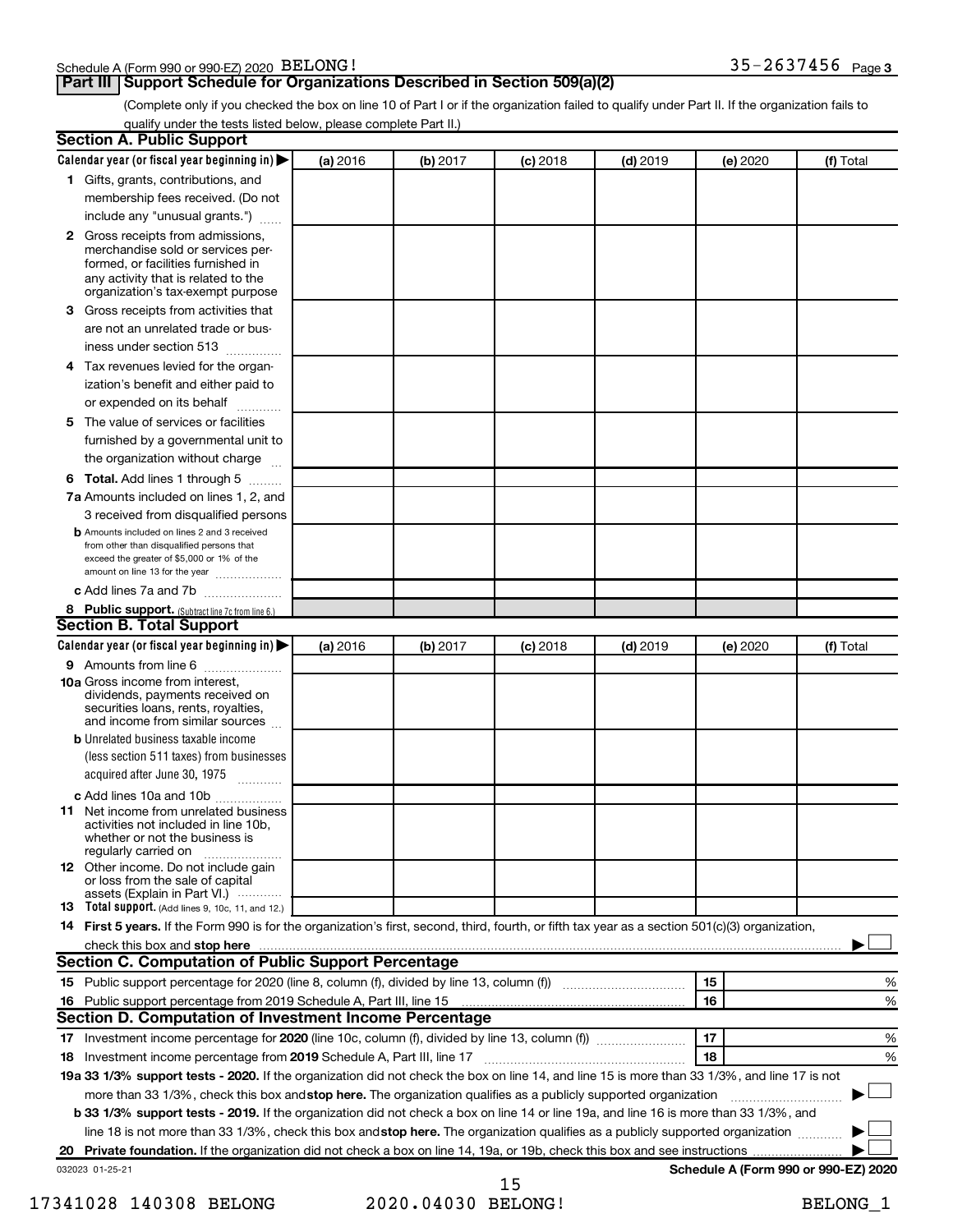**1**

**2**

**3a**

**3b**

**3c**

**4a**

**4b**

**4c**

**5a**

**5b 5c**

**6**

**7**

**8**

**9a**

**9b**

**9c**

**10a**

**10b**

**Yes No**

### **Part IV Supporting Organizations**

(Complete only if you checked a box in line 12 on Part I. If you checked box 12a, Part I, complete Sections A and B. If you checked box 12b, Part I, complete Sections A and C. If you checked box 12c, Part I, complete Sections A, D, and E. If you checked box 12d, Part I, complete Sections A and D, and complete Part V.)

### **Section A. All Supporting Organizations**

- **1** Are all of the organization's supported organizations listed by name in the organization's governing documents? If "No," describe in Part VI how the supported organizations are designated. If designated by *class or purpose, describe the designation. If historic and continuing relationship, explain.*
- **2** Did the organization have any supported organization that does not have an IRS determination of status under section 509(a)(1) or (2)? If "Yes," explain in Part **VI** how the organization determined that the supported *organization was described in section 509(a)(1) or (2).*
- **3a** Did the organization have a supported organization described in section 501(c)(4), (5), or (6)? If "Yes," answer *lines 3b and 3c below.*
- **b** Did the organization confirm that each supported organization qualified under section 501(c)(4), (5), or (6) and satisfied the public support tests under section 509(a)(2)? If "Yes," describe in Part VI when and how the *organization made the determination.*
- **c** Did the organization ensure that all support to such organizations was used exclusively for section 170(c)(2)(B) purposes? If "Yes," explain in Part VI what controls the organization put in place to ensure such use.
- **4 a** *If* Was any supported organization not organized in the United States ("foreign supported organization")? *"Yes," and if you checked box 12a or 12b in Part I, answer lines 4b and 4c below.*
- **b** Did the organization have ultimate control and discretion in deciding whether to make grants to the foreign supported organization? If "Yes," describe in Part VI how the organization had such control and discretion *despite being controlled or supervised by or in connection with its supported organizations.*
- **c** Did the organization support any foreign supported organization that does not have an IRS determination under sections 501(c)(3) and 509(a)(1) or (2)? If "Yes," explain in Part VI what controls the organization used *to ensure that all support to the foreign supported organization was used exclusively for section 170(c)(2)(B) purposes.*
- **5a** Did the organization add, substitute, or remove any supported organizations during the tax year? If "Yes," answer lines 5b and 5c below (if applicable). Also, provide detail in **Part VI,** including (i) the names and EIN *numbers of the supported organizations added, substituted, or removed; (ii) the reasons for each such action; (iii) the authority under the organization's organizing document authorizing such action; and (iv) how the action was accomplished (such as by amendment to the organizing document).*
- **b Type I or Type II only.** Was any added or substituted supported organization part of a class already designated in the organization's organizing document?
- **c Substitutions only.**  Was the substitution the result of an event beyond the organization's control?
- **6** Did the organization provide support (whether in the form of grants or the provision of services or facilities) to **Part VI.** support or benefit one or more of the filing organization's supported organizations? If "Yes," provide detail in anyone other than (i) its supported organizations, (ii) individuals that are part of the charitable class benefited by one or more of its supported organizations, or (iii) other supporting organizations that also
- **7** Did the organization provide a grant, loan, compensation, or other similar payment to a substantial contributor regard to a substantial contributor? If "Yes," complete Part I of Schedule L (Form 990 or 990-EZ). (as defined in section 4958(c)(3)(C)), a family member of a substantial contributor, or a 35% controlled entity with
- **8** Did the organization make a loan to a disqualified person (as defined in section 4958) not described in line 7? *If "Yes," complete Part I of Schedule L (Form 990 or 990-EZ).*
- **9 a** Was the organization controlled directly or indirectly at any time during the tax year by one or more in section 509(a)(1) or (2))? If "Yes," provide detail in **Part VI.** disqualified persons, as defined in section 4946 (other than foundation managers and organizations described
- **b** Did one or more disqualified persons (as defined in line 9a) hold a controlling interest in any entity in which the supporting organization had an interest? If "Yes," provide detail in Part VI.
- **c** Did a disqualified person (as defined in line 9a) have an ownership interest in, or derive any personal benefit from, assets in which the supporting organization also had an interest? If "Yes," provide detail in Part VI.
- **10 a** Was the organization subject to the excess business holdings rules of section 4943 because of section supporting organizations)? If "Yes," answer line 10b below. 4943(f) (regarding certain Type II supporting organizations, and all Type III non-functionally integrated
	- **b** Did the organization have any excess business holdings in the tax year? (Use Schedule C, Form 4720, to *determine whether the organization had excess business holdings.)*

032024 01-25-21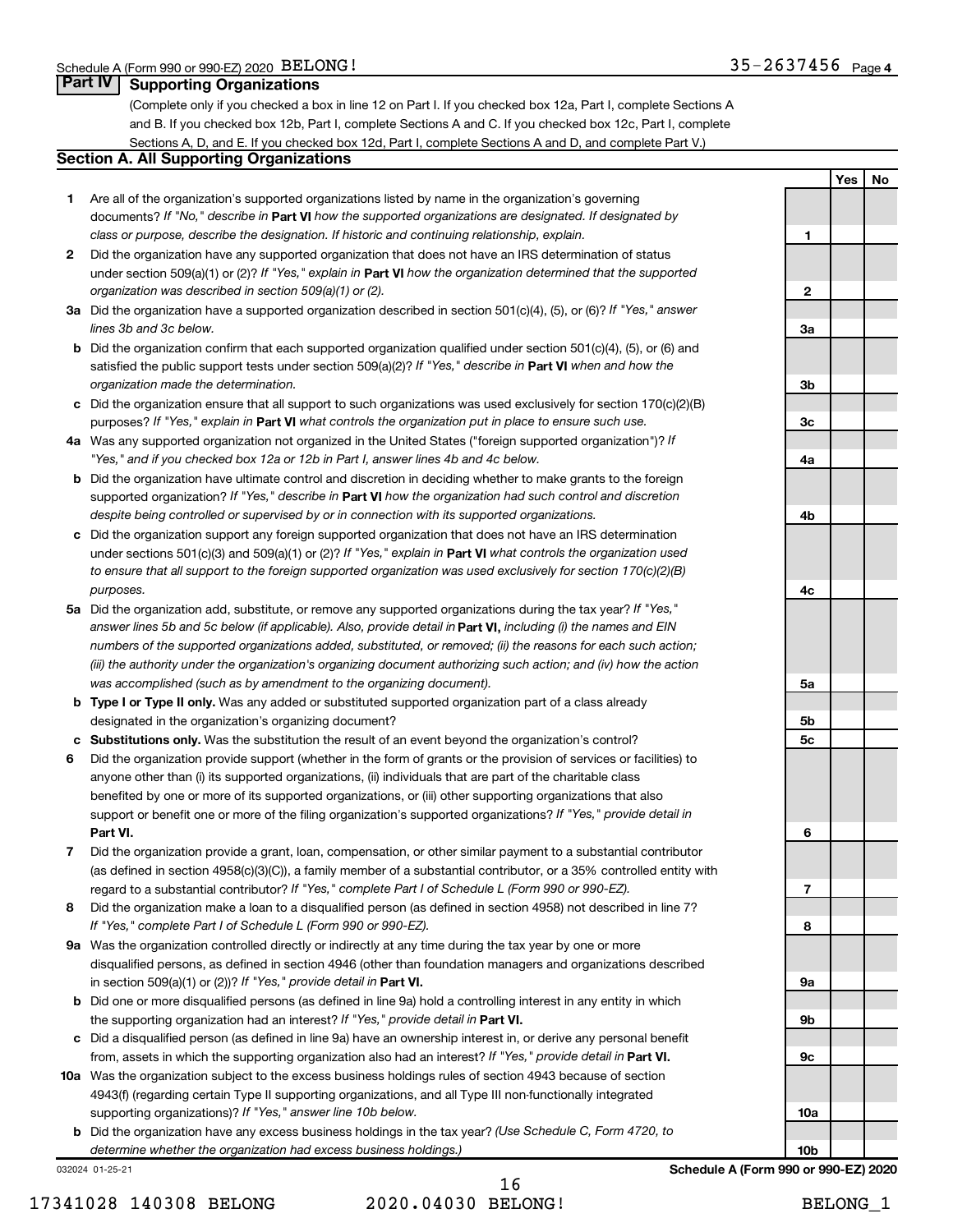|    | <b>Supporting Organizations (continued)</b><br>Part IV                                                                            |                 |     |    |
|----|-----------------------------------------------------------------------------------------------------------------------------------|-----------------|-----|----|
|    |                                                                                                                                   |                 | Yes | No |
| 11 | Has the organization accepted a gift or contribution from any of the following persons?                                           |                 |     |    |
|    | a A person who directly or indirectly controls, either alone or together with persons described in lines 11b and                  |                 |     |    |
|    | 11c below, the governing body of a supported organization?                                                                        | 11a             |     |    |
|    | <b>b</b> A family member of a person described in line 11a above?                                                                 | 11 <sub>b</sub> |     |    |
|    | c A 35% controlled entity of a person described in line 11a or 11b above?If "Yes" to line 11a, 11b, or 11c, provide               |                 |     |    |
|    | detail in Part VI.                                                                                                                | 11c             |     |    |
|    | <b>Section B. Type I Supporting Organizations</b>                                                                                 |                 |     |    |
|    |                                                                                                                                   |                 | Yes | No |
| 1  | Did the governing body, members of the governing body, officers acting in their official capacity, or membership of one or        |                 |     |    |
|    | more supported organizations have the power to regularly appoint or elect at least a majority of the organization's officers,     |                 |     |    |
|    | directors, or trustees at all times during the tax year? If "No," describe in Part VI how the supported organization(s)           |                 |     |    |
|    | effectively operated, supervised, or controlled the organization's activities. If the organization had more than one supported    |                 |     |    |
|    | organization, describe how the powers to appoint and/or remove officers, directors, or trustees were allocated among the          |                 |     |    |
|    | supported organizations and what conditions or restrictions, if any, applied to such powers during the tax year.                  | 1               |     |    |
| 2  | Did the organization operate for the benefit of any supported organization other than the supported                               |                 |     |    |
|    | organization(s) that operated, supervised, or controlled the supporting organization? If "Yes," explain in                        |                 |     |    |
|    | Part VI how providing such benefit carried out the purposes of the supported organization(s) that operated,                       |                 |     |    |
|    | supervised, or controlled the supporting organization.                                                                            | $\mathbf{2}$    |     |    |
|    | <b>Section C. Type II Supporting Organizations</b>                                                                                |                 |     |    |
|    |                                                                                                                                   |                 | Yes | No |
| 1  | Were a majority of the organization's directors or trustees during the tax year also a majority of the directors                  |                 |     |    |
|    | or trustees of each of the organization's supported organization(s)? If "No," describe in Part VI how control                     |                 |     |    |
|    | or management of the supporting organization was vested in the same persons that controlled or managed                            |                 |     |    |
|    | the supported organization(s).                                                                                                    | 1               |     |    |
|    | <b>Section D. All Type III Supporting Organizations</b>                                                                           |                 |     |    |
|    |                                                                                                                                   |                 | Yes | No |
| 1  | Did the organization provide to each of its supported organizations, by the last day of the fifth month of the                    |                 |     |    |
|    | organization's tax year, (i) a written notice describing the type and amount of support provided during the prior tax             |                 |     |    |
|    | year, (ii) a copy of the Form 990 that was most recently filed as of the date of notification, and (iii) copies of the            |                 |     |    |
|    | organization's governing documents in effect on the date of notification, to the extent not previously provided?                  | 1               |     |    |
| 2  | Were any of the organization's officers, directors, or trustees either (i) appointed or elected by the supported                  |                 |     |    |
|    | organization(s) or (ii) serving on the governing body of a supported organization? If "No," explain in Part VI how                |                 |     |    |
|    | the organization maintained a close and continuous working relationship with the supported organization(s).                       | $\mathbf{2}$    |     |    |
| 3  | By reason of the relationship described in line 2, above, did the organization's supported organizations have a                   |                 |     |    |
|    | significant voice in the organization's investment policies and in directing the use of the organization's                        |                 |     |    |
|    | income or assets at all times during the tax year? If "Yes," describe in Part VI the role the organization's                      |                 |     |    |
|    | supported organizations played in this regard.                                                                                    | з               |     |    |
|    | <b>Section E. Type III Functionally Integrated Supporting Organizations</b>                                                       |                 |     |    |
| 1  | Check the box next to the method that the organization used to satisfy the Integral Part Test during the yealsee instructions).   |                 |     |    |
| a  | The organization satisfied the Activities Test. Complete line 2 below.                                                            |                 |     |    |
| b  | The organization is the parent of each of its supported organizations. Complete line 3 below.                                     |                 |     |    |
| C  | The organization supported a governmental entity. Describe in Part VI how you supported a governmental entity (see instructions). |                 |     |    |
| 2  | Activities Test. Answer lines 2a and 2b below.                                                                                    |                 | Yes | No |
| а  | Did substantially all of the organization's activities during the tax year directly further the exempt purposes of                |                 |     |    |
|    | the supported organization(s) to which the organization was responsive? If "Yes," then in Part VI identify                        |                 |     |    |
|    | those supported organizations and explain how these activities directly furthered their exempt purposes,                          |                 |     |    |
|    | how the organization was responsive to those supported organizations, and how the organization determined                         |                 |     |    |
|    | that these activities constituted substantially all of its activities.                                                            | 2a              |     |    |
|    | <b>b</b> Did the activities described in line 2a, above, constitute activities that, but for the organization's involvement,      |                 |     |    |
|    | one or more of the organization's supported organization(s) would have been engaged in? If "Yes," explain in                      |                 |     |    |
|    | Part VI the reasons for the organization's position that its supported organization(s) would have engaged in                      |                 |     |    |
|    | these activities but for the organization's involvement.                                                                          | 2b              |     |    |
| 3  | Parent of Supported Organizations. Answer lines 3a and 3b below.                                                                  |                 |     |    |
| a  | Did the organization have the power to regularly appoint or elect a majority of the officers, directors, or                       |                 |     |    |
|    | trustees of each of the supported organizations? If "Yes" or "No" provide details in Part VI.                                     | За              |     |    |
|    | <b>b</b> Did the organization exercise a substantial degree of direction over the policies, programs, and activities of each      |                 |     |    |
|    | of its supported organizations? If "Yes," describe in Part VI the role played by the organization in this regard.                 | Зb              |     |    |
|    | Schedule A (Form 990 or 990-EZ) 2020<br>032025 01-25-21                                                                           |                 |     |    |

17341028 140308 BELONG 2020.04030 BELONG! BELONG\_1

17

**Schedule A (Form 990 or 990-EZ) 2020**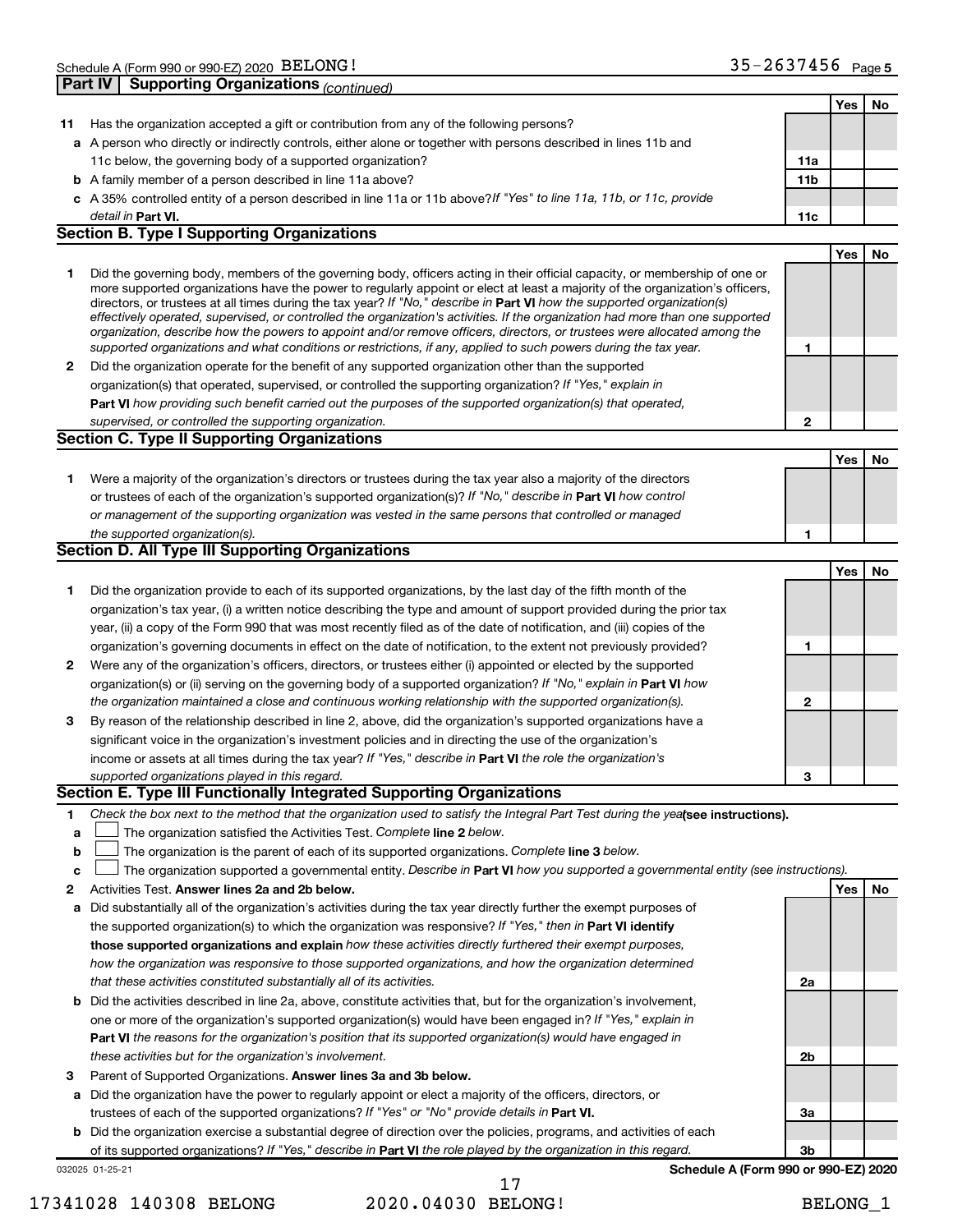Schedule A (Form 990 or 990-EZ) 2020 BELONG!

**Part V Type III Non-Functionally Integrated 509(a)(3) Supporting Organizations** 

**1 Part VI** Check here if the organization satisfied the Integral Part Test as a qualifying trust on Nov. 20, 1970 (*explain in* Part **VI**). See instructions. **Section A - Adjusted Net Income 1 2 3 4 5 6 7 8 1 2 3 4 5 6 7 Adjusted Net Income** (subtract lines 5, 6, and 7 from line 4) **8 8 Section B - Minimum Asset Amount 1 2 3 4 5 6 7 8 a** Average monthly value of securities **b** Average monthly cash balances **c** Fair market value of other non-exempt-use assets **d Total**  (add lines 1a, 1b, and 1c) **e Discount** claimed for blockage or other factors **1a 1b 1c 1d 2 3 4 5 6 7 8** (explain in detail in Part VI): **Minimum Asset Amount**  (add line 7 to line 6) **Section C - Distributable Amount 1 2 3 4 5 6 1 2 3 4 5 6** Distributable Amount. Subtract line 5 from line 4, unless subject to All other Type III non-functionally integrated supporting organizations must complete Sections A through E. (B) Current Year (A) Prior Year Net short-term capital gain Recoveries of prior-year distributions Other gross income (see instructions) Add lines 1 through 3. Depreciation and depletion Portion of operating expenses paid or incurred for production or collection of gross income or for management, conservation, or maintenance of property held for production of income (see instructions) Other expenses (see instructions) (B) Current Year  $(A)$  Prior Year  $\left\{\n\begin{array}{ccc}\n\end{array}\n\right\}$  (optional) Aggregate fair market value of all non-exempt-use assets (see instructions for short tax year or assets held for part of year): Acquisition indebtedness applicable to non-exempt-use assets Subtract line 2 from line 1d. Cash deemed held for exempt use. Enter 0.015 of line 3 (for greater amount, see instructions). Net value of non-exempt-use assets (subtract line 4 from line 3) Multiply line 5 by 0.035. Recoveries of prior-year distributions Current Year Adjusted net income for prior year (from Section A, line 8, column A) Enter 0.85 of line 1. Minimum asset amount for prior year (from Section B, line 8, column A) Enter greater of line 2 or line 3. Income tax imposed in prior year emergency temporary reduction (see instructions).  $\Box$ 

**7** Check here if the current year is the organization's first as a non-functionally integrated Type III supporting organization (see † instructions).

**Schedule A (Form 990 or 990-EZ) 2020**

032026 01-25-21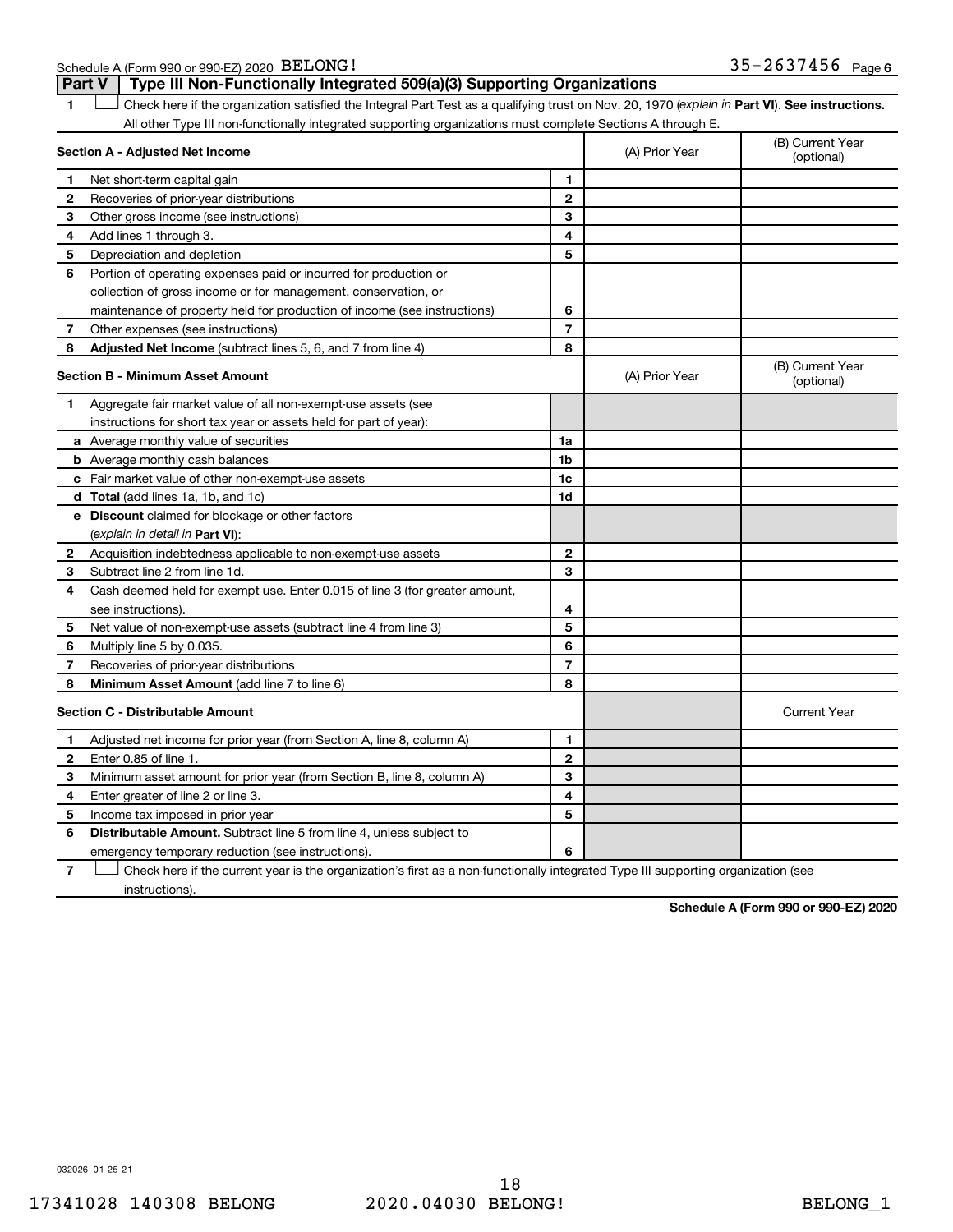|    | Type III Non-Functionally Integrated 509(a)(3) Supporting Organizations (continued)<br><b>Part V</b> |                             |                                       |                                         |  |  |  |  |
|----|------------------------------------------------------------------------------------------------------|-----------------------------|---------------------------------------|-----------------------------------------|--|--|--|--|
|    | <b>Section D - Distributions</b>                                                                     |                             |                                       | <b>Current Year</b>                     |  |  |  |  |
| 1  | Amounts paid to supported organizations to accomplish exempt purposes                                | 1                           |                                       |                                         |  |  |  |  |
| 2  | Amounts paid to perform activity that directly furthers exempt purposes of supported                 |                             |                                       |                                         |  |  |  |  |
|    | organizations, in excess of income from activity                                                     |                             | 2                                     |                                         |  |  |  |  |
| 3  | Administrative expenses paid to accomplish exempt purposes of supported organizations                |                             | 3                                     |                                         |  |  |  |  |
| 4  | Amounts paid to acquire exempt-use assets                                                            |                             | 4                                     |                                         |  |  |  |  |
| 5  | Qualified set-aside amounts (prior IRS approval required - provide details in Part VI)               |                             | 5                                     |                                         |  |  |  |  |
| 6  | Other distributions ( <i>describe in Part VI</i> ). See instructions.                                |                             | 6                                     |                                         |  |  |  |  |
| 7  | Total annual distributions. Add lines 1 through 6.                                                   |                             | 7                                     |                                         |  |  |  |  |
| 8  | Distributions to attentive supported organizations to which the organization is responsive           |                             |                                       |                                         |  |  |  |  |
|    | ( <i>provide details in Part VI</i> ). See instructions.                                             |                             | 8                                     |                                         |  |  |  |  |
| 9  | Distributable amount for 2020 from Section C, line 6                                                 |                             | 9                                     |                                         |  |  |  |  |
| 10 | Line 8 amount divided by line 9 amount                                                               |                             | 10                                    |                                         |  |  |  |  |
|    |                                                                                                      | (i)                         | (ii)                                  | (iii)                                   |  |  |  |  |
|    | <b>Section E - Distribution Allocations (see instructions)</b>                                       | <b>Excess Distributions</b> | <b>Underdistributions</b><br>Pre-2020 | <b>Distributable</b><br>Amount for 2020 |  |  |  |  |
| 1. | Distributable amount for 2020 from Section C, line 6                                                 |                             |                                       |                                         |  |  |  |  |
| 2  | Underdistributions, if any, for years prior to 2020 (reason-                                         |                             |                                       |                                         |  |  |  |  |
|    | able cause required - explain in Part VI). See instructions.                                         |                             |                                       |                                         |  |  |  |  |
| 3  | Excess distributions carryover, if any, to 2020                                                      |                             |                                       |                                         |  |  |  |  |
|    | a From 2015                                                                                          |                             |                                       |                                         |  |  |  |  |
|    | $b$ From 2016                                                                                        |                             |                                       |                                         |  |  |  |  |
|    | c From 2017                                                                                          |                             |                                       |                                         |  |  |  |  |
|    | d From 2018                                                                                          |                             |                                       |                                         |  |  |  |  |
|    | e From 2019                                                                                          |                             |                                       |                                         |  |  |  |  |
|    | f Total of lines 3a through 3e                                                                       |                             |                                       |                                         |  |  |  |  |
|    | g Applied to underdistributions of prior years                                                       |                             |                                       |                                         |  |  |  |  |
|    | <b>h</b> Applied to 2020 distributable amount                                                        |                             |                                       |                                         |  |  |  |  |
| Ť. | Carryover from 2015 not applied (see instructions)                                                   |                             |                                       |                                         |  |  |  |  |
|    | Remainder. Subtract lines 3g, 3h, and 3i from line 3f.                                               |                             |                                       |                                         |  |  |  |  |
| 4  | Distributions for 2020 from Section D,                                                               |                             |                                       |                                         |  |  |  |  |
|    | line $7:$                                                                                            |                             |                                       |                                         |  |  |  |  |
|    | a Applied to underdistributions of prior years                                                       |                             |                                       |                                         |  |  |  |  |
|    | <b>b</b> Applied to 2020 distributable amount                                                        |                             |                                       |                                         |  |  |  |  |
| с  | Remainder. Subtract lines 4a and 4b from line 4.                                                     |                             |                                       |                                         |  |  |  |  |
| 5  | Remaining underdistributions for years prior to 2020, if                                             |                             |                                       |                                         |  |  |  |  |
|    | any. Subtract lines 3g and 4a from line 2. For result greater                                        |                             |                                       |                                         |  |  |  |  |
|    | than zero, explain in Part VI. See instructions.                                                     |                             |                                       |                                         |  |  |  |  |
| 6  | Remaining underdistributions for 2020. Subtract lines 3h                                             |                             |                                       |                                         |  |  |  |  |
|    | and 4b from line 1. For result greater than zero, explain in                                         |                             |                                       |                                         |  |  |  |  |
|    | <b>Part VI.</b> See instructions.                                                                    |                             |                                       |                                         |  |  |  |  |
| 7  | Excess distributions carryover to 2021. Add lines 3j                                                 |                             |                                       |                                         |  |  |  |  |
|    | and 4c.                                                                                              |                             |                                       |                                         |  |  |  |  |
| 8  | Breakdown of line 7:                                                                                 |                             |                                       |                                         |  |  |  |  |
|    | a Excess from 2016                                                                                   |                             |                                       |                                         |  |  |  |  |
|    | <b>b</b> Excess from 2017                                                                            |                             |                                       |                                         |  |  |  |  |
|    |                                                                                                      |                             |                                       |                                         |  |  |  |  |
|    | c Excess from 2018                                                                                   |                             |                                       |                                         |  |  |  |  |
|    | d Excess from 2019                                                                                   |                             |                                       |                                         |  |  |  |  |
|    | e Excess from 2020                                                                                   |                             |                                       |                                         |  |  |  |  |

**Schedule A (Form 990 or 990-EZ) 2020**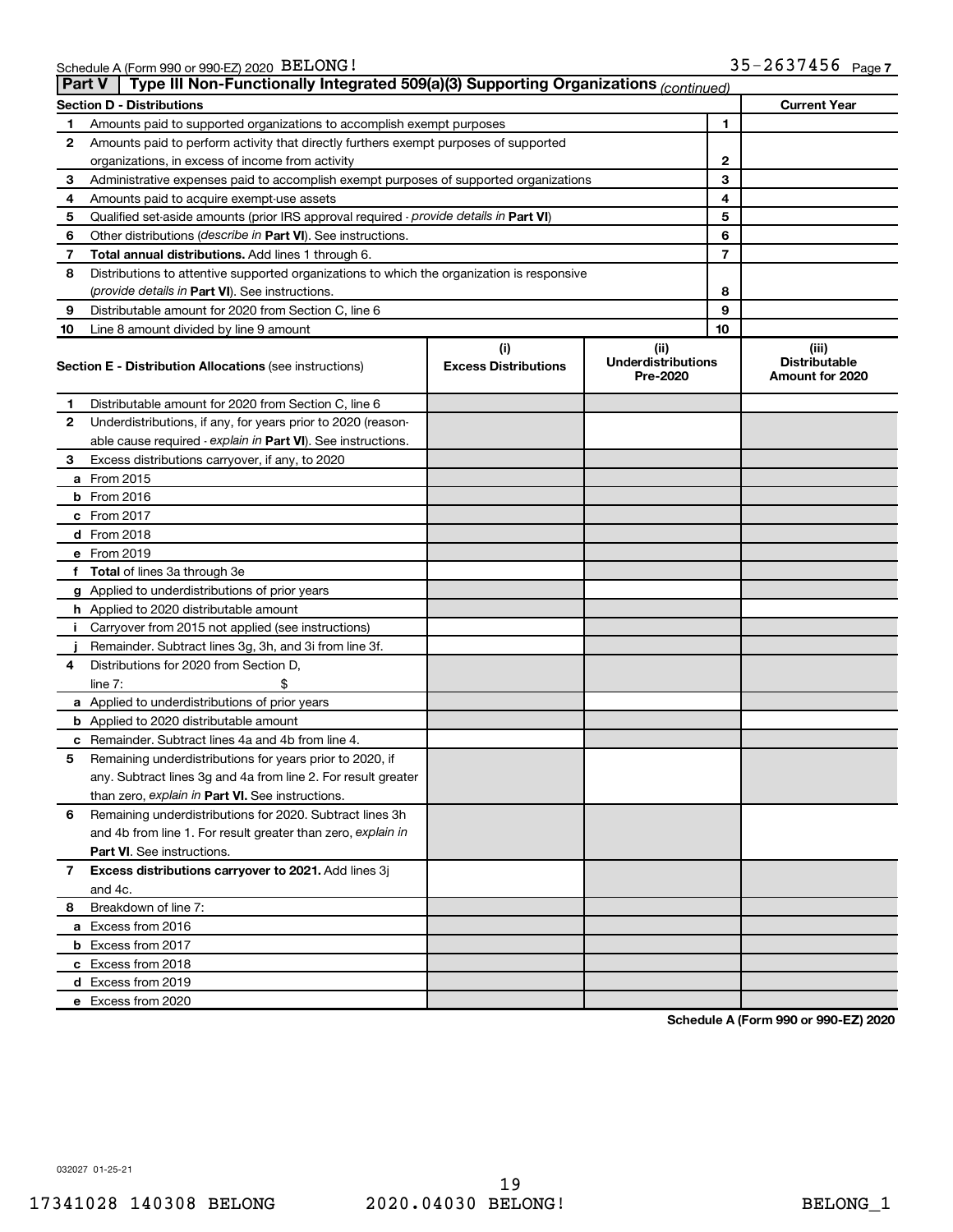| <b>Part VI</b><br>(See instructions.) | Supplemental Information. Provide the explanations required by Part II, line 10; Part II, line 17a or 17b; Part III, line 12;<br>Part IV, Section A, lines 1, 2, 3b, 3c, 4b, 4c, 5a, 6, 9a, 9b, 9c, 11a, 11b, and 11c; Part IV, Section B, lines 1 and 2; Part IV, Section C,<br>line 1; Part IV, Section D, lines 2 and 3; Part IV, Section E, lines 1c, 2a, 2b,<br>Section D, lines 5, 6, and 8; and Part V, Section E, lines 2, 5, and 6. Also complete this part for any additional information. |                                      |
|---------------------------------------|------------------------------------------------------------------------------------------------------------------------------------------------------------------------------------------------------------------------------------------------------------------------------------------------------------------------------------------------------------------------------------------------------------------------------------------------------------------------------------------------------|--------------------------------------|
|                                       |                                                                                                                                                                                                                                                                                                                                                                                                                                                                                                      |                                      |
|                                       |                                                                                                                                                                                                                                                                                                                                                                                                                                                                                                      |                                      |
|                                       |                                                                                                                                                                                                                                                                                                                                                                                                                                                                                                      |                                      |
|                                       |                                                                                                                                                                                                                                                                                                                                                                                                                                                                                                      |                                      |
|                                       |                                                                                                                                                                                                                                                                                                                                                                                                                                                                                                      |                                      |
|                                       |                                                                                                                                                                                                                                                                                                                                                                                                                                                                                                      |                                      |
|                                       |                                                                                                                                                                                                                                                                                                                                                                                                                                                                                                      |                                      |
|                                       |                                                                                                                                                                                                                                                                                                                                                                                                                                                                                                      |                                      |
|                                       |                                                                                                                                                                                                                                                                                                                                                                                                                                                                                                      |                                      |
|                                       |                                                                                                                                                                                                                                                                                                                                                                                                                                                                                                      |                                      |
|                                       |                                                                                                                                                                                                                                                                                                                                                                                                                                                                                                      |                                      |
|                                       |                                                                                                                                                                                                                                                                                                                                                                                                                                                                                                      |                                      |
|                                       |                                                                                                                                                                                                                                                                                                                                                                                                                                                                                                      |                                      |
|                                       |                                                                                                                                                                                                                                                                                                                                                                                                                                                                                                      |                                      |
|                                       |                                                                                                                                                                                                                                                                                                                                                                                                                                                                                                      |                                      |
|                                       |                                                                                                                                                                                                                                                                                                                                                                                                                                                                                                      |                                      |
|                                       |                                                                                                                                                                                                                                                                                                                                                                                                                                                                                                      |                                      |
|                                       |                                                                                                                                                                                                                                                                                                                                                                                                                                                                                                      |                                      |
|                                       |                                                                                                                                                                                                                                                                                                                                                                                                                                                                                                      |                                      |
|                                       |                                                                                                                                                                                                                                                                                                                                                                                                                                                                                                      |                                      |
|                                       |                                                                                                                                                                                                                                                                                                                                                                                                                                                                                                      |                                      |
|                                       |                                                                                                                                                                                                                                                                                                                                                                                                                                                                                                      |                                      |
|                                       |                                                                                                                                                                                                                                                                                                                                                                                                                                                                                                      |                                      |
|                                       |                                                                                                                                                                                                                                                                                                                                                                                                                                                                                                      |                                      |
|                                       |                                                                                                                                                                                                                                                                                                                                                                                                                                                                                                      |                                      |
|                                       |                                                                                                                                                                                                                                                                                                                                                                                                                                                                                                      |                                      |
|                                       |                                                                                                                                                                                                                                                                                                                                                                                                                                                                                                      |                                      |
|                                       |                                                                                                                                                                                                                                                                                                                                                                                                                                                                                                      |                                      |
|                                       |                                                                                                                                                                                                                                                                                                                                                                                                                                                                                                      |                                      |
|                                       |                                                                                                                                                                                                                                                                                                                                                                                                                                                                                                      |                                      |
| 032028 01-25-21                       | 20                                                                                                                                                                                                                                                                                                                                                                                                                                                                                                   | Schedule A (Form 990 or 990-EZ) 2020 |
| 17341028 140308 BELONG                | 2020.04030 BELONG!                                                                                                                                                                                                                                                                                                                                                                                                                                                                                   | BELONG_1                             |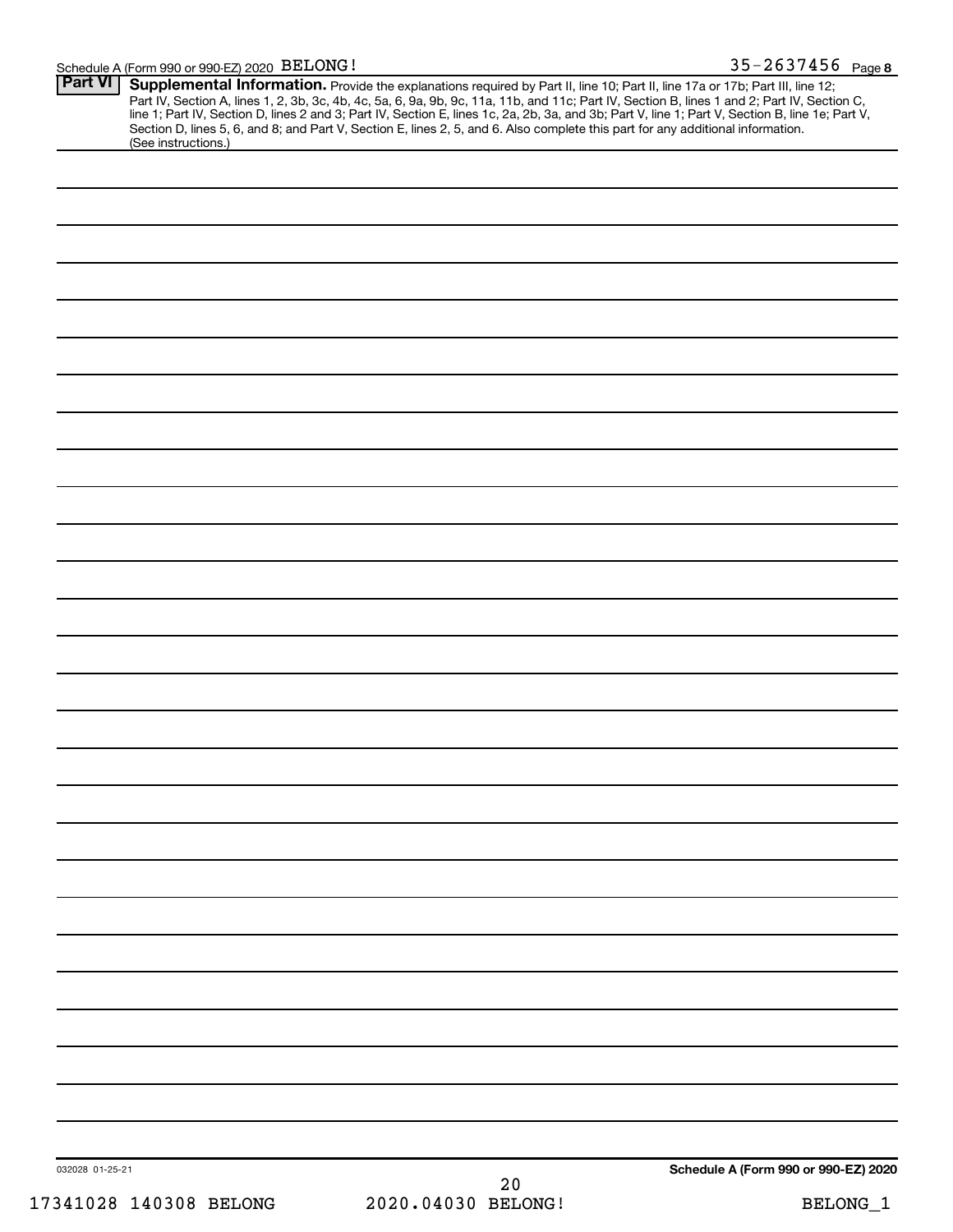Department of the Treasury Internal Revenue Service **(Form 990, 990-EZ,**

**Organizatio** 

Name of the organization

**Filers of: Section:**

### \*\* PUBLIC DISCLOSURE COPY \*\*

### **Schedule B Schedule of Contributors**

**or 990-PF) | Attach to Form 990, Form 990-EZ, or Form 990-PF. | Go to www.irs.gov/Form990 for the latest information.** OMB No. 1545-0047

**2020**

**Employer identification number**

| $-$ 3 $-$ 4 $-$ 4 $-$ 5 $-$ |            |
|-----------------------------|------------|
| <b>BELONG!</b>              | 35-2637456 |
| <b>n type</b> (check one):  |            |
|                             |            |

| Form 990 or 990-EZ | $\boxed{\textbf{X}}$ 501(c)( 3) (enter number) organization               |
|--------------------|---------------------------------------------------------------------------|
|                    | 4947(a)(1) nonexempt charitable trust not treated as a private foundation |
|                    | 527 political organization                                                |
| Form 990-PF        | 501(c)(3) exempt private foundation                                       |
|                    | 4947(a)(1) nonexempt charitable trust treated as a private foundation     |
|                    | 501(c)(3) taxable private foundation                                      |
|                    |                                                                           |

Check if your organization is covered by the General Rule or a Special Rule.

**Note:**  Only a section 501(c)(7), (8), or (10) organization can check boxes for both the General Rule and a Special Rule. See instructions.

#### **General Rule**

**K** For an organization filing Form 990, 990-EZ, or 990-PF that received, during the year, contributions totaling \$5,000 or more (in money or property) from any one contributor. Complete Parts I and II. See instructions for determining a contributor's total contributions.

#### **Special Rules**

 $\Box$ 

any one contributor, during the year, total contributions of the greater of (1) \$5,000; or (2) 2% of the amount on (i) Form 990, Part VIII, line 1h; For an organization described in section 501(c)(3) filing Form 990 or 990-EZ that met the 33 1/3% support test of the regulations under sections 509(a)(1) and 170(b)(1)(A)(vi), that checked Schedule A (Form 990 or 990-EZ), Part II, line 13, 16a, or 16b, and that received from or (ii) Form 990-EZ, line 1. Complete Parts I and II.  $\Box$ 

For an organization described in section 501(c)(7), (8), or (10) filing Form 990 or 990-EZ that received from any one contributor, during the year, total contributions of more than \$1,000 exclusively for religious, charitable, scientific, literary, or educational purposes, or for the prevention of cruelty to children or animals. Complete Parts I (entering "N/A" in column (b) instead of the contributor name and address), II, and III.  $\Box$ 

purpose. Don't complete any of the parts unless the General Rule applies to this organization because it received nonexclusively year, contributions exclusively for religious, charitable, etc., purposes, but no such contributions totaled more than \$1,000. If this box is checked, enter here the total contributions that were received during the year for an exclusively religious, charitable, etc., For an organization described in section 501(c)(7), (8), or (10) filing Form 990 or 990-EZ that received from any one contributor, during the religious, charitable, etc., contributions totaling \$5,000 or more during the year  $\ldots$  $\ldots$  $\ldots$  $\ldots$  $\ldots$  $\ldots$ 

**Caution:**  An organization that isn't covered by the General Rule and/or the Special Rules doesn't file Schedule B (Form 990, 990-EZ, or 990-PF),  **must** but it answer "No" on Part IV, line 2, of its Form 990; or check the box on line H of its Form 990-EZ or on its Form 990-PF, Part I, line 2, to certify that it doesn't meet the filing requirements of Schedule B (Form 990, 990-EZ, or 990-PF).

**For Paperwork Reduction Act Notice, see the instructions for Form 990, 990-EZ, or 990-PF. Schedule B (Form 990, 990-EZ, or 990-PF) (2020)** LHA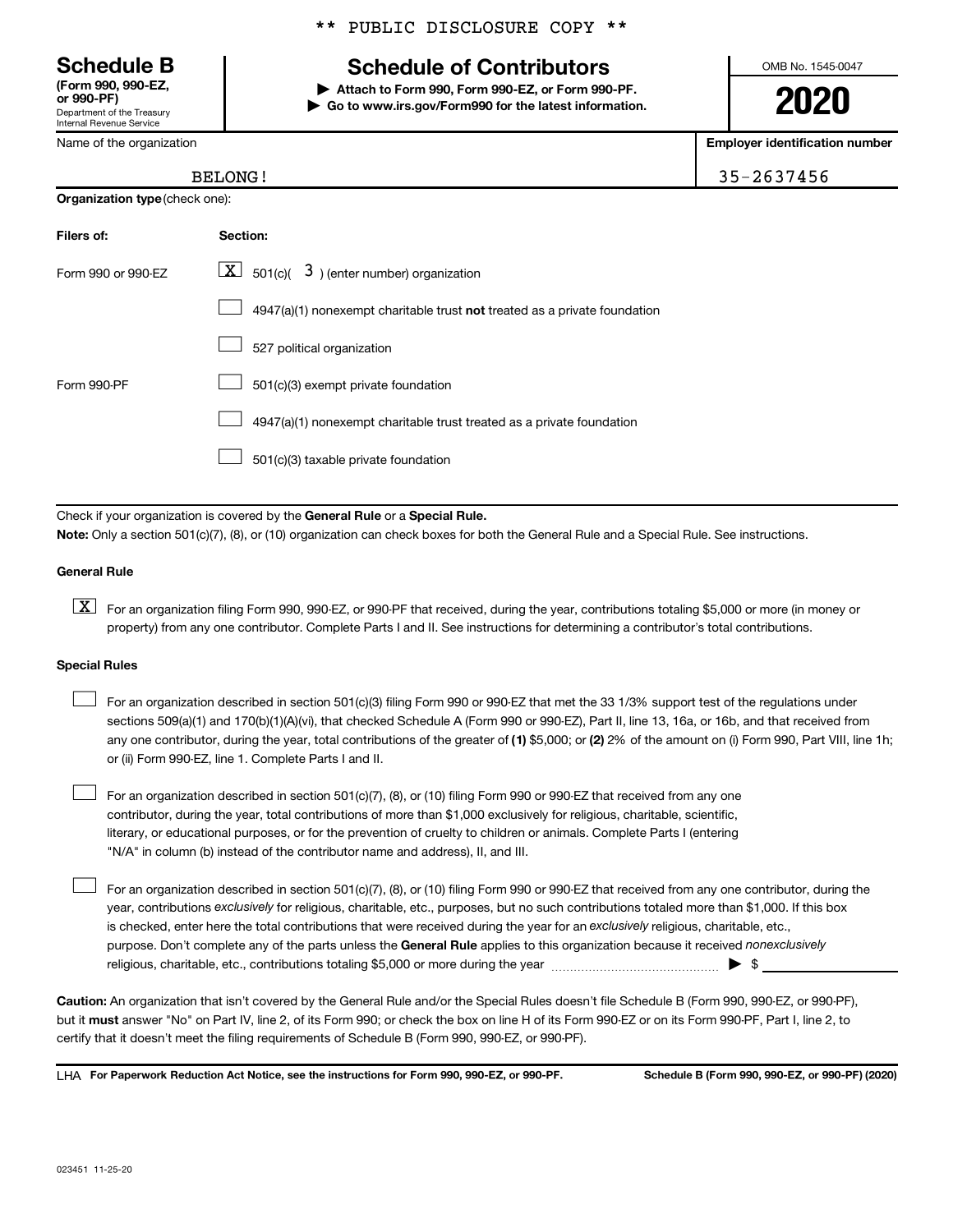### Schedule B (Form 990, 990-EZ, or 990-PF) (2020)

Name of organization

BELONG! 35-2637456

| Part I          | Contributors (see instructions). Use duplicate copies of Part I if additional space is needed. |                                   |                                                                                                             |
|-----------------|------------------------------------------------------------------------------------------------|-----------------------------------|-------------------------------------------------------------------------------------------------------------|
| (a)<br>No.      | (b)<br>Name, address, and ZIP + 4                                                              | (c)<br><b>Total contributions</b> | (d)<br>Type of contribution                                                                                 |
| 1               |                                                                                                | 209,830.<br>\$                    | $\mathbf{X}$<br>Person<br>Payroll<br>Noncash<br>(Complete Part II for<br>noncash contributions.)            |
| (a)<br>No.      | (b)<br>Name, address, and ZIP + 4                                                              | (c)<br><b>Total contributions</b> | (d)<br>Type of contribution                                                                                 |
| 2               |                                                                                                | 23,379.<br>\$                     | Person<br>Payroll<br>Noncash<br>$\overline{\textbf{x}}$<br>(Complete Part II for<br>noncash contributions.) |
| (a)<br>No.      | (b)<br>Name, address, and ZIP + 4                                                              | (c)<br><b>Total contributions</b> | (d)<br>Type of contribution                                                                                 |
| 3               |                                                                                                | 10,000.<br>\$                     | $\mathbf{X}$<br>Person<br>Payroll<br>Noncash<br>(Complete Part II for<br>noncash contributions.)            |
| (a)<br>No.      | (b)<br>Name, address, and ZIP + 4                                                              | (c)<br><b>Total contributions</b> | (d)<br>Type of contribution                                                                                 |
| 4               |                                                                                                | 5,000.<br>\$                      | $\mathbf{X}$<br>Person<br>Payroll<br>Noncash<br>(Complete Part II for<br>noncash contributions.)            |
| (a)<br>No.      | (b)<br>Name, address, and ZIP + 4                                                              | (c)<br><b>Total contributions</b> | (d)<br>Type of contribution                                                                                 |
| 5               |                                                                                                | 5,000.<br>\$                      | $\overline{\text{X}}$<br>Person<br>Payroll<br>Noncash<br>(Complete Part II for<br>noncash contributions.)   |
| (a)<br>No.      | (b)<br>Name, address, and ZIP + 4                                                              | (c)<br><b>Total contributions</b> | (d)<br>Type of contribution                                                                                 |
|                 |                                                                                                | \$                                | Person<br>Payroll<br><b>Noncash</b><br>(Complete Part II for<br>noncash contributions.)                     |
| 023452 11-25-20 |                                                                                                |                                   | Schedule B (Form 990, 990-EZ, or 990-PF) (2020)                                                             |

22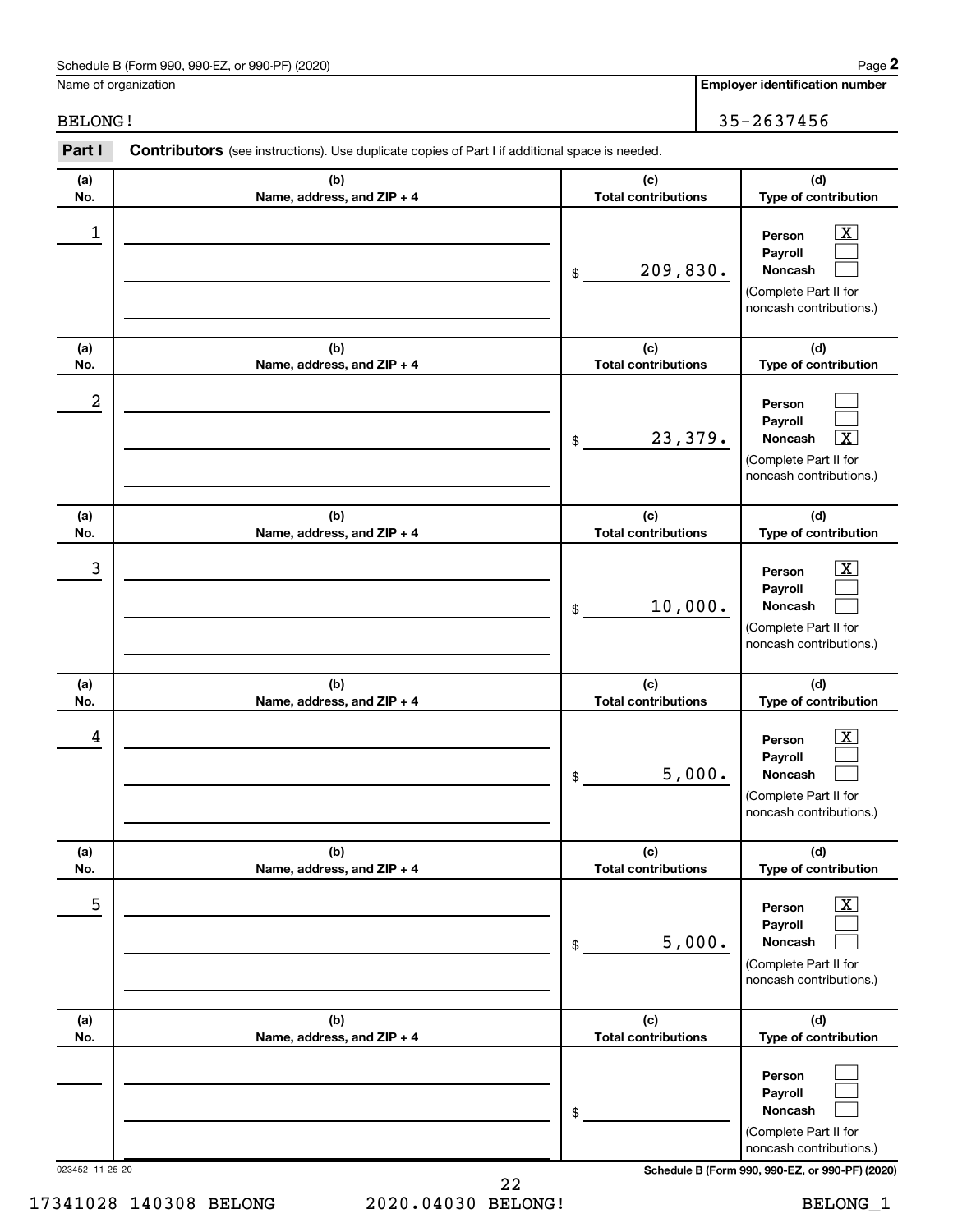### Schedule B (Form 990, 990-EZ, or 990-PF) (2020)

Name of organization

**Employer identification number**

BELONG! 35-2637456

023453 11-25-20 **Schedule B (Form 990, 990-EZ, or 990-PF) (2020) (a) No. from Part I (c) FMV (or estimate) (b) Description of noncash property given (d) Date received (a) No. from Part I (c) FMV (or estimate) (b) Description of noncash property given (d) Date received (a) No. from Part I (c) FMV (or estimate) (b) Description of noncash property given (d) Date received (a) No. from Part I (c) FMV (or estimate) (b) Description of noncash property given (d) Date received (a) No. from Part I (c) FMV (or estimate) (b) Description of noncash property given (d) Date received (a) No. from Part I (c) FMV (or estimate) (b) Description of noncash property given (d) Date received** Part II Noncash Property (see instructions). Use duplicate copies of Part II if additional space is needed. (See instructions.) \$ (See instructions.) \$ (See instructions.) \$ (See instructions.) \$ (See instructions.) \$ (See instructions.) \$ 1585 UNITS OF LORD ABBETT AFFILIATED  $2 |$  FUND 23,379. 02/24/20 23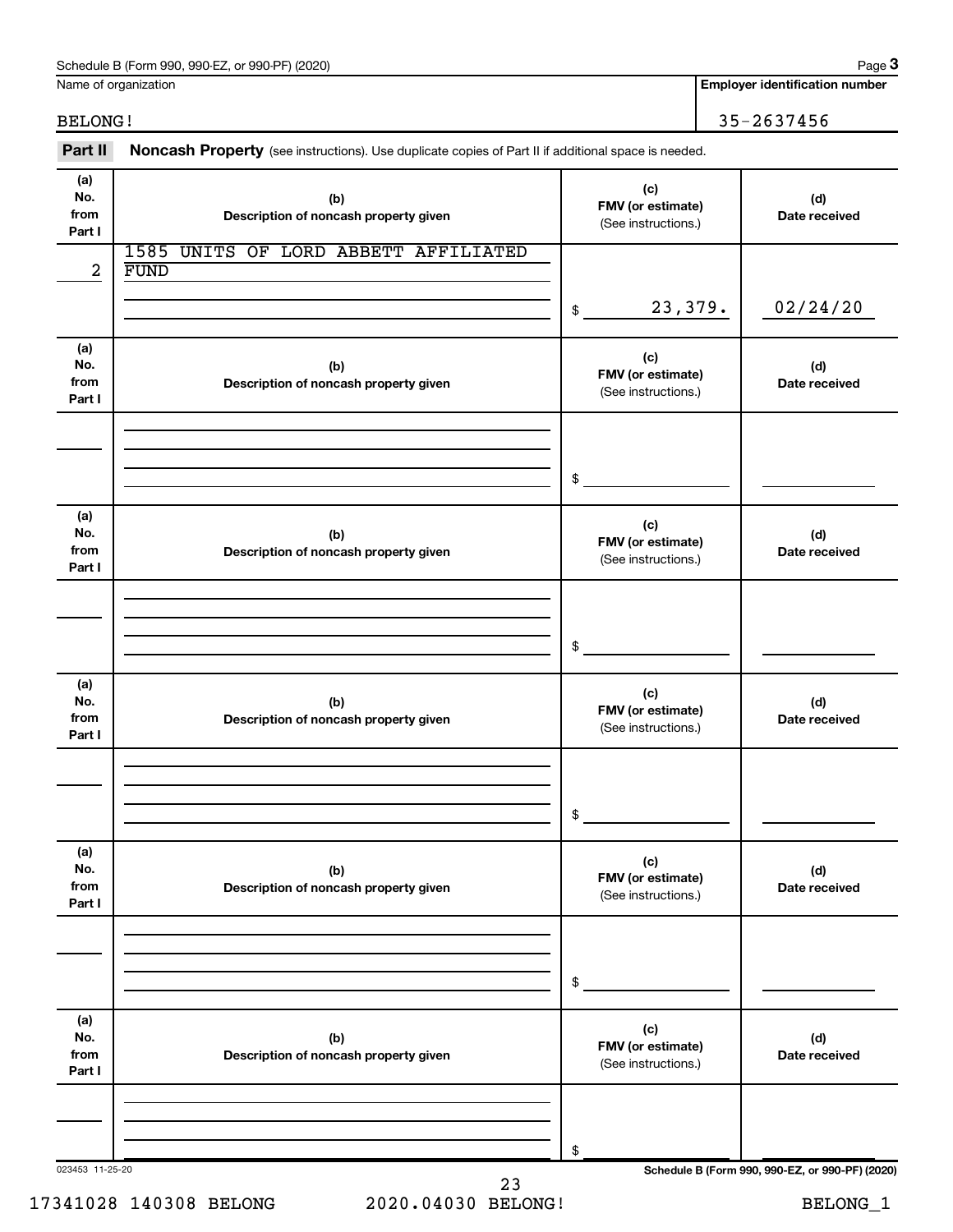| Name of organization        |                                                                                                                                                                                                                                                                                                                                                                                                                                                                                                                                      |                      |  | <b>Employer identification number</b>           |  |  |
|-----------------------------|--------------------------------------------------------------------------------------------------------------------------------------------------------------------------------------------------------------------------------------------------------------------------------------------------------------------------------------------------------------------------------------------------------------------------------------------------------------------------------------------------------------------------------------|----------------------|--|-------------------------------------------------|--|--|
| <b>BELONG!</b>              |                                                                                                                                                                                                                                                                                                                                                                                                                                                                                                                                      |                      |  | 35-2637456                                      |  |  |
| Part III                    | Exclusively religious, charitable, etc., contributions to organizations described in section 501(c)(7), (8), or (10) that total more than \$1,000 for the year<br>from any one contributor. Complete columns (a) through (e) and the following line entry. For organizations<br>completing Part III, enter the total of exclusively religious, charitable, etc., contributions of \$1,000 or less for the year. (Enter this info. once.) $\blacktriangleright$ \$<br>Use duplicate copies of Part III if additional space is needed. |                      |  |                                                 |  |  |
| $(a)$ No.<br>from<br>Part I | (b) Purpose of gift                                                                                                                                                                                                                                                                                                                                                                                                                                                                                                                  | (c) Use of gift      |  | (d) Description of how gift is held             |  |  |
|                             |                                                                                                                                                                                                                                                                                                                                                                                                                                                                                                                                      |                      |  |                                                 |  |  |
|                             |                                                                                                                                                                                                                                                                                                                                                                                                                                                                                                                                      | (e) Transfer of gift |  |                                                 |  |  |
|                             | Transferee's name, address, and $ZIP + 4$                                                                                                                                                                                                                                                                                                                                                                                                                                                                                            |                      |  | Relationship of transferor to transferee        |  |  |
|                             |                                                                                                                                                                                                                                                                                                                                                                                                                                                                                                                                      |                      |  |                                                 |  |  |
| (a) No.<br>`from<br>Part I  | (b) Purpose of gift                                                                                                                                                                                                                                                                                                                                                                                                                                                                                                                  | (c) Use of gift      |  | (d) Description of how gift is held             |  |  |
|                             |                                                                                                                                                                                                                                                                                                                                                                                                                                                                                                                                      |                      |  |                                                 |  |  |
|                             |                                                                                                                                                                                                                                                                                                                                                                                                                                                                                                                                      | (e) Transfer of gift |  |                                                 |  |  |
|                             | Transferee's name, address, and $ZIP + 4$                                                                                                                                                                                                                                                                                                                                                                                                                                                                                            |                      |  | Relationship of transferor to transferee        |  |  |
|                             |                                                                                                                                                                                                                                                                                                                                                                                                                                                                                                                                      |                      |  |                                                 |  |  |
| (a) No.<br>`from<br>Part I  | (b) Purpose of gift                                                                                                                                                                                                                                                                                                                                                                                                                                                                                                                  | (c) Use of gift      |  | (d) Description of how gift is held             |  |  |
|                             |                                                                                                                                                                                                                                                                                                                                                                                                                                                                                                                                      |                      |  |                                                 |  |  |
|                             | (e) Transfer of gift                                                                                                                                                                                                                                                                                                                                                                                                                                                                                                                 |                      |  |                                                 |  |  |
|                             | Transferee's name, address, and $ZIP + 4$                                                                                                                                                                                                                                                                                                                                                                                                                                                                                            |                      |  | Relationship of transferor to transferee        |  |  |
|                             |                                                                                                                                                                                                                                                                                                                                                                                                                                                                                                                                      |                      |  |                                                 |  |  |
| (a) No.<br>from<br>Part I   | (b) Purpose of gift                                                                                                                                                                                                                                                                                                                                                                                                                                                                                                                  | (c) Use of gift      |  | (d) Description of how gift is held             |  |  |
|                             |                                                                                                                                                                                                                                                                                                                                                                                                                                                                                                                                      |                      |  |                                                 |  |  |
|                             |                                                                                                                                                                                                                                                                                                                                                                                                                                                                                                                                      | (e) Transfer of gift |  |                                                 |  |  |
|                             | Transferee's name, address, and $ZIP + 4$                                                                                                                                                                                                                                                                                                                                                                                                                                                                                            |                      |  | Relationship of transferor to transferee        |  |  |
|                             |                                                                                                                                                                                                                                                                                                                                                                                                                                                                                                                                      |                      |  |                                                 |  |  |
| 023454 11-25-20             |                                                                                                                                                                                                                                                                                                                                                                                                                                                                                                                                      | 2.4                  |  | Schedule B (Form 990, 990-EZ, or 990-PF) (2020) |  |  |

<sup>17341028 140308</sup> BELONG 2020.04030 BELONG! BELONG\_1 24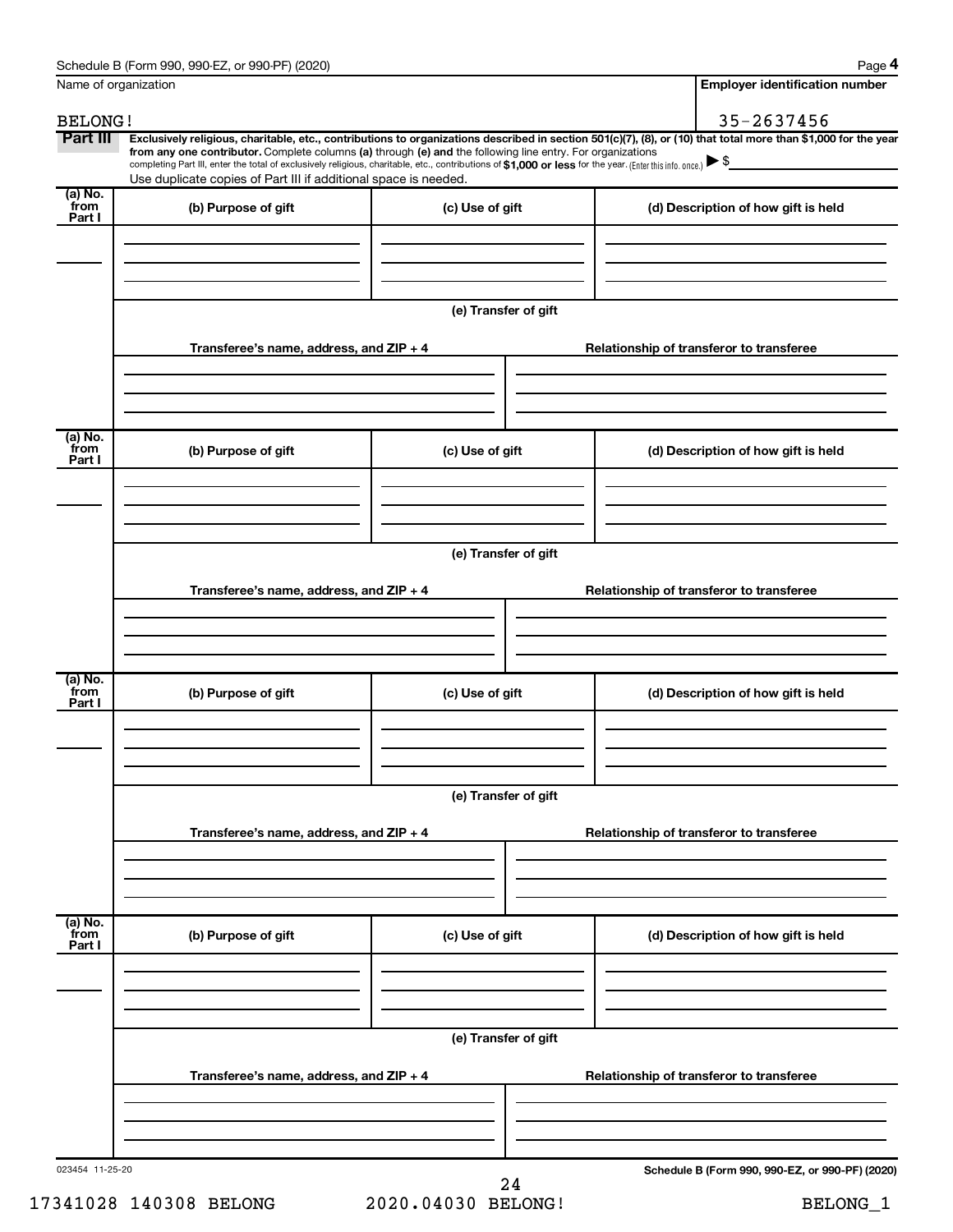| (Form 990) |  |
|------------|--|
|------------|--|

# **SCHEDULE D Supplemental Financial Statements**<br> **Form 990 2020**<br> **Part IV** line 6.7.8.9.10, 11a, 11b, 11d, 11d, 11d, 11d, 11d, 12a, 0r, 12b

**(Form 990) | Complete if the organization answered "Yes" on Form 990, Part IV, line 6, 7, 8, 9, 10, 11a, 11b, 11c, 11d, 11e, 11f, 12a, or 12b.**

**| Attach to Form 990. |Go to www.irs.gov/Form990 for instructions and the latest information.**



Department of the Treasury Internal Revenue Service

**Name of the organization Employer identification number** BELONG! 35-2637456

| Part I  | Organizations Maintaining Donor Advised Funds or Other Similar Funds or Accounts. Complete if the                                              |                         |                                                    |
|---------|------------------------------------------------------------------------------------------------------------------------------------------------|-------------------------|----------------------------------------------------|
|         | organization answered "Yes" on Form 990, Part IV, line 6.                                                                                      |                         |                                                    |
|         |                                                                                                                                                | (a) Donor advised funds | (b) Funds and other accounts                       |
| 1.      |                                                                                                                                                |                         |                                                    |
| 2       | Aggregate value of contributions to (during year)                                                                                              |                         |                                                    |
| з       | Aggregate value of grants from (during year)                                                                                                   |                         |                                                    |
| 4       |                                                                                                                                                |                         |                                                    |
| 5       | Did the organization inform all donors and donor advisors in writing that the assets held in donor advised funds                               |                         |                                                    |
|         |                                                                                                                                                |                         | Yes<br>No                                          |
| 6       | Did the organization inform all grantees, donors, and donor advisors in writing that grant funds can be used only                              |                         |                                                    |
|         | for charitable purposes and not for the benefit of the donor or donor advisor, or for any other purpose conferring                             |                         |                                                    |
|         | impermissible private benefit?                                                                                                                 |                         | Yes<br>No                                          |
| Part II | Conservation Easements. Complete if the organization answered "Yes" on Form 990, Part IV, line 7.                                              |                         |                                                    |
| 1.      | Purpose(s) of conservation easements held by the organization (check all that apply).                                                          |                         |                                                    |
|         | Preservation of land for public use (for example, recreation or education)                                                                     |                         | Preservation of a historically important land area |
|         | Protection of natural habitat                                                                                                                  |                         | Preservation of a certified historic structure     |
|         | Preservation of open space                                                                                                                     |                         |                                                    |
| 2       | Complete lines 2a through 2d if the organization held a qualified conservation contribution in the form of a conservation easement on the last |                         |                                                    |
|         | day of the tax year.                                                                                                                           |                         | Held at the End of the Tax Year                    |
| a       |                                                                                                                                                |                         | 2a                                                 |
| b       | Total acreage restricted by conservation easements                                                                                             |                         | 2b                                                 |
| с       |                                                                                                                                                |                         | 2c                                                 |
| d       | Number of conservation easements included in (c) acquired after 7/25/06, and not on a historic structure                                       |                         |                                                    |
|         |                                                                                                                                                |                         | 2d                                                 |
| 3       | Number of conservation easements modified, transferred, released, extinguished, or terminated by the organization during the tax               |                         |                                                    |
|         | year                                                                                                                                           |                         |                                                    |
|         | Number of states where property subject to conservation easement is located >                                                                  |                         |                                                    |
| 5       | Does the organization have a written policy regarding the periodic monitoring, inspection, handling of                                         |                         |                                                    |
|         | violations, and enforcement of the conservation easements it holds?                                                                            |                         | Yes<br>No                                          |
| 6       | Staff and volunteer hours devoted to monitoring, inspecting, handling of violations, and enforcing conservation easements during the year      |                         |                                                    |
|         |                                                                                                                                                |                         |                                                    |
| 7       | Amount of expenses incurred in monitoring, inspecting, handling of violations, and enforcing conservation easements during the year            |                         |                                                    |
|         | $\blacktriangleright$ \$                                                                                                                       |                         |                                                    |
| 8       | Does each conservation easement reported on line 2(d) above satisfy the requirements of section 170(h)(4)(B)(i)                                |                         |                                                    |
|         |                                                                                                                                                |                         | Yes<br><b>No</b>                                   |
| 9       | In Part XIII, describe how the organization reports conservation easements in its revenue and expense statement and                            |                         |                                                    |
|         | balance sheet, and include, if applicable, the text of the footnote to the organization's financial statements that describes the              |                         |                                                    |
|         | organization's accounting for conservation easements.                                                                                          |                         |                                                    |
|         | Organizations Maintaining Collections of Art, Historical Treasures, or Other Similar Assets.<br>Part III                                       |                         |                                                    |
|         | Complete if the organization answered "Yes" on Form 990, Part IV, line 8.                                                                      |                         |                                                    |
|         | 1a If the organization elected, as permitted under FASB ASC 958, not to report in its revenue statement and balance sheet works                |                         |                                                    |
|         | of art, historical treasures, or other similar assets held for public exhibition, education, or research in furtherance of public              |                         |                                                    |
|         | service, provide in Part XIII the text of the footnote to its financial statements that describes these items.                                 |                         |                                                    |
|         | <b>b</b> If the organization elected, as permitted under FASB ASC 958, to report in its revenue statement and balance sheet works of           |                         |                                                    |
|         | art, historical treasures, or other similar assets held for public exhibition, education, or research in furtherance of public service,        |                         |                                                    |
|         | provide the following amounts relating to these items:                                                                                         |                         |                                                    |
|         | (i)                                                                                                                                            |                         | \$                                                 |
|         | (ii) Assets included in Form 990, Part X [11] [2000] [2010] Assets included in Form 990, Part X                                                |                         | $\blacktriangleright$ s                            |
| 2       | If the organization received or held works of art, historical treasures, or other similar assets for financial gain, provide                   |                         |                                                    |
|         | the following amounts required to be reported under FASB ASC 958 relating to these items:                                                      |                         |                                                    |
| а       | Revenue included on Form 990, Part VIII, line 1 [2000] [2000] [2000] [2000] [3000] [3000] [3000] [3000] [3000                                  |                         | \$                                                 |
|         |                                                                                                                                                |                         | \$                                                 |
|         | LHA For Paperwork Reduction Act Notice, see the Instructions for Form 990.                                                                     |                         | Schedule D (Form 990) 2020                         |
|         | 032051 12-01-20                                                                                                                                |                         |                                                    |

|                    | 25 |
|--------------------|----|
| 2020.04030 BELONG! |    |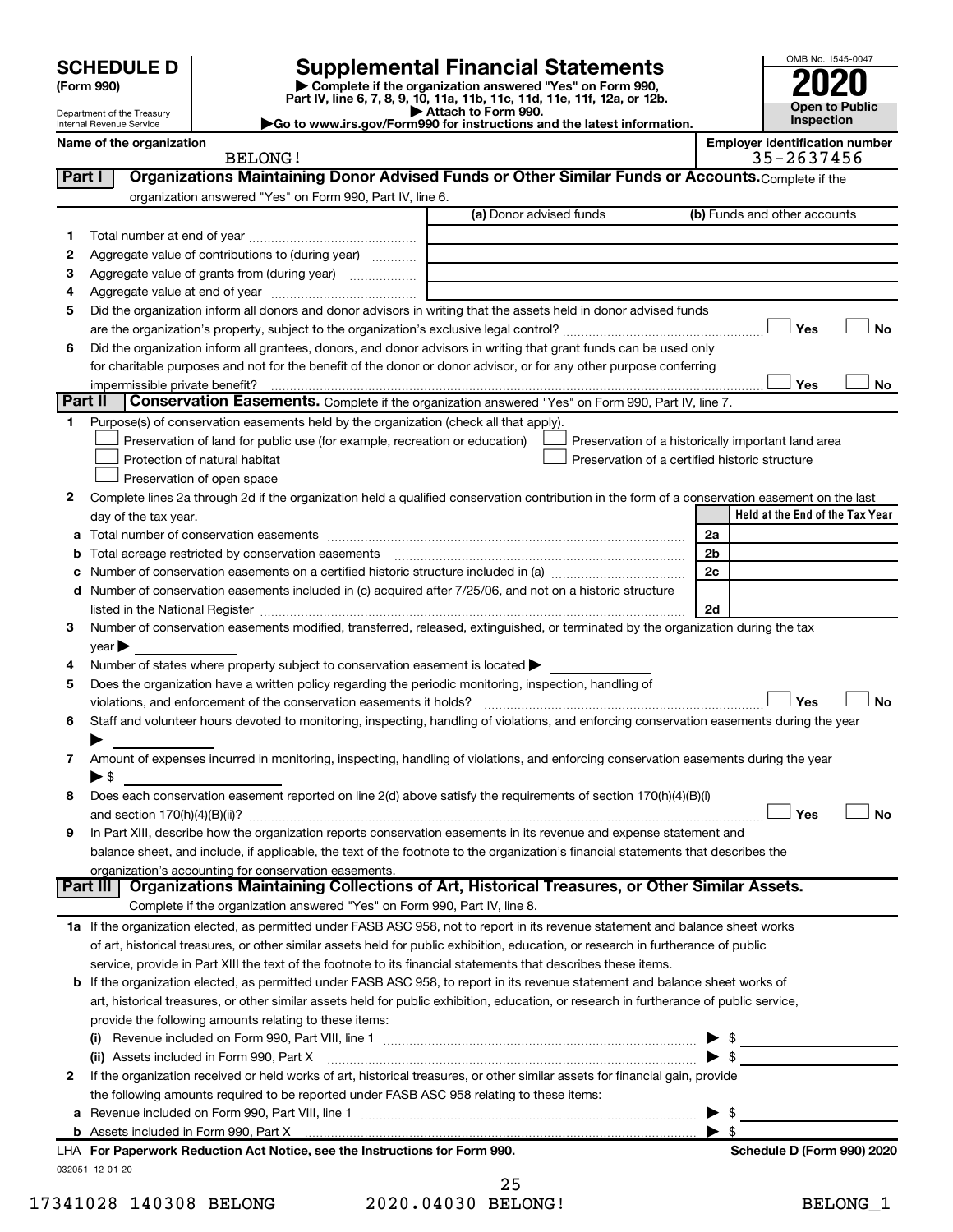|        | <b>BELONG!</b><br>Schedule D (Form 990) 2020                                                                                                                                                                                                                                                                                                     |                                         |                |                                    |                                                                                                                                                                                                                               |                 |              |  | $35 - 2637456$ Page 2                             |         |           |
|--------|--------------------------------------------------------------------------------------------------------------------------------------------------------------------------------------------------------------------------------------------------------------------------------------------------------------------------------------------------|-----------------------------------------|----------------|------------------------------------|-------------------------------------------------------------------------------------------------------------------------------------------------------------------------------------------------------------------------------|-----------------|--------------|--|---------------------------------------------------|---------|-----------|
|        | Part III  <br>Organizations Maintaining Collections of Art, Historical Treasures, or Other Similar Assets (continued)                                                                                                                                                                                                                            |                                         |                |                                    |                                                                                                                                                                                                                               |                 |              |  |                                                   |         |           |
| З      | Using the organization's acquisition, accession, and other records, check any of the following that make significant use of its                                                                                                                                                                                                                  |                                         |                |                                    |                                                                                                                                                                                                                               |                 |              |  |                                                   |         |           |
|        | collection items (check all that apply):                                                                                                                                                                                                                                                                                                         |                                         |                |                                    |                                                                                                                                                                                                                               |                 |              |  |                                                   |         |           |
| a      | Public exhibition                                                                                                                                                                                                                                                                                                                                |                                         | d              |                                    | Loan or exchange program                                                                                                                                                                                                      |                 |              |  |                                                   |         |           |
| b      | Scholarly research                                                                                                                                                                                                                                                                                                                               |                                         |                |                                    | Other and the contract of the contract of the contract of the contract of the contract of the contract of the contract of the contract of the contract of the contract of the contract of the contract of the contract of the |                 |              |  |                                                   |         |           |
| с      | Preservation for future generations                                                                                                                                                                                                                                                                                                              |                                         |                |                                    |                                                                                                                                                                                                                               |                 |              |  |                                                   |         |           |
| 4      | Provide a description of the organization's collections and explain how they further the organization's exempt purpose in Part XIII.                                                                                                                                                                                                             |                                         |                |                                    |                                                                                                                                                                                                                               |                 |              |  |                                                   |         |           |
| 5      | During the year, did the organization solicit or receive donations of art, historical treasures, or other similar assets                                                                                                                                                                                                                         |                                         |                |                                    |                                                                                                                                                                                                                               |                 |              |  |                                                   |         |           |
|        |                                                                                                                                                                                                                                                                                                                                                  |                                         |                |                                    |                                                                                                                                                                                                                               |                 |              |  | Yes                                               |         | No        |
|        | Part IV<br><b>Escrow and Custodial Arrangements.</b> Complete if the organization answered "Yes" on Form 990, Part IV, line 9, or                                                                                                                                                                                                                |                                         |                |                                    |                                                                                                                                                                                                                               |                 |              |  |                                                   |         |           |
|        | reported an amount on Form 990, Part X, line 21.                                                                                                                                                                                                                                                                                                 |                                         |                |                                    |                                                                                                                                                                                                                               |                 |              |  |                                                   |         |           |
|        | 1a Is the organization an agent, trustee, custodian or other intermediary for contributions or other assets not included                                                                                                                                                                                                                         |                                         |                |                                    |                                                                                                                                                                                                                               |                 |              |  |                                                   |         |           |
|        | on Form 990, Part X? [11] matter contracts and contracts and contracts are contracted and contracts are contracted and contract of the set of the set of the set of the set of the set of the set of the set of the set of the                                                                                                                   |                                         |                |                                    |                                                                                                                                                                                                                               |                 |              |  | Yes                                               |         | <b>No</b> |
|        | b If "Yes," explain the arrangement in Part XIII and complete the following table:                                                                                                                                                                                                                                                               |                                         |                |                                    |                                                                                                                                                                                                                               |                 |              |  |                                                   |         |           |
|        |                                                                                                                                                                                                                                                                                                                                                  |                                         |                |                                    |                                                                                                                                                                                                                               |                 |              |  | Amount                                            |         |           |
|        | c Beginning balance measurements and the contract of the contract of the contract of the contract of the contract of the contract of the contract of the contract of the contract of the contract of the contract of the contr                                                                                                                   |                                         |                |                                    |                                                                                                                                                                                                                               |                 | 1c           |  |                                                   |         |           |
|        | d Additions during the year manufactured and an intervention of a distribution of the year manufactured and a distribution of the year manufactured and a distribution of the year manufactured and a distribution of the year<br>e Distributions during the year manufactured and continuum control of the control of the control of the set of |                                         |                |                                    |                                                                                                                                                                                                                               |                 | 1d<br>1e     |  |                                                   |         |           |
|        | f Ending balance measurements and the contract of the contract of the contract of the contract of the contract of the contract of the contract of the contract of the contract of the contract of the contract of the contract                                                                                                                   |                                         |                |                                    |                                                                                                                                                                                                                               |                 | 1f           |  |                                                   |         |           |
|        | 2a Did the organization include an amount on Form 990, Part X, line 21, for escrow or custodial account liability?                                                                                                                                                                                                                               |                                         |                |                                    |                                                                                                                                                                                                                               |                 |              |  | <b>」Yes</b>                                       |         | No        |
|        | <b>b</b> If "Yes," explain the arrangement in Part XIII. Check here if the explanation has been provided on Part XIII                                                                                                                                                                                                                            |                                         |                |                                    |                                                                                                                                                                                                                               |                 |              |  |                                                   |         |           |
| Part V | Endowment Funds. Complete if the organization answered "Yes" on Form 990, Part IV, line 10.                                                                                                                                                                                                                                                      |                                         |                |                                    |                                                                                                                                                                                                                               |                 |              |  |                                                   |         |           |
|        |                                                                                                                                                                                                                                                                                                                                                  | (a) Current year                        | (b) Prior year |                                    | (c) Two years back                                                                                                                                                                                                            |                 |              |  | $(d)$ Three years back $\mid$ (e) Four years back |         |           |
|        | 1a Beginning of year balance                                                                                                                                                                                                                                                                                                                     |                                         |                |                                    |                                                                                                                                                                                                                               |                 |              |  |                                                   |         |           |
| b      |                                                                                                                                                                                                                                                                                                                                                  |                                         |                |                                    |                                                                                                                                                                                                                               |                 |              |  |                                                   |         |           |
|        | Net investment earnings, gains, and losses                                                                                                                                                                                                                                                                                                       |                                         |                |                                    |                                                                                                                                                                                                                               |                 |              |  |                                                   |         |           |
|        |                                                                                                                                                                                                                                                                                                                                                  |                                         |                |                                    |                                                                                                                                                                                                                               |                 |              |  |                                                   |         |           |
|        | e Other expenditures for facilities                                                                                                                                                                                                                                                                                                              |                                         |                |                                    |                                                                                                                                                                                                                               |                 |              |  |                                                   |         |           |
|        | and programs                                                                                                                                                                                                                                                                                                                                     |                                         |                |                                    |                                                                                                                                                                                                                               |                 |              |  |                                                   |         |           |
|        |                                                                                                                                                                                                                                                                                                                                                  |                                         |                |                                    |                                                                                                                                                                                                                               |                 |              |  |                                                   |         |           |
| g      | End of year balance <i>manually contained</i>                                                                                                                                                                                                                                                                                                    |                                         |                |                                    |                                                                                                                                                                                                                               |                 |              |  |                                                   |         |           |
| 2      | Provide the estimated percentage of the current year end balance (line 1g, column (a)) held as:                                                                                                                                                                                                                                                  |                                         |                |                                    |                                                                                                                                                                                                                               |                 |              |  |                                                   |         |           |
| а      | Board designated or quasi-endowment                                                                                                                                                                                                                                                                                                              |                                         | %              |                                    |                                                                                                                                                                                                                               |                 |              |  |                                                   |         |           |
|        | <b>b</b> Permanent endowment $\blacktriangleright$                                                                                                                                                                                                                                                                                               | %                                       |                |                                    |                                                                                                                                                                                                                               |                 |              |  |                                                   |         |           |
|        | $\mathbf c$ Term endowment $\blacktriangleright$                                                                                                                                                                                                                                                                                                 | %                                       |                |                                    |                                                                                                                                                                                                                               |                 |              |  |                                                   |         |           |
|        | The percentages on lines 2a, 2b, and 2c should equal 100%.                                                                                                                                                                                                                                                                                       |                                         |                |                                    |                                                                                                                                                                                                                               |                 |              |  |                                                   |         |           |
|        | 3a Are there endowment funds not in the possession of the organization that are held and administered for the organization                                                                                                                                                                                                                       |                                         |                |                                    |                                                                                                                                                                                                                               |                 |              |  |                                                   |         |           |
|        | by:                                                                                                                                                                                                                                                                                                                                              |                                         |                |                                    |                                                                                                                                                                                                                               |                 |              |  |                                                   | Yes     | No        |
|        | (i)                                                                                                                                                                                                                                                                                                                                              |                                         |                |                                    |                                                                                                                                                                                                                               |                 |              |  | 3a(i)                                             |         |           |
|        |                                                                                                                                                                                                                                                                                                                                                  |                                         |                |                                    |                                                                                                                                                                                                                               |                 |              |  | 3a(ii)<br>3b                                      |         |           |
| 4      | Describe in Part XIII the intended uses of the organization's endowment funds.                                                                                                                                                                                                                                                                   |                                         |                |                                    |                                                                                                                                                                                                                               |                 |              |  |                                                   |         |           |
|        | Land, Buildings, and Equipment.<br><b>Part VI</b>                                                                                                                                                                                                                                                                                                |                                         |                |                                    |                                                                                                                                                                                                                               |                 |              |  |                                                   |         |           |
|        | Complete if the organization answered "Yes" on Form 990, Part IV, line 11a. See Form 990, Part X, line 10.                                                                                                                                                                                                                                       |                                         |                |                                    |                                                                                                                                                                                                                               |                 |              |  |                                                   |         |           |
|        | Description of property                                                                                                                                                                                                                                                                                                                          | (a) Cost or other<br>basis (investment) |                | (b) Cost or other<br>basis (other) |                                                                                                                                                                                                                               | (c) Accumulated | depreciation |  | (d) Book value                                    |         |           |
|        |                                                                                                                                                                                                                                                                                                                                                  |                                         |                |                                    |                                                                                                                                                                                                                               |                 |              |  |                                                   |         |           |
| b      |                                                                                                                                                                                                                                                                                                                                                  |                                         |                |                                    |                                                                                                                                                                                                                               |                 |              |  |                                                   |         |           |
|        |                                                                                                                                                                                                                                                                                                                                                  |                                         |                |                                    |                                                                                                                                                                                                                               |                 |              |  |                                                   |         |           |
|        |                                                                                                                                                                                                                                                                                                                                                  |                                         |                |                                    | 26, 127.                                                                                                                                                                                                                      |                 | 9,142.       |  |                                                   | 16,985. |           |
|        |                                                                                                                                                                                                                                                                                                                                                  |                                         |                |                                    |                                                                                                                                                                                                                               |                 |              |  |                                                   |         |           |
|        | Total. Add lines 1a through 1e. (Column (d) must equal Form 990, Part X, column (B), line 10c.)                                                                                                                                                                                                                                                  |                                         |                |                                    |                                                                                                                                                                                                                               |                 |              |  |                                                   | 16,985. |           |
|        |                                                                                                                                                                                                                                                                                                                                                  |                                         |                |                                    |                                                                                                                                                                                                                               |                 |              |  |                                                   |         |           |

**Schedule D (Form 990) 2020**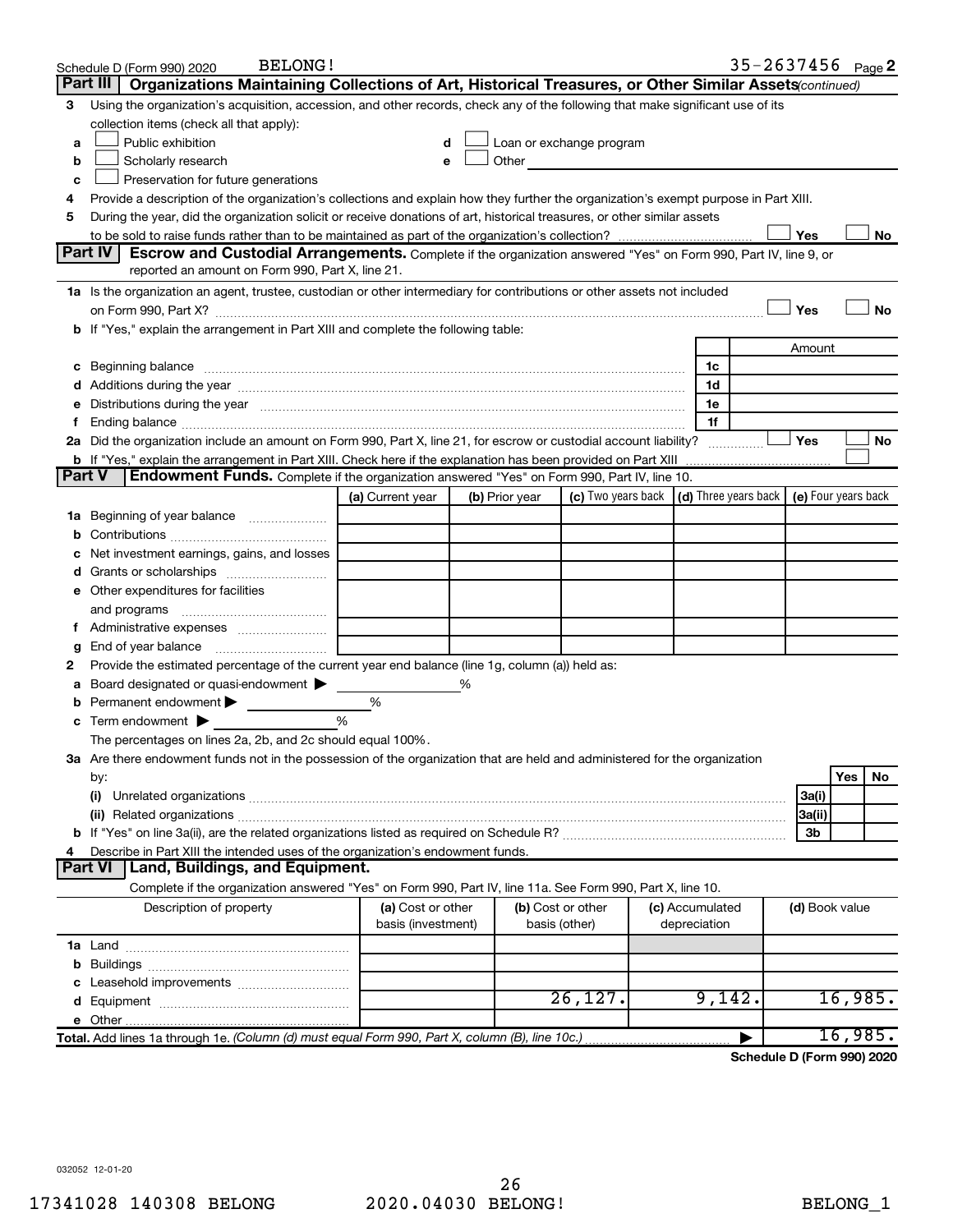| Complete if the organization answered "Yes" on Form 990, Part IV, line 11b. See Form 990, Part X, line 12.                                        |                 |                                                           |                |
|---------------------------------------------------------------------------------------------------------------------------------------------------|-----------------|-----------------------------------------------------------|----------------|
| (a) Description of security or category (including name of security)                                                                              | (b) Book value  | (c) Method of valuation: Cost or end-of-year market value |                |
|                                                                                                                                                   |                 |                                                           |                |
|                                                                                                                                                   |                 |                                                           |                |
| $(3)$ Other                                                                                                                                       |                 |                                                           |                |
| (A)                                                                                                                                               |                 |                                                           |                |
| (B)                                                                                                                                               |                 |                                                           |                |
| (C)                                                                                                                                               |                 |                                                           |                |
| (D)                                                                                                                                               |                 |                                                           |                |
| (E)                                                                                                                                               |                 |                                                           |                |
| (F)                                                                                                                                               |                 |                                                           |                |
| (G)                                                                                                                                               |                 |                                                           |                |
| (H)                                                                                                                                               |                 |                                                           |                |
| Total. (Col. (b) must equal Form 990, Part X, col. (B) line 12.)                                                                                  |                 |                                                           |                |
| Part VIII Investments - Program Related.                                                                                                          |                 |                                                           |                |
| Complete if the organization answered "Yes" on Form 990, Part IV, line 11c. See Form 990, Part X, line 13.                                        |                 |                                                           |                |
| (a) Description of investment                                                                                                                     | (b) Book value  | (c) Method of valuation: Cost or end-of-year market value |                |
| (1)                                                                                                                                               |                 |                                                           |                |
| (2)                                                                                                                                               |                 |                                                           |                |
| (3)                                                                                                                                               |                 |                                                           |                |
|                                                                                                                                                   |                 |                                                           |                |
| (4)                                                                                                                                               |                 |                                                           |                |
| (5)                                                                                                                                               |                 |                                                           |                |
| (6)                                                                                                                                               |                 |                                                           |                |
| (7)                                                                                                                                               |                 |                                                           |                |
| (8)                                                                                                                                               |                 |                                                           |                |
| (9)                                                                                                                                               |                 |                                                           |                |
| Total. (Col. (b) must equal Form 990, Part X, col. (B) line 13.)<br>Part IX<br><b>Other Assets.</b>                                               |                 |                                                           |                |
|                                                                                                                                                   |                 |                                                           |                |
| Complete if the organization answered "Yes" on Form 990, Part IV, line 11d. See Form 990, Part X, line 15.                                        | (a) Description |                                                           | (b) Book value |
|                                                                                                                                                   |                 |                                                           |                |
| (1)                                                                                                                                               |                 |                                                           |                |
| (2)                                                                                                                                               |                 |                                                           |                |
| (3)                                                                                                                                               |                 |                                                           |                |
| (4)                                                                                                                                               |                 |                                                           |                |
| (5)                                                                                                                                               |                 |                                                           |                |
| (6)                                                                                                                                               |                 |                                                           |                |
| (7)                                                                                                                                               |                 |                                                           |                |
| (8)                                                                                                                                               |                 |                                                           |                |
| (9)                                                                                                                                               |                 |                                                           |                |
| Total. (Column (b) must equal Form 990, Part X, col. (B) line 15.)                                                                                |                 |                                                           |                |
| <b>Other Liabilities.</b><br>Part X                                                                                                               |                 |                                                           |                |
| Complete if the organization answered "Yes" on Form 990, Part IV, line 11e or 11f. See Form 990, Part X, line 25.<br>(a) Description of liability |                 |                                                           |                |
| 1.                                                                                                                                                |                 |                                                           | (b) Book value |
| (1)<br>Federal income taxes                                                                                                                       |                 |                                                           |                |
| (2)                                                                                                                                               |                 |                                                           |                |
| (3)                                                                                                                                               |                 |                                                           |                |
| (4)                                                                                                                                               |                 |                                                           |                |
| (5)                                                                                                                                               |                 |                                                           |                |
| (6)                                                                                                                                               |                 |                                                           |                |
| (7)                                                                                                                                               |                 |                                                           |                |
| (8)                                                                                                                                               |                 |                                                           |                |
| (9)                                                                                                                                               |                 |                                                           |                |

**Total.**  *(Column (b) must equal Form 990, Part X, col. (B) line 25.)*

**2.** Liability for uncertain tax positions. In Part XIII, provide the text of the footnote to the organization's financial statements that reports the organization's liability for uncertain tax positions under FASB ASC 740. Check here if the text of the footnote has been provided in Part XIII ...  $\fbox{\bf X}$ 

|

**Schedule D (Form 990) 2020**

032053 12-01-20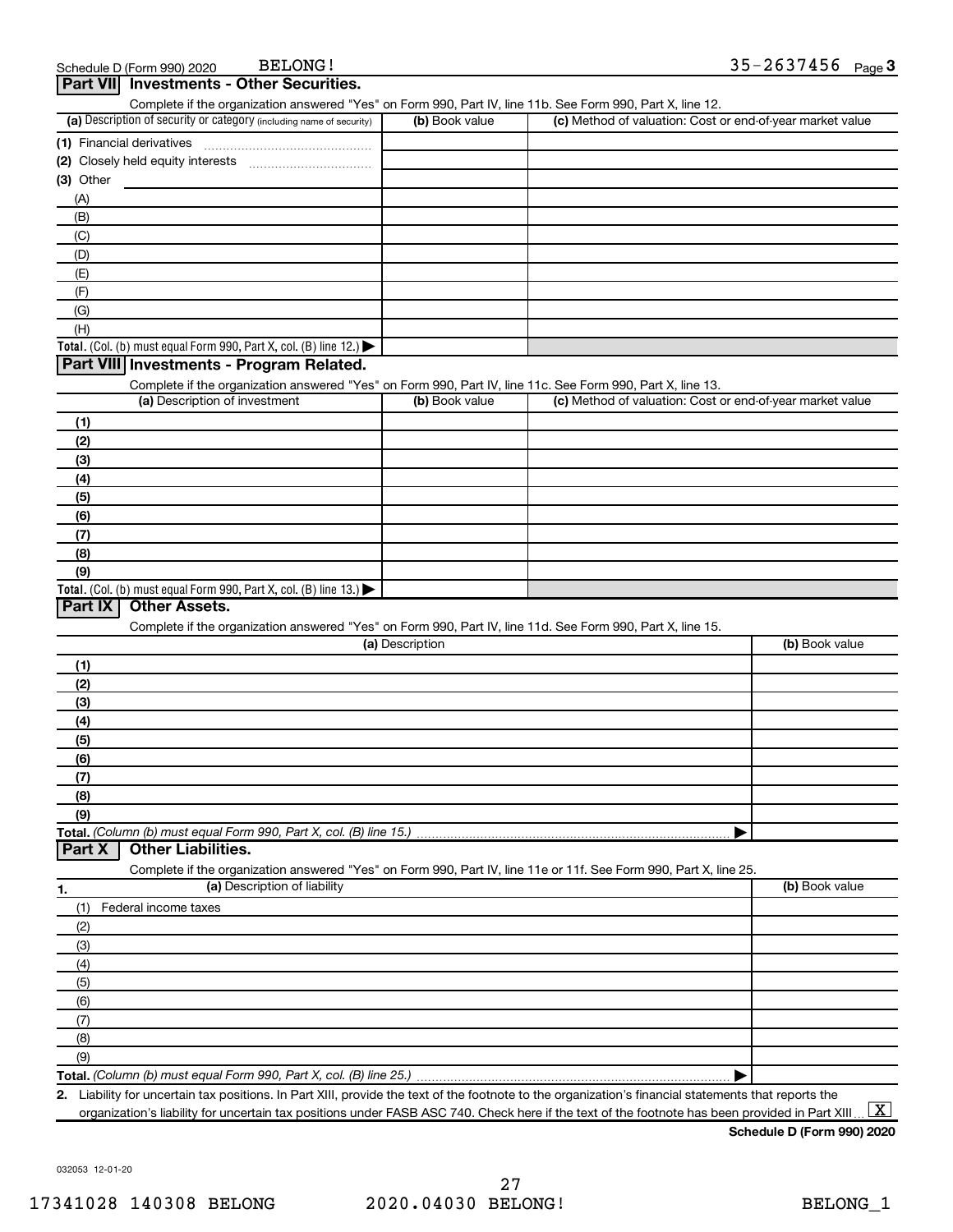|    | <b>BELONG!</b><br>Schedule D (Form 990) 2020                                                                                                                                                                                        |                |                | $35 - 2637456$ Page 4 |
|----|-------------------------------------------------------------------------------------------------------------------------------------------------------------------------------------------------------------------------------------|----------------|----------------|-----------------------|
|    | Reconciliation of Revenue per Audited Financial Statements With Revenue per Return.<br>Part XI                                                                                                                                      |                |                |                       |
|    | Complete if the organization answered "Yes" on Form 990, Part IV, line 12a.                                                                                                                                                         |                |                |                       |
| 1  | Total revenue, gains, and other support per audited financial statements [111] [11] Total revenue, gains, and other support per audited financial statements                                                                        | $\mathbf{1}$   | 308,584.       |                       |
| 2  | Amounts included on line 1 but not on Form 990, Part VIII, line 12:                                                                                                                                                                 |                |                |                       |
| a  | Net unrealized gains (losses) on investments [111] Net unrealized mains (losses) on investments [11] Metamana                                                                                                                       |                |                |                       |
| b  |                                                                                                                                                                                                                                     |                |                |                       |
| c  |                                                                                                                                                                                                                                     | 2 <sub>c</sub> |                |                       |
| d  |                                                                                                                                                                                                                                     | 2d             |                |                       |
| е  |                                                                                                                                                                                                                                     |                | 2e             | 0.                    |
| З  |                                                                                                                                                                                                                                     |                | 3              | 308,584.              |
| 4  | Amounts included on Form 990, Part VIII, line 12, but not on line 1:                                                                                                                                                                |                |                |                       |
|    |                                                                                                                                                                                                                                     | 4a             |                |                       |
| b  |                                                                                                                                                                                                                                     | 4 <sub>b</sub> |                |                       |
| c. | Add lines 4a and 4b                                                                                                                                                                                                                 | 4c             | υ.             |                       |
| 5  |                                                                                                                                                                                                                                     | 5              | 308,584.       |                       |
|    |                                                                                                                                                                                                                                     |                |                |                       |
|    | Part XII   Reconciliation of Expenses per Audited Financial Statements With Expenses per Return.                                                                                                                                    |                |                |                       |
|    | Complete if the organization answered "Yes" on Form 990, Part IV, line 12a.                                                                                                                                                         |                |                |                       |
| 1  |                                                                                                                                                                                                                                     |                | $\blacksquare$ | 259,030.              |
| 2  | Amounts included on line 1 but not on Form 990, Part IX, line 25:                                                                                                                                                                   |                |                |                       |
| a  |                                                                                                                                                                                                                                     | 2a             |                |                       |
| b  | Prior year adjustments expressional contracts and prior year adjustments and the contract of the contract of the contract of the contract of the contract of the contract of the contract of the contract of the contract of t      | 2b             |                |                       |
| c  |                                                                                                                                                                                                                                     | 2c             |                |                       |
|    |                                                                                                                                                                                                                                     | 2d             |                |                       |
| е  | Add lines 2a through 2d <b>contained a contained a contained a contained a</b> contained a contact the set of the set of the set of the set of the set of the set of the set of the set of the set of the set of the set of the set |                | 2e             | 0.                    |
| З  |                                                                                                                                                                                                                                     |                | 3              | 259,030.              |
| 4  | Amounts included on Form 990, Part IX, line 25, but not on line 1:                                                                                                                                                                  |                |                |                       |
| a  | Investment expenses not included on Form 990, Part VIII, line 7b [11, 111, 120]                                                                                                                                                     | 4a             |                |                       |
| b  |                                                                                                                                                                                                                                     | 4h.            |                |                       |
|    | Add lines 4a and 4b                                                                                                                                                                                                                 |                | 4c             | 0.                    |
| 5  | Part XIII Supplemental Information.                                                                                                                                                                                                 |                | 5              | 259,030.              |

Provide the descriptions required for Part II, lines 3, 5, and 9; Part III, lines 1a and 4; Part IV, lines 1b and 2b; Part V, line 4; Part X, line 2; Part XI, lines 2d and 4b; and Part XII, lines 2d and 4b. Also complete this part to provide any additional information.

### PART X, LINE 2:

| BELONG! FOLLOWS THE AUTHORITATIVE GUIDANCE RELATING TO ACCOUNTING FOR      |
|----------------------------------------------------------------------------|
| UNCERTAINTY IN INCOME TAXES INCLUDED IN ASC TOPIC 740-10, INCOME TAXES.    |
| THESE PROVISIONS PROVIDE CONSISTENT GUIDANCE FOR THE ACCOUNTING FOR        |
| UNCERTAINTY IN INCOME TAXES RECOGNIZED IN AN ENTITY'S FINANCIAL STATEMENTS |
| AND PRESCRIBE A THRESHOLD OF "MORE LIKELY THAN NOT" FOR RECOGNITION AND    |
| DERECOGNITION OF TAX POSITIONS TAKEN OR EXPECTED TO BE TAKEN IN A TAX      |
| RETURN. IT IS BELONG!'S POLICY TO RECOGNIZE INTEREST AND/OR PENALTIES      |
| RELATED TO UNCERTAIN TAX POSITIONS, IF ANY, IN INCOME TAX EXPENSES.        |
|                                                                            |

### BELONG! PERFORMED AN EVALUATION OF UNCERTAIN TAX POSITIONS FOR THE YEAR

032054 12-01-20 **Schedule D (Form 990) 2020** ENDED DECEMBER 31, 2020 AND DETERMINED THAT THERE WERE NO MATTERS THAT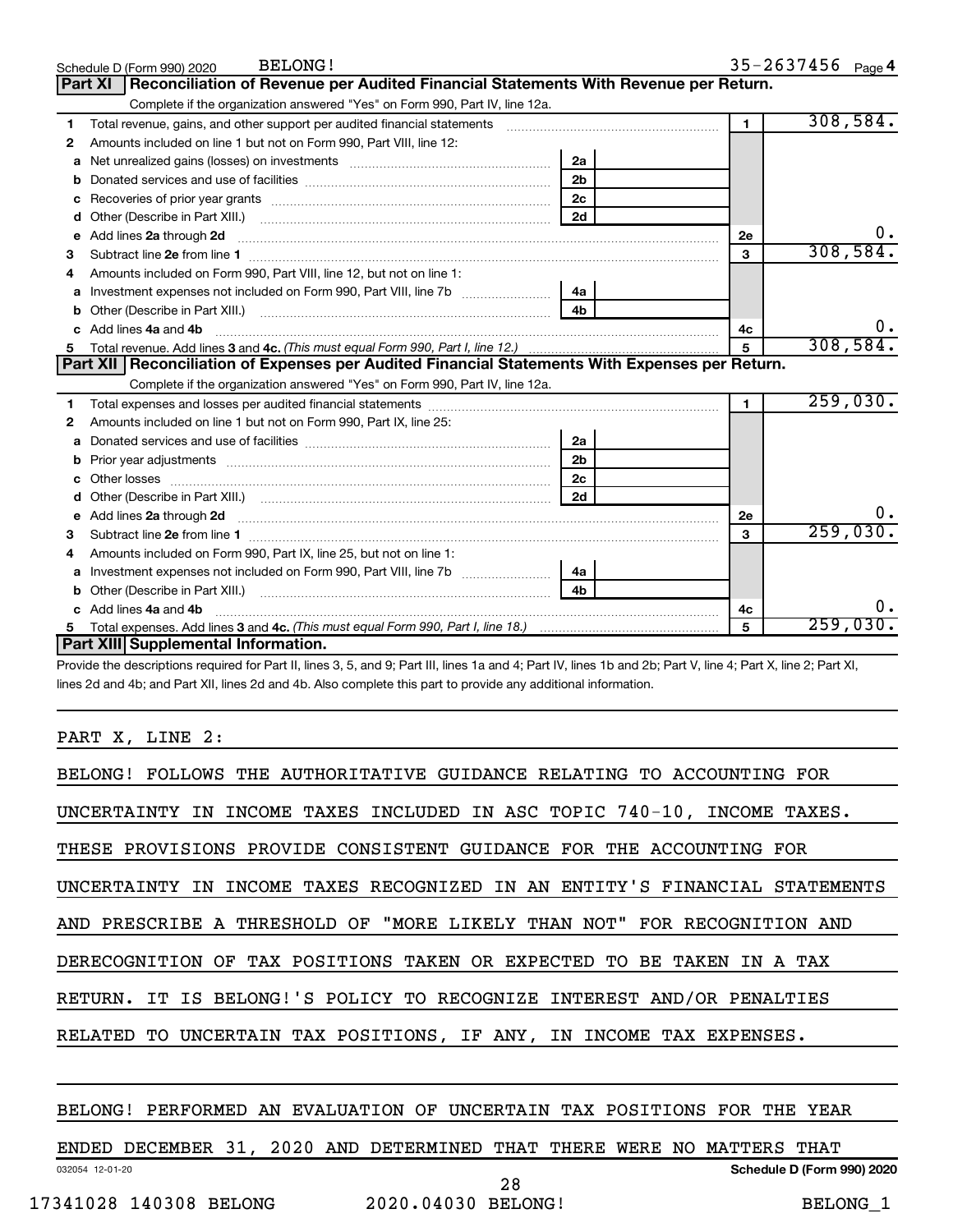| <b>Part XIII   Supplemental Information (continued)</b>                    |
|----------------------------------------------------------------------------|
| WOULD REQUIRE RECOGNITION ON THE FINANCIAL STATEMENTS OR THAT MAY HAVE ANY |
| EFFECT ON ITS TAX-EXEMPT STATUS. THE STATUTE OF LIMITATIONS GENERALLY      |
| REMAINS OPEN FOR THREE TAX YEARS WITH THE U.S. FEDERAL JURISDICTION AND    |
| THE VARIOUS STATES AND LOCAL JURISDICTIONS IN WHICH BELONG! FILES TAX      |
| RETURNS.                                                                   |
|                                                                            |
|                                                                            |
|                                                                            |
|                                                                            |
|                                                                            |
|                                                                            |
|                                                                            |
|                                                                            |
|                                                                            |
|                                                                            |
|                                                                            |
|                                                                            |
|                                                                            |
|                                                                            |
|                                                                            |
|                                                                            |
|                                                                            |
|                                                                            |
|                                                                            |
|                                                                            |
|                                                                            |
|                                                                            |
|                                                                            |

Schedule D (Form 990) 2020 Page

**5** BELONG! 35-2637456

032055 12-01-20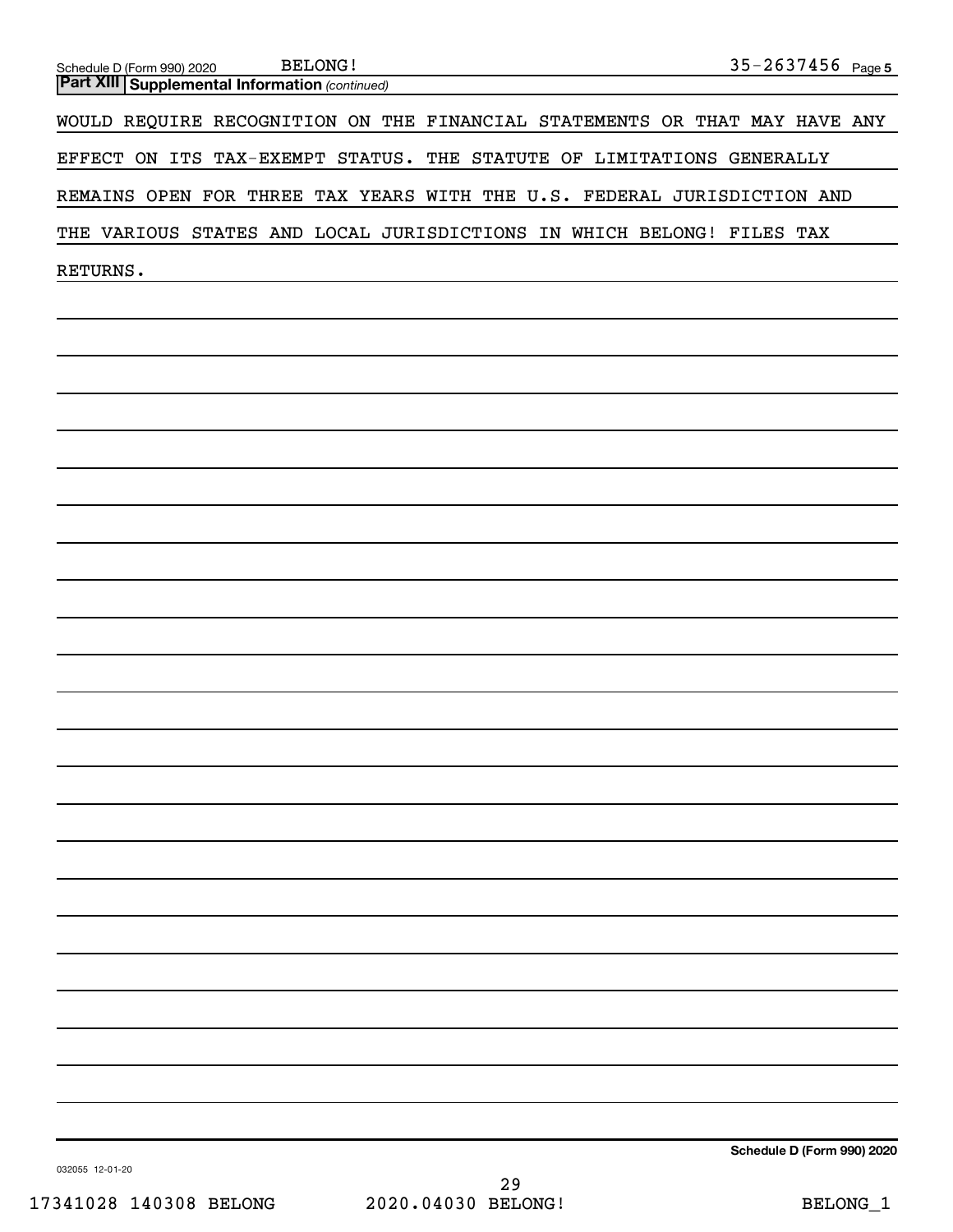| <b>SCHEDULE I</b><br>(Form 990)                                                                                                        | <b>Grants and Other Assistance to Organizations,</b><br>Governments, and Individuals in the United States<br>Complete if the organization answered "Yes" on Form 990, Part IV, line 21 or 22.                                                                                                 |           |                                    |                             |                                         | OMB No. 1545-0047                                              |                                                     |                                       |    |
|----------------------------------------------------------------------------------------------------------------------------------------|-----------------------------------------------------------------------------------------------------------------------------------------------------------------------------------------------------------------------------------------------------------------------------------------------|-----------|------------------------------------|-----------------------------|-----------------------------------------|----------------------------------------------------------------|-----------------------------------------------------|---------------------------------------|----|
| Attach to Form 990.<br>Department of the Treasury<br>Internal Revenue Service<br>Go to www.irs.gov/Form990 for the latest information. |                                                                                                                                                                                                                                                                                               |           |                                    |                             |                                         | <b>Open to Public</b><br>Inspection                            |                                                     |                                       |    |
| Name of the organization<br><b>BELONG!</b>                                                                                             |                                                                                                                                                                                                                                                                                               |           |                                    |                             |                                         |                                                                | <b>Employer identification number</b><br>35-2637456 |                                       |    |
| Part I                                                                                                                                 | <b>General Information on Grants and Assistance</b>                                                                                                                                                                                                                                           |           |                                    |                             |                                         |                                                                |                                                     |                                       |    |
|                                                                                                                                        | 1 Does the organization maintain records to substantiate the amount of the grants or assistance, the grantees' eligibility for the grants or assistance, and the selection<br>2 Describe in Part IV the organization's procedures for monitoring the use of grant funds in the United States. |           |                                    |                             |                                         |                                                                |                                                     | $\boxed{\text{X}}$ Yes                | No |
| Part II                                                                                                                                | Grants and Other Assistance to Domestic Organizations and Domestic Governments. Complete if the organization answered "Yes" on Form 990, Part IV, line 21, for any                                                                                                                            |           |                                    |                             |                                         |                                                                |                                                     |                                       |    |
|                                                                                                                                        | recipient that received more than \$5,000. Part II can be duplicated if additional space is needed.                                                                                                                                                                                           |           |                                    |                             |                                         |                                                                |                                                     |                                       |    |
|                                                                                                                                        | 1 (a) Name and address of organization<br>or government                                                                                                                                                                                                                                       | $(b)$ EIN | (c) IRC section<br>(if applicable) | (d) Amount of<br>cash grant | (e) Amount of<br>non-cash<br>assistance | (f) Method of<br>valuation (book,<br>FMV, appraisal,<br>other) | (g) Description of<br>noncash assistance            | (h) Purpose of grant<br>or assistance |    |
|                                                                                                                                        |                                                                                                                                                                                                                                                                                               |           |                                    |                             |                                         |                                                                |                                                     |                                       |    |
|                                                                                                                                        |                                                                                                                                                                                                                                                                                               |           |                                    |                             |                                         |                                                                |                                                     |                                       |    |
|                                                                                                                                        |                                                                                                                                                                                                                                                                                               |           |                                    |                             |                                         |                                                                |                                                     |                                       |    |
|                                                                                                                                        |                                                                                                                                                                                                                                                                                               |           |                                    |                             |                                         |                                                                |                                                     |                                       |    |
|                                                                                                                                        |                                                                                                                                                                                                                                                                                               |           |                                    |                             |                                         |                                                                |                                                     |                                       |    |
|                                                                                                                                        |                                                                                                                                                                                                                                                                                               |           |                                    |                             |                                         |                                                                |                                                     |                                       |    |
| $\mathbf{2}$<br>3                                                                                                                      | Enter total number of other organizations listed in the line 1 table                                                                                                                                                                                                                          |           |                                    |                             |                                         |                                                                |                                                     | ▶                                     |    |

**For Paperwork Reduction Act Notice, see the Instructions for Form 990. Schedule I (Form 990) 2020** LHA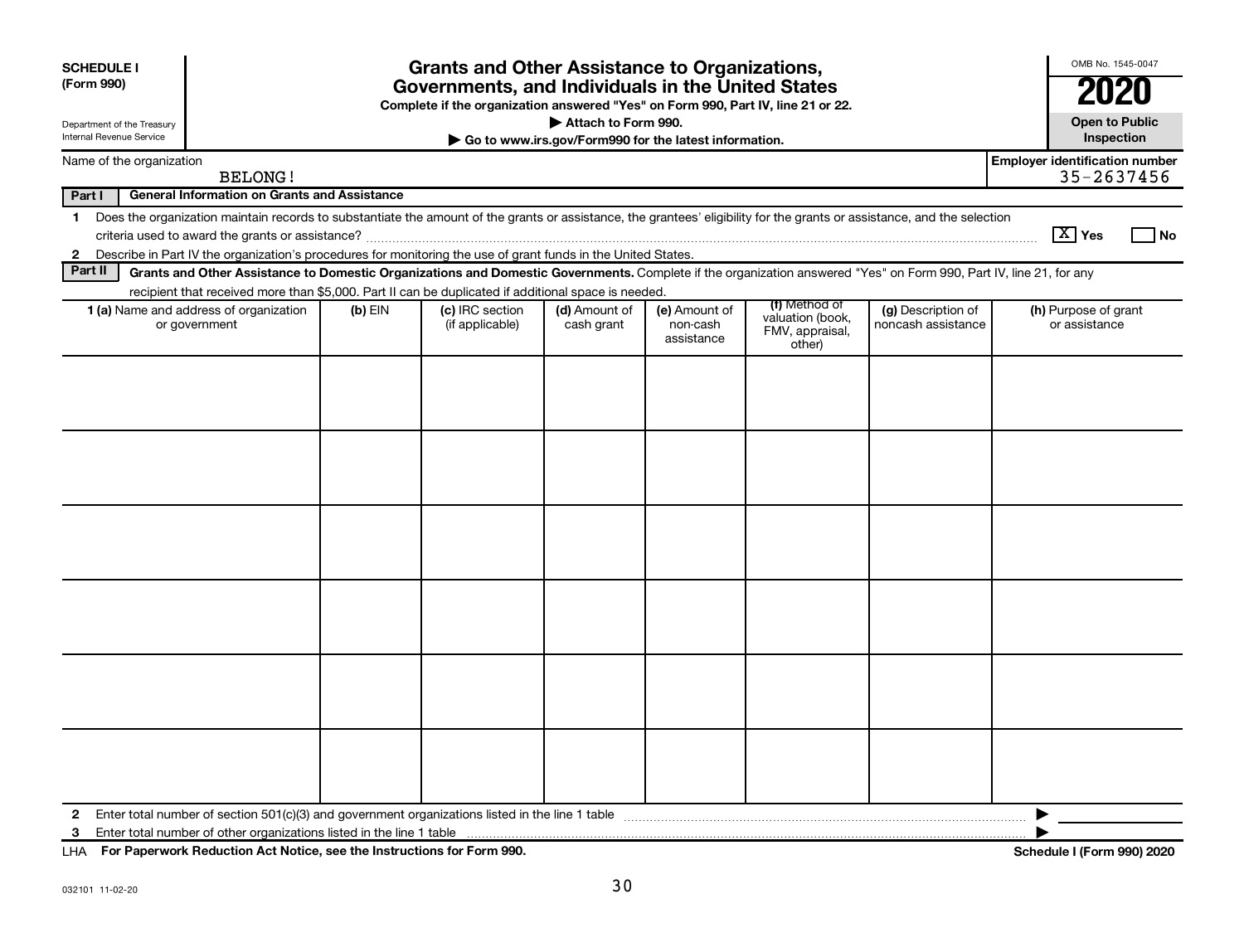**2** BELONG! 35-2637456

Part III | Grants and Other Assistance to Domestic Individuals. Complete if the organization answered "Yes" on Form 990, Part IV, line 22. Schedule I (Form 990) 2020 BELONG!<br>Part III Grants and Other Assistance to Dome Part III can be duplicated if additional space is needed.

| recipients | (c) Amount of<br>cash grant | cash assistance     | (e) Method of valuation<br>(book, FMV, appraisal, other) | (f) Description of noncash assistance |
|------------|-----------------------------|---------------------|----------------------------------------------------------|---------------------------------------|
|            |                             |                     |                                                          |                                       |
|            |                             | $\mathfrak{o}$ .    |                                                          |                                       |
|            |                             |                     |                                                          |                                       |
|            |                             |                     |                                                          |                                       |
|            |                             |                     |                                                          |                                       |
|            |                             |                     |                                                          |                                       |
|            |                             |                     |                                                          |                                       |
|            |                             |                     |                                                          |                                       |
|            |                             |                     |                                                          |                                       |
|            |                             |                     |                                                          |                                       |
|            |                             | (b) Number of<br>85 | 42,500.                                                  | (d) Amount of non-                    |

Part IV | Supplemental Information. Provide the information required in Part I, line 2; Part III, column (b); and any other additional information.

PART I, LINE 2:

ASSISTANCE IS PAID DIRECTLY TO AFFECTED UTILITIES OR LANDLORDS TO ENSURE

THEIR INTENDED PURPOSE.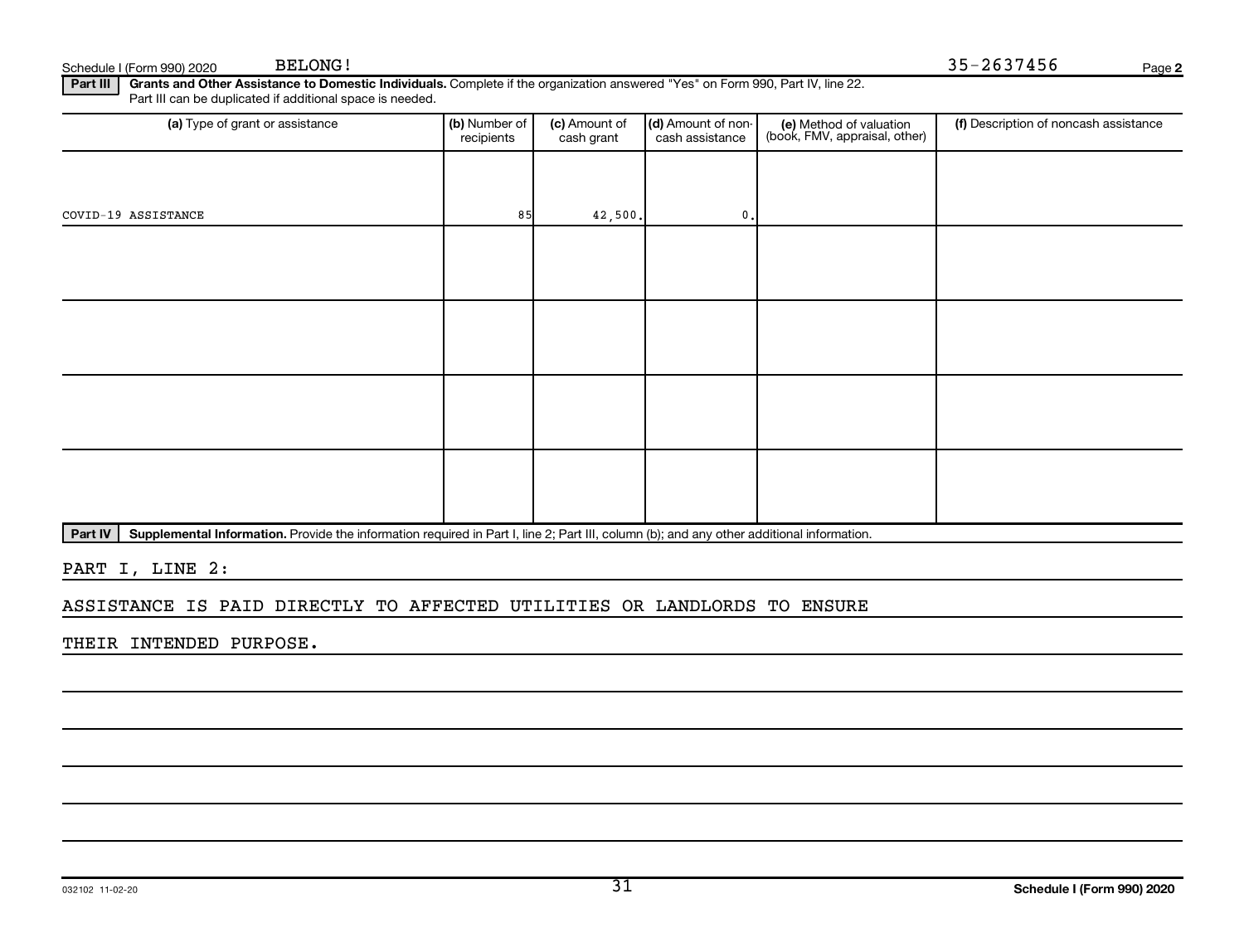**(Form 990 or 990-EZ)**

Department of the Treasury Internal Revenue Service

Name of the organization

**Complete to provide information for responses to specific questions on Form 990 or 990-EZ or to provide any additional information. | Attach to Form 990 or 990-EZ. SCHEDULE O Supplemental Information to Form 990 or 990-EZ 2020**<br>(Form 990 or 990-EZ) Complete to provide information for responses to specific questions on

**| Go to www.irs.gov/Form990 for the latest information.**

OMB No. 1545-0047 **Open to Public Inspection**

**Employer identification number**

BELONG! 35-2637456

FORM 990, PART I, LINE 1, DESCRIPTION OF ORGANIZATION MISSION:

VIRGINIA AND NEARBY COMMUNITIES.

FORM 990, PART III, LINE 1, DESCRIPTION OF ORGANIZATION MISSION:

WELL-BEING AND THEREBY ENHANCE THEIR OPPORTUNITY FOR SUCCESS.

FORM 990, PART III, LINE 4D, OTHER PROGRAM SERVICES:

OTHER PROGRAM SERVICES

EXPENSES \$ 55,356. INCLUDING GRANTS OF \$ 891. REVENUE \$ 0.

FORM 990, PART VI, SECTION A, LINE 7A:

VIENNA PRESBYTERIAN CHURCH HAS THE RIGHT TO APPOINT UP TO 2 MEMBERS OF

BELONG!'S BOARD, WHICH PRESENTLY CAN RANGE FROM 5 - 15 MEMBERS.

FORM 990, PART VI, SECTION B, LINE 11B:

OUTSIDE ACCOUNTANT PREPARES THE FORM 990 WHICH IS REVIEWED BY THE

TREASURER. AFTER THE TREASURER'S REVIEW, THE FORM 990 IS PROVIDED TO THE

FULL BOARD FOR APPROVAL BEFORE FILING TO THE IRS.

FORM 990, PART VI, SECTION B, LINE 12C:

BELONG!'S EXCUTIVE DIRECTOR MONITORS COMPLIANCE WITH CONFLICT OF INTERST

POLICY. ANY EXCEPTIONS ARE REPORTED TO FULL BOARD (NONE SO FAR).

FORM 990, PART VI, SECTION B, LINE 15:

TO DETERMINE COMPENSATION FOR THE EXECUTIVE DIRECTOR AND OTHER EMPLOYEES, A

032211 11-20-20 **For Paperwork Reduction Act Notice, see the Instructions for Form 990 or 990-EZ. Schedule O (Form 990 or 990-EZ) 2020** LHA REVIEW WAS CONDUCTED OF DATA FROM COMPARABLE ORGANIZATIONS. THE REVIEW WAS